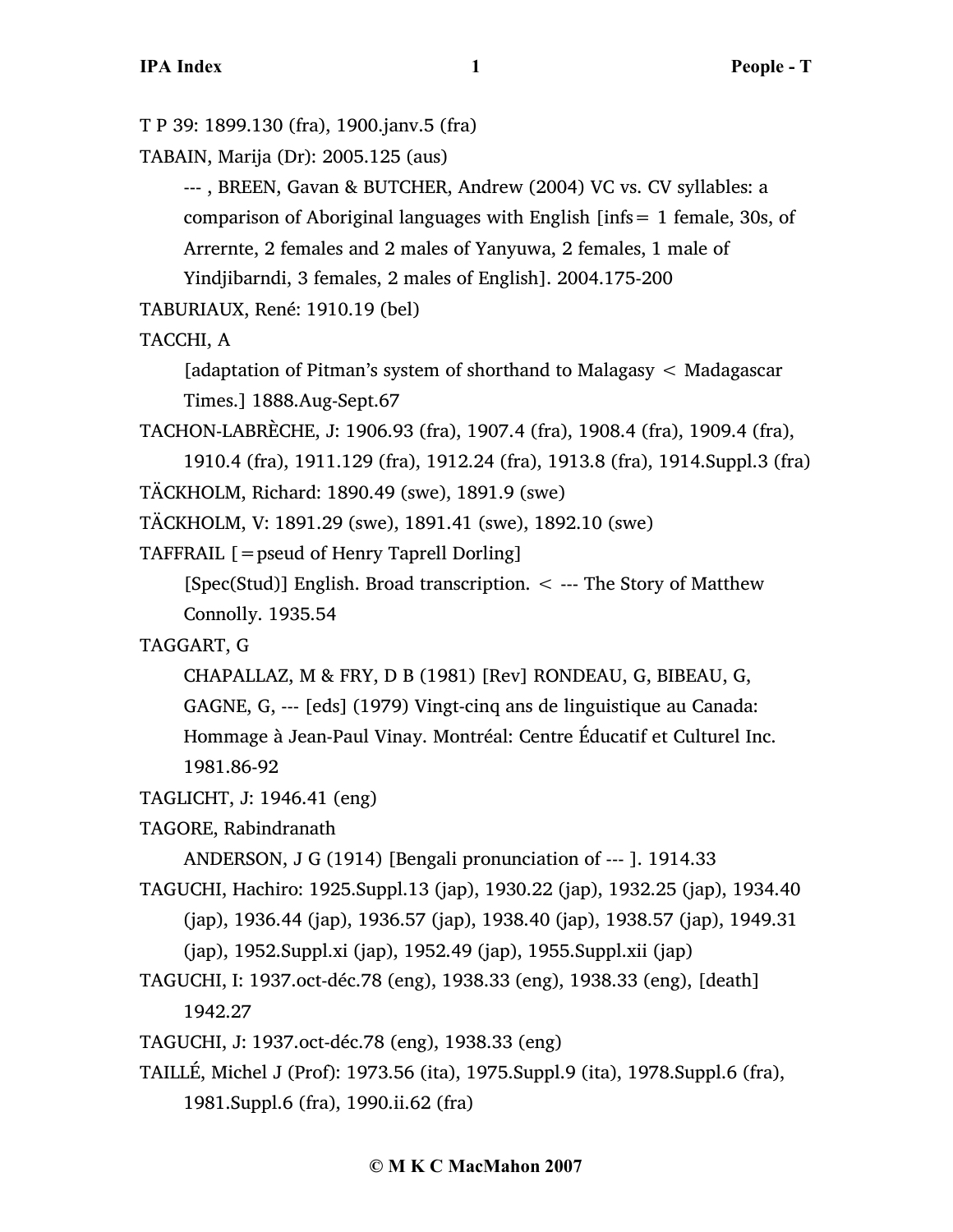TAINE, [ ]

[Société de Réforme Orthographique: Pétition à l'Académie Française]. 1889.94

TAIT, Hugh: 1904.7 (eng)

TAJIMA, Keiichi: 2005.127 (jap)

TAKEBAYASHI, Shigeru (Prof): 1998.138 (jap), 2000.124 (jap), 2005.127 (jap)

TALCA, Liceo de Hombres (chl): 1908.27, 1909.29, 1910.28, 1911.36, 1912.53,

1913.39, 1914.Suppl.29

TALKIN, David: 1998.138 (usa)

TALLGREN, Oiva Joh (Dr): 1903.23 (fin), 1903.114 (fin), 1909.25 (fin), 1910.24 (fin), 1911.32 (fin), 1912.47 (fin), 1913.31 (fin), 1914.Suppl.22 (fin),

1930.16 (fin), 1932.18 (fin)

--- & SETÄLÄ, E N (1911) [Spec] Finnois (Suomi) [prononciation de lecture courante non-dialectale] NWS. 1911.117-118

[Election results]. 1912.18-19

[Election of Council; composition of present Council; Proposals: Honorary membership for BREUL, K; phonetic symbols to be printed on cards

(<MILLS-BAKER, F); articles in orthography in the mf; alphabet; deficit]. 1912.89-91

PASSY, P (1912) The Principles of the International Phonetic Association. 1912.Suppl.sept-oct.1-40

The Principles of the International Phonetic Association. 1912.Suppl.septoct.5

[Council decisions: Executive committee; Honorary membership for BREUL, K; editors to be allowed to refuse 'une annonce...mauvaise'; proposal by MILLS-BAKER,F; articles in orthography in the mf; alphabet; see 1912.89-91]. 1912.114-115

[Councillors' views]. 1912.126-131

[Election results]. 1914.18-19

Décisions officielles  $[=(i)$  Council for 1928 as for 1927 (ii) D Jones to be Secretary of the IPA in succession to P Passy (iii) D Jones to represent the af at the 1st International Congress of Linguists (iv) New symbols adopted]. 1928.51-53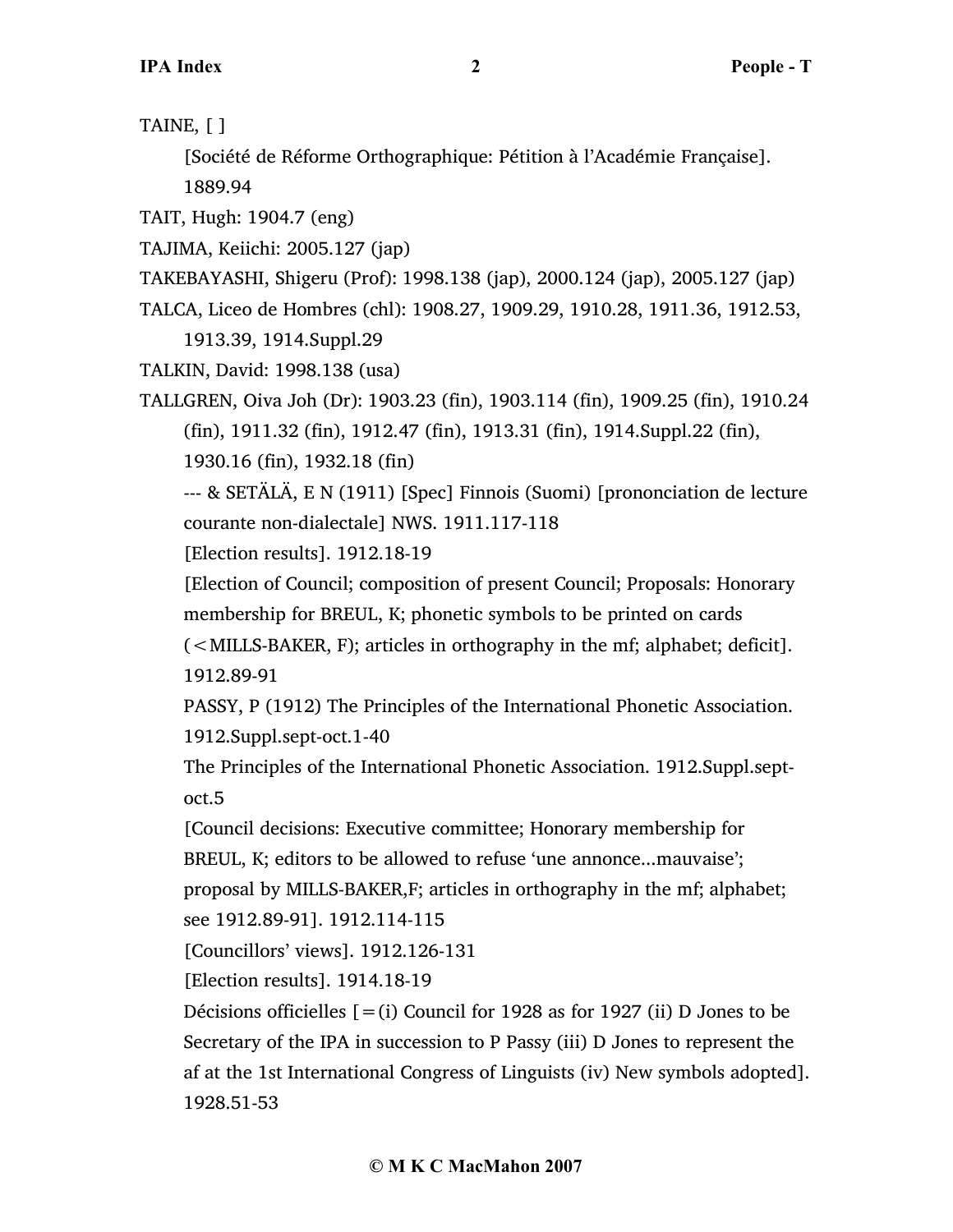[Election results]. 1929.10-11

TALMA-SCHILTHUIS, J G (Mrs): 1949.10 (net), 1952.Suppl.v (net), 1955.Suppl.v (net), 1961.Suppl.vi (net), 1967.45 (net) FISCHER-JØRGENSEN, E & --- (1948) [Spec] Dutch. [=Telephone conversation between two Dutch ladies.] 1948.5-8

- TALMAGE, Cornelia F (Miss): 1909.27 (usa), 1910.27 (usa), 1910.67, 1911.34 (usa), 1912.49 (usa)
- TAM, A J C: 1901.142 (net), 1902.15 (net), 1903.15 (net), 1904.13 (net), 1905.13 (net), 1906.16 (net), 1907.19 (net), 1908.19 (net), 1909.20 (net), 1910.20 (net)
- TAMAKI, Takatoshi (Prof): 1990.ii.62 (eng), 1994.55 (jap), 1998.138 (jap), 2000.124 (jap), 2005.127 (jap)
- TAMARU, K: 1912.155 (eng), 1913.16 (eng), 1913.151 (jap), 1914.Suppl.32 (jap)
- TAMM, Ragnild (Frk): 1908.23 (swe), 1909.25 (swe), 1909.43
- TAMMS, [ ]: 1897.127 (ger), 1898.11 (ger), 1898.36
- TAN, Ai Chin (Miss): 1979.46 (sin), 1981.Suppl.14 (sin)
- TAN, Evangeline
	- GREGG, R J, --- & OLAYA, Norma (1969) [Spec] Tausug, Ilokano [Sulu Archipelago, south Philippines]. NWS. 1969.37-41
- TAN, Teck Huat (Mr): 1992 (sin) [IPA-Rec], 2005.127 (sin)
- TANAKA, Kikuo: 1925.Suppl.13 (jap), 1928.48 (jap), 1930.22 (jap), 1932.48
- TANAKA, Shigehiko (Mr): 1990.ii.62 (jap), 1994.55 (jap), 1998.138 (jap),
	- 2000.124 (jap), 2005.127 (jap)
- TANAKADATE, A
	- --- (1936) [Spec] Japanese. NWS. 1936.28
- TANDBERG, [ ] (Mlle): 1899.24 (fra), 1899.33 (fra), 1900.janv.5 (fra),
	- 1900.févr-mars.19
- TANFIELD, S R: 1909.71 (eng), 1909.94 (eng), 1910.10 (eng)
- TANG, Charles Man-Wing (Dr): 1998.138 (hkg), 2000.124 (hkg), 2005.126 (hkgchn)

TANGER,  $\lceil \cdot \rceil$  (Dr)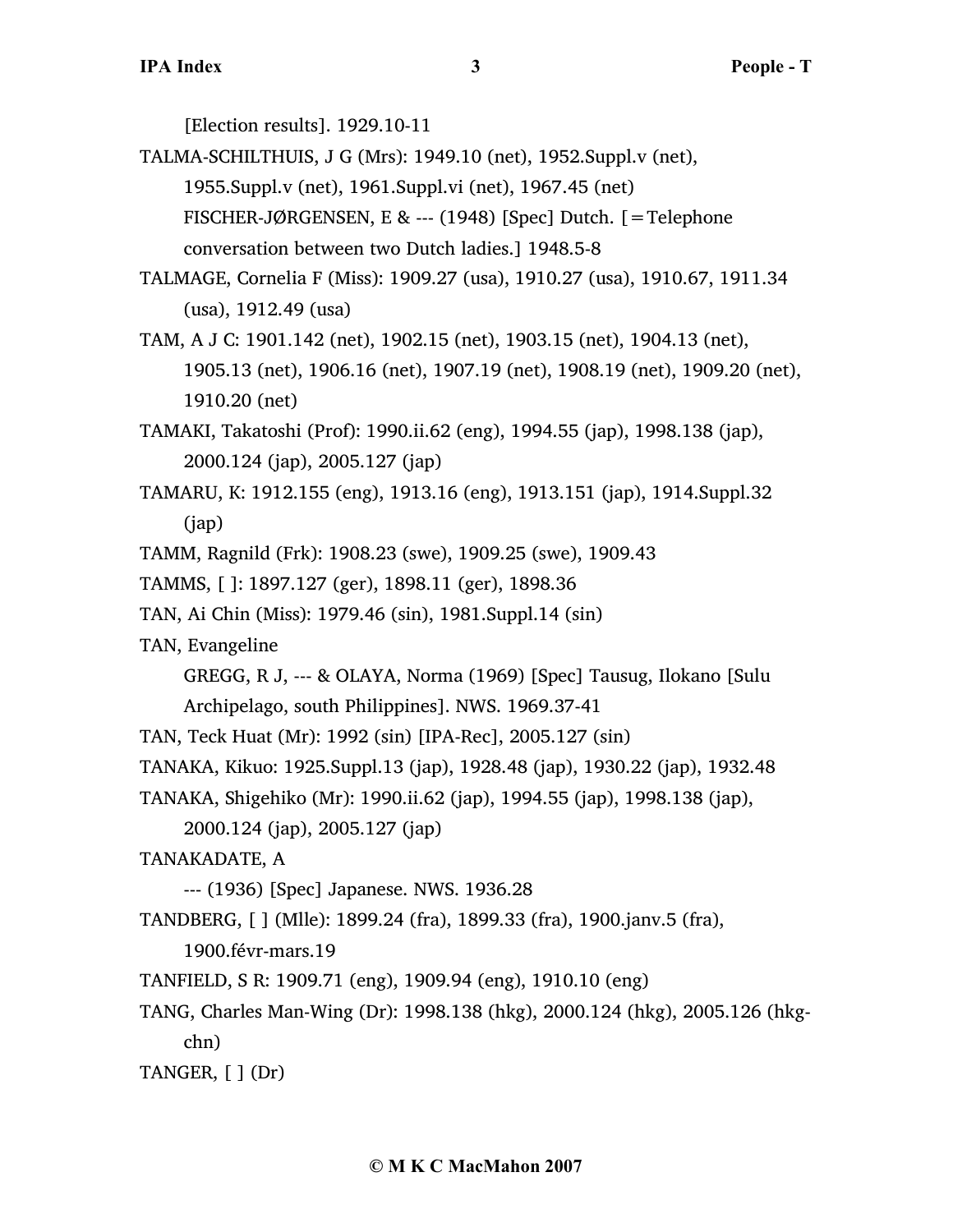PASSY, P (1893) Zeugnisse! [=use of phonetic transcription; reaction to

views of Dr Tanger 1893.133-34; see also KLINGHARDT, H 1892.106-107]

TANIGUCHI, Masaki (Prof): 1981.93 (jap), 1990.ii.62 (jap), 1994.55 (jap),

1998.138 (jap), 2000.124 (jap), 2005.127 (jap)

TANK, [ ]: 1905.11 (ger), 1906.13 (ger), 1907.15 (ger), 1907.78

TANK, F

[Rev] --- [1890] Die Behandlung des Wortschatzes im fremdsprachlichen Unterricht (Wissenschaftliche Beilage zum Programm des Bugenhagen-Gymnasiums zu Trepbow a R). 1890.74

TANNER, Eugen

PASSY, P (1907) [Spec] Schwützertütsch. Appenzel [inf= --- ]. 1907.104 TANNER, Väimö: 1901.21 (fin), 1902.19 (fin), 1903.19 (fin), 1903.30

TANQUEREY, F J  $\sim$  F L: 1906.121 (eng), 1907.10 (eng), 1907.34, 1907.78

(eng), 1908.10 (eng), 1909.11 (eng), 1909.42 (sco), 1910.10 (sco), 1911.18

(sco), 1912.32 (sco), 1913.16 (sco), 1914.Suppl.10 (sco)

TANQUEREY, F L: see TANQUEREY, F  $J \sim F L$ 

TANQUEREY, Louis R: 1906.30 (fra), 1907.4 (fra), 1907.106 (fra), 1908.4 (fra),

1908.42 (fra), 1909.4 (fra), 1909.42 (fra), 1910.4 (fra), 1911.11 (fra),

1911.66 (fra), 1912.24 (fra), 1912.79, 1912.94

TANTSCHER, [ ] (Mlle): 1902.146 (fra), 1903.5 (fra), 1904.4 (fra), 1904.59 TAO, Yumin

--- & ARMSTRONG, L E (1933) [Spec] [Fukien (Min dialect)] Fouchow dialect of Chinese. NWS. 1933.11-12

TAPIA: see also PEREZ TAPIA

TAPIA MENDOZA, Juan: 1896.18 (chl)

TAPPOLET, Ernst (Dr): 1893.2 (fra), 1894.8 (swi), 1894.27, 1895.4 (eng),

1895.54 (eng), 1896.5 (eng), 1896.35

TARASIEVIC ~ TARASIEVITCH, Al: 1894.25 (rus), 1895.14 (rus), 1895.33,

1896.16 (rus), 1897.33 (rus), 1897.52

TARASIEVITCH: see TARASIEVIC  $\sim$  TARASIEVITCH

TARTE, R D: see MICHIGAN, University of

TATHAM, Faith (Miss): IPA exam result (French). 1913.107

TATHAM, Mark (Prof): 2000.124 (eng), 2005.128 (eng)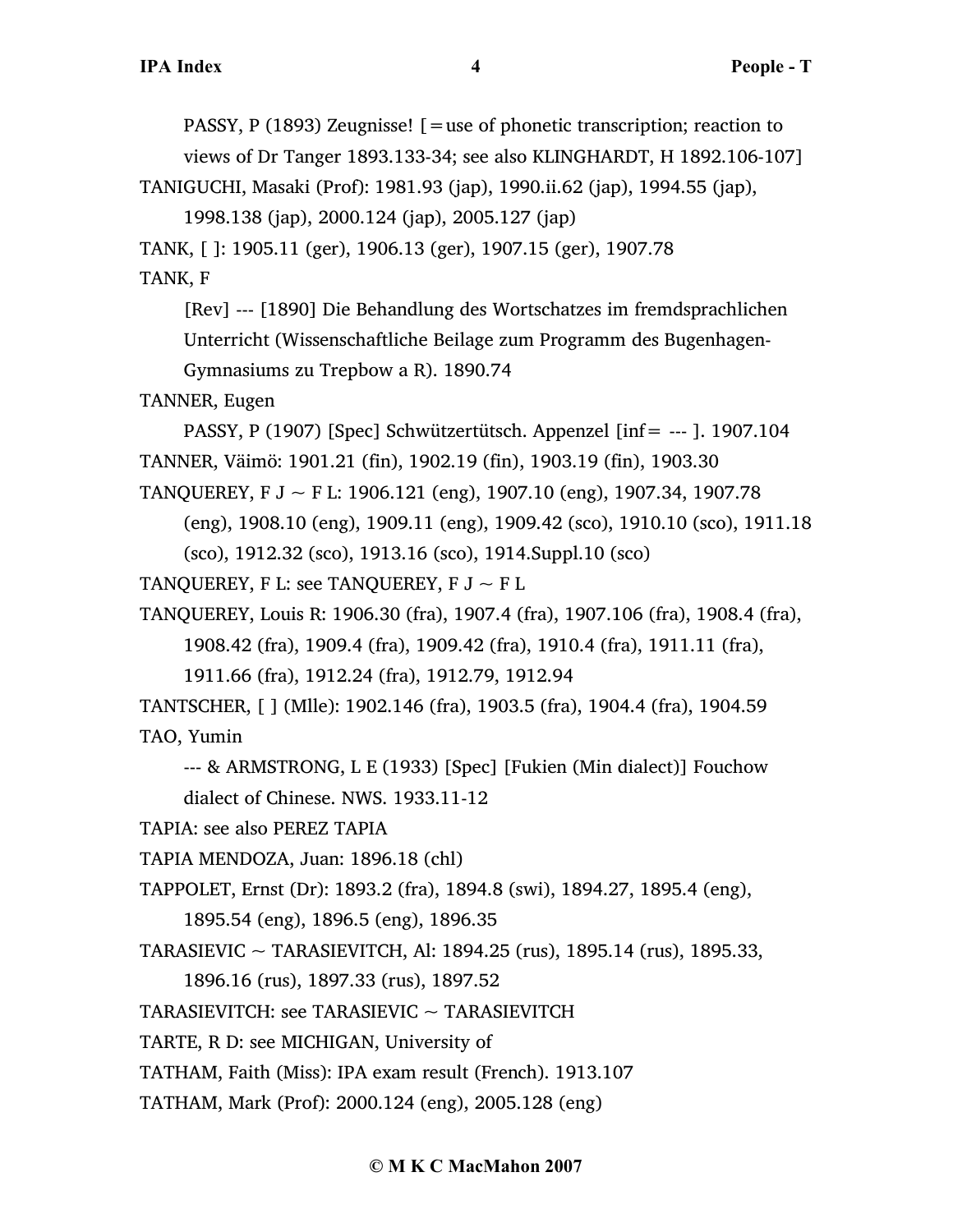--- & MORTON, Katherine (2003) Data structures in speech production. 2003.17-49

TATSUTA, H: 1936.44 (jap), 1938.40 (jap)

- TAUBER, Abraham (Prof): 1968.22 (usa)
- TAUFKIRCH, Richard: 1908.91 (ger), 1909.17 (ger), 1910.17 (ger), 1911.24 (ger), 1912.39 (ger)
- TAURKE, Karl: 1893.11 (rus), 1894.13 (rus), 1895.14 (rus), 1895.33, 1896.16 (rus), 1897.33 (rus), 1897.52
- TAVERNEY, Ad: 1890.49 (swe), 1891.9 (swe)

[Appointment of native-language assistant at the University of Upsala.] 1889.26

- TAYLER, H M: 1901.7 (eng), 1901.47, 1902.7 (eng), 1902.51
- TAYLER, Hélène (Mlle): IPA exam result (French). 1909.117
- TAYLOR: see also PITT-TAYLOR
- TAYLOR, [ ] (Rt Rev)

[Bishop Taylor takes English phonetic reading books to Congo to teach English.] 1887.Nov.380

- TAYLOR, B E: 1904.125 (eng), 1905.7 (eng), 1906.9 (eng), 1907.10 (eng), 1908.10 (eng), 1909.11 (eng)
- TAYLOR, Bonnie (Miss): 1974.59 (sco), 1975.Suppl.17 (sco)
- TAYLOR, David S: 1979.46 (eng), 1981.Suppl.18 (eng), 1994.55 (eng), 1998.138 (eng)
- TAYLOR, E B (Miss): 1930.13 (sco), 1930.46 (eng), 1932.16 (eng)
- TAYLOR, E M (Miss): 1911.18 (eng), 1912.32 (eng), 1912.119
- TAYLOR, F S: see PITT-TAYLOR
- TAYLOR, Gary J (Mr): 2000.124 (eng), 2005.126 (ger)
- TAYLOR, Gladys C (Miss): 1912.24 (fra), 1912.155 (eng), 1913.16 (eng),
	- 1914.Suppl.10 (eng)
	- --- : IPA exam result (French). 1912.115
- TAYLOR, Harris: 1914.82 (usa)
- TAYLOR, James: 1908.121 (sco), 1909.11 (sco), 1910.10 (sco), 1911.18 (sco),

1912.32 (sco)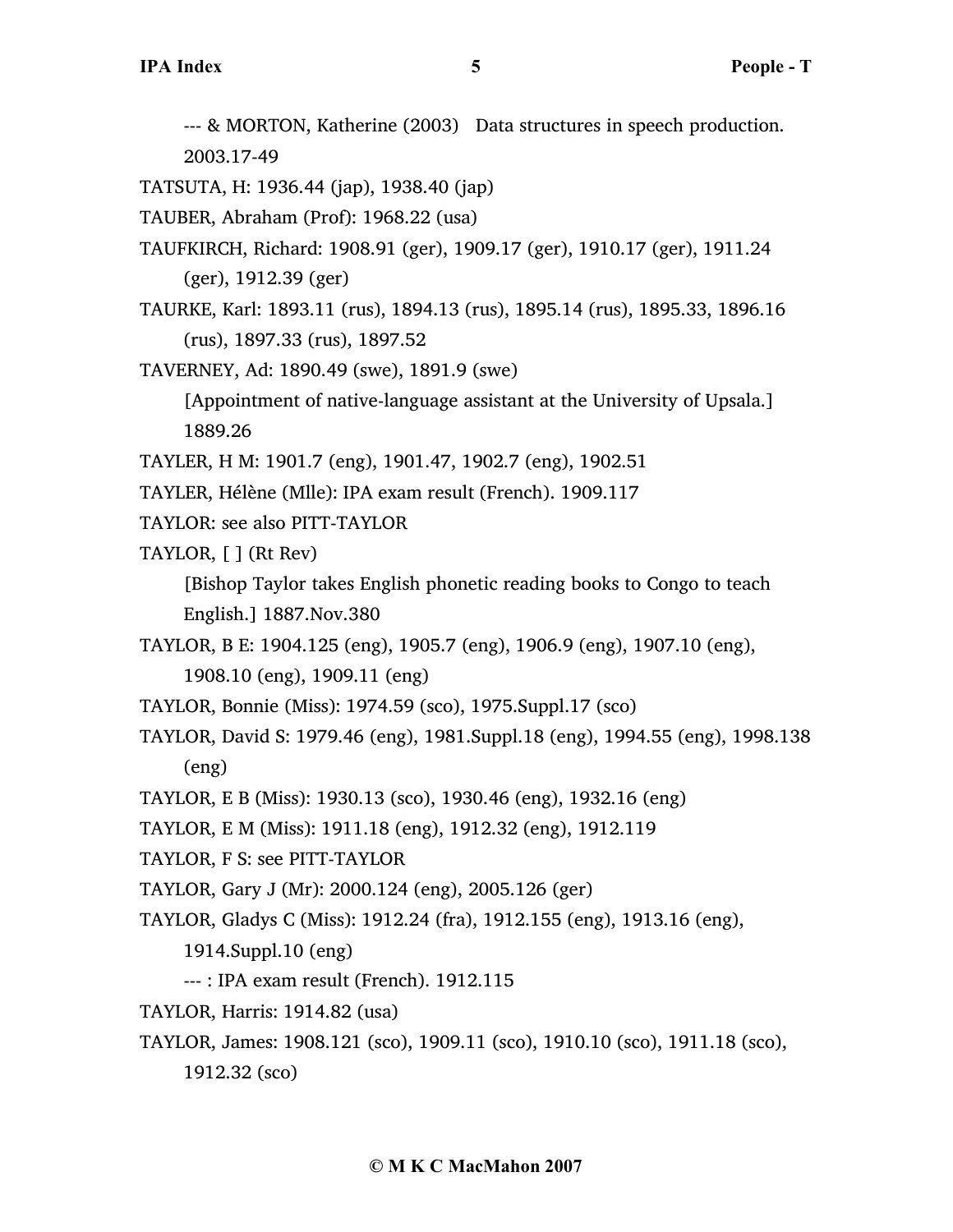TAYLOR, Jane B (Miss): 1930.19 (usa), 1932.20 (usa), 1934.35 (usa), 1936.40 (usa), 1938.36 (usa), 1942.11

TAYLOR, Kathryn B (Ms): 1994.55 (usa), 1998.138 (usa)

TAYLOR, Linda H (Ms): 1990.ii.62 (eng), 1994.55

TAYLOR, Lucien E: 1899.33 (usa), 1899.130 (usa), 1900.janv.21 (usa), 1900.122 (usa), 1901.22 (usa), 1902.20 (usa), 1902.35, 1903.30, 1903.20 (usa)

TAYLOR, N G R (Miss): 1907.10 (eng), 1908.10 (eng), 1909.11 (eng), 1910.66

(eng), 1911.18 (eng), 1912.24 (fra), 1913.9 (fra), 1914.Suppl.3 (fra)

TAYLOR, Walter L F: 1925.Suppl.13 (aus), 1928.84 (egy), 1930.20 (egy),

1932.23 (egy), 1934.38 (egy), 1936.43 (egy)

TAYLOR, Walter Lesley Frank: IPA exam result. 1923.8

TCHÉRAZ, Minasse

SCHRUMPF, M G A (1891) [Spec(Stud)] Arménien [Constantinople]. < PATKANIEN, R [pseudonym of KAMAR-KATÎBA, with French translation; inf: --- ]. 1891.53-56

[Spec(Stud)] [French translation of] Arménien [Constantinople] <

PATKANIEN, R [pseudonym of KAMAR- KATÎBA; inf: --- ]. 1891.55-56

TEALL, F H: 1912.92 (usa), 1913.36 (usa), 1913.89

TECHMER, Friedrich Heinrich Hermann

[Lectures on phonetics ... Leipzig, --- ]. 1888.Oct.432/80

ADAMOVIC, J (1889) [Rev] BALASSA, J (1889) Phonetik der ungarischen

Sprache. In TECHMER, F [ed] Internationale Zeitschrift für Allgemeine

Sprachwissenschaft, IV, 1, 130-157. 1889.69

TECK HUAT, Tan: 1994.55 (sin), 1998.138 (sin), 2000.124 (sin)

TECK YONG, R T: 1964.15 (mau)

TEGNÉR, Esaias Henrik Vilhelm

[Rev] --- (1886) Natur och onatur i fræga om svenska rättstavning.

Uppsala: R Almqvist & Wiksell. 1886.Oct.[2-3]. See also 1886.Nov.[4]

[Spelling reform in Sweden: --- replies to Noreen's criticism of his book in

Nystavaren; see also 1886.Oct.[2-3].] 1886.Nov.[4]

TEINITZROVÁ, Vanda (Mlle)

[--- : marriage to O Kunstovný]. 1910.161

TEIXEIRA: see also DA SILVA TEIXEIRA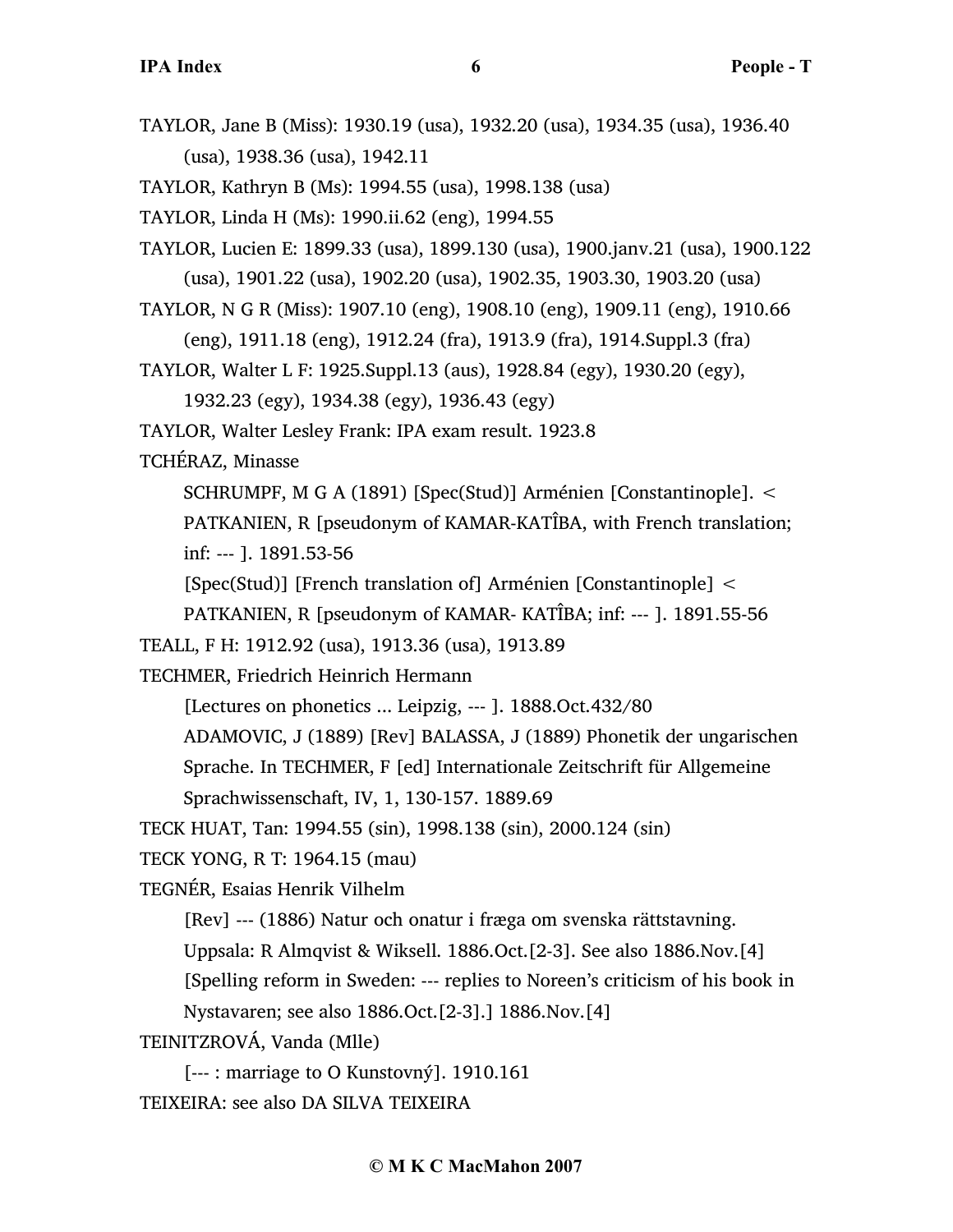TEIXEIRA DE JESUS, Luís Miguel (Dr): 2005.127 (por)

TEJADA, José G de

DAHL, I (1948) [Spec(Stud)] Castellano. Transcripción semi-estrecha. La  $i$ ota  $\leq$  --- . 1948.14-15

TELLECHEA, Joaquina

--- (1896) [Spec] Basque de Behobie (Basses Pyrénées). StJ. 1896.30-31 TEMPERLEY, E W P: 1906.9 (eng), 1907.10 (eng), 1907.90 (eng), 1908.10 (eng),

1909.11 (eng)

TEMPLE, H E: 1929.42 (eng), 1930.13 (eng), 1932.16 (eng)

TEMPLE, Rosalind A M (Dr): 2000.124 (eng), 2005.128 (eng)

TEMPLETON, B L

BRETEGNIER, C E (1911) [Rev] --- (1910) Pages choisis d'Alexandre

Dumas (Père). Oxford: Imprimerie de l'Université. 1911.76-77

TEN BREUJEL: see BREUJEL

TEN BRUGGENCATE: see BRUGGENCATE

TENCH, Paul (Dr): 1976.44 (wal), 1978.Suppl.18 (wal), 1981.Suppl.12 (nig), 1990.ii.62 (wal), 1994.55 (wal), 1998.138 (wal), 2000.124 (wal), 2005.128 (wal)

--- (1978) On introducing parametric phonetics 1978.34-46

--- (1978) [Rev] BROWN, G (1978) Listening to Spoken English. London: Longman. 1978.83-91

MILLER, J & --- (1980) Aspects of Hausa intonation, 1: utterances in isolation 1980.45-63

MILLER, J & --- (1982) Aspects of Hausa intonation, 2: continuous text 1982.78-93

--- (1984) [Rev] MORRIS-WILSON, Ian (1984) English Phonemic Transcription . Oxford: Blackwell 1984.89-91

--- (1988) [Rev] SMITH, Jean & BLOOR, Margaret (1985) Simple Phonetics for Teachers. London: Methuen. 1988.158-160

--- (1996)[Rev] WATT, David L E (1994) The Phonology and Semology of Intonation in English: an instrumental and systemic perspective.

Bloomington, IN: Indiana University Linguistics Club Publications.

1996.59-62. Corr: 1996.Dec.prelim matter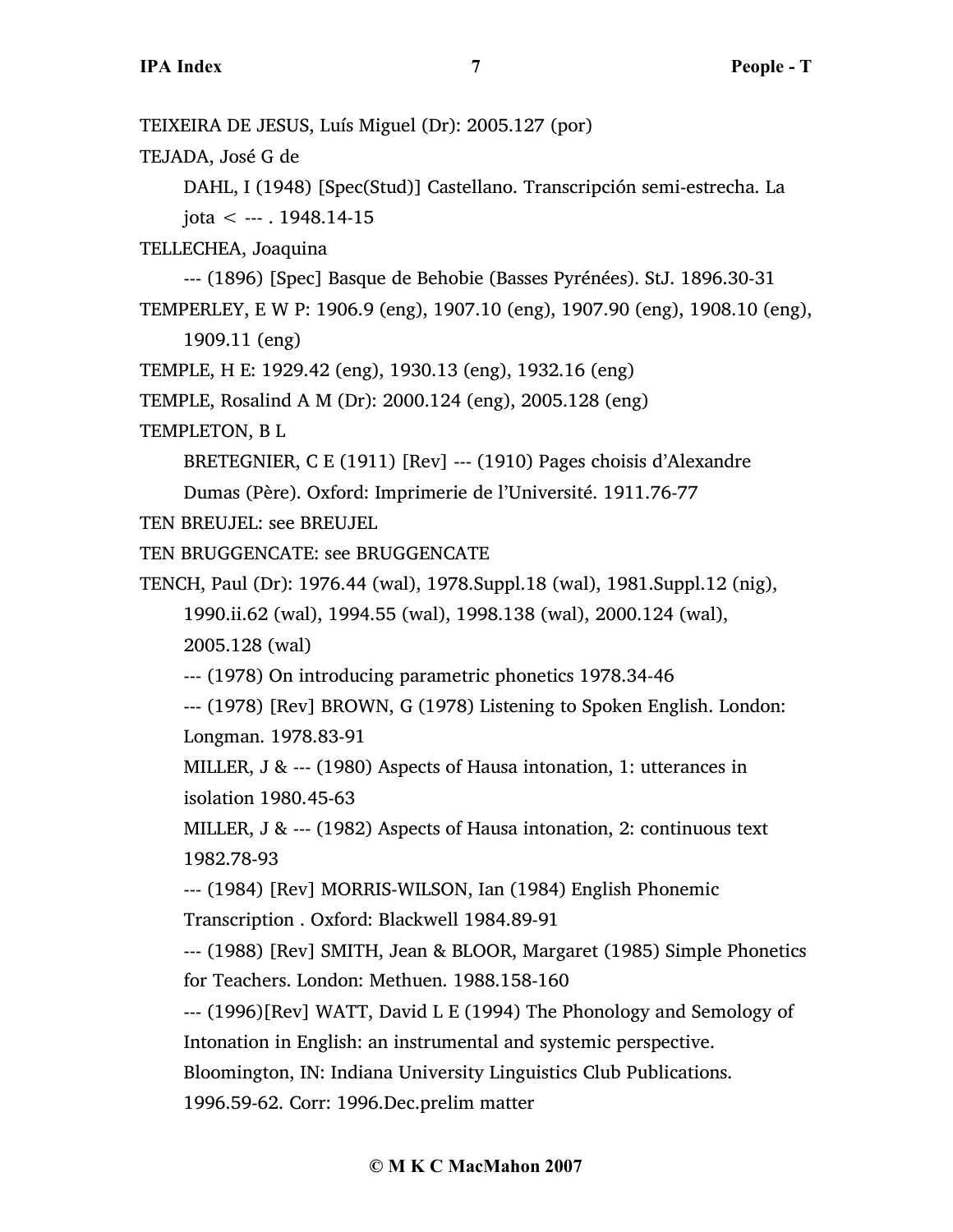- TENGOWSKI, Slawomir Marius: 1998.138 (ger), 2000.124 (ger)
- TENGSTRÖM, C: 1905.25 (swe), 1906.20 (swe), 1907.22 (swe), 1908.23 (swe), 1909.25 (swe)
- TENNANT, A E (Miss): 1894.129 (can), 1895.15 (can), 1895.33
- TENNANT, J: 1932.70 (eng), 1933.19 (eng)
- TENNANT, J S: 1904.86 (nzl), 1905.21 (nzl), 1906.25 (nzl), 1907.28 (nzl),
	- 1908.29 (nzl), 1909.33 (nzl)
- TENNYSON, Alfred (Lord)

[Tennyson, Alfred Lord: death of, 5 Oct 1892.] 1892.136

TENT, J: 1979.46 (aus), 1981.Suppl.2 (aus)

- TER-GEVORKIAN, V: 1972.Suppl.16 (usa)
- TERNBLOM, G W: 1914.40 (swe)

TERNES, Elmar (Prof): 1964.37 (brd), 1966.19 (brd), 1970.52 (brd),

1972.Suppl.5 (brd), 1975.Suppl.7 (brd), 1978.Suppl.7 (brd), 1981.Suppl.7 (brd), 1990.ii.62 (ger), 1994.55 (ger), 1998.138 (ger), 2000.124 (ger), 2005.126 (ger)

--- (1975) 'The North Wind and the Sun' in the Breton of the Isle of Groix [off south coast of Brittany; infs=Mme Eglantine Baron, Mme Marie Boterf]. 1975.34-36

WELLS, J C (1975) [Rev] --- (1973) The Phonemic Analysis of Scottish Gaelic: based on the dialect of Applecross, Ross-shire. Hamburg: Helmut Buske. 1975.43-45

SCHAARSCHMIDT, Gunter (1988) [Rev] --- (1987) Einführung in die Phonologie. Darmstadt: Wissenschaftliche Buchgesellschaft. 1988.157-158 --- & VLADIMIROVA-BUHTZ, Tatjana (1990) Bulgarian [inf=aged 33; incl NWS]. 1990.July.45-47

MAJIDI, Mohammad-Reza & --- (1991) Persian (Farsi)  $\int \inf =$ male, aged 45, from Tehran; incl NWS]. 1991.96-98

TERQUEM, Em: 1892.129 (fra) [see also YALE UNIVERSITY]

TERRY, Stella A (Miss): 1912.153 (aus), 1913.42 (aus), 1914.Suppl.32 (aus)

TESKE, Wilhelm: 1907.54 (ger), 1908.16 (ger), 1909.17 (ger), 1910.17 (ger),

1911.24 (ger), 1911.132, 1912.39 (ger), 1913.23 (ger), 1913.89, 1913.111 TESLAAR, A P van: see SHAPE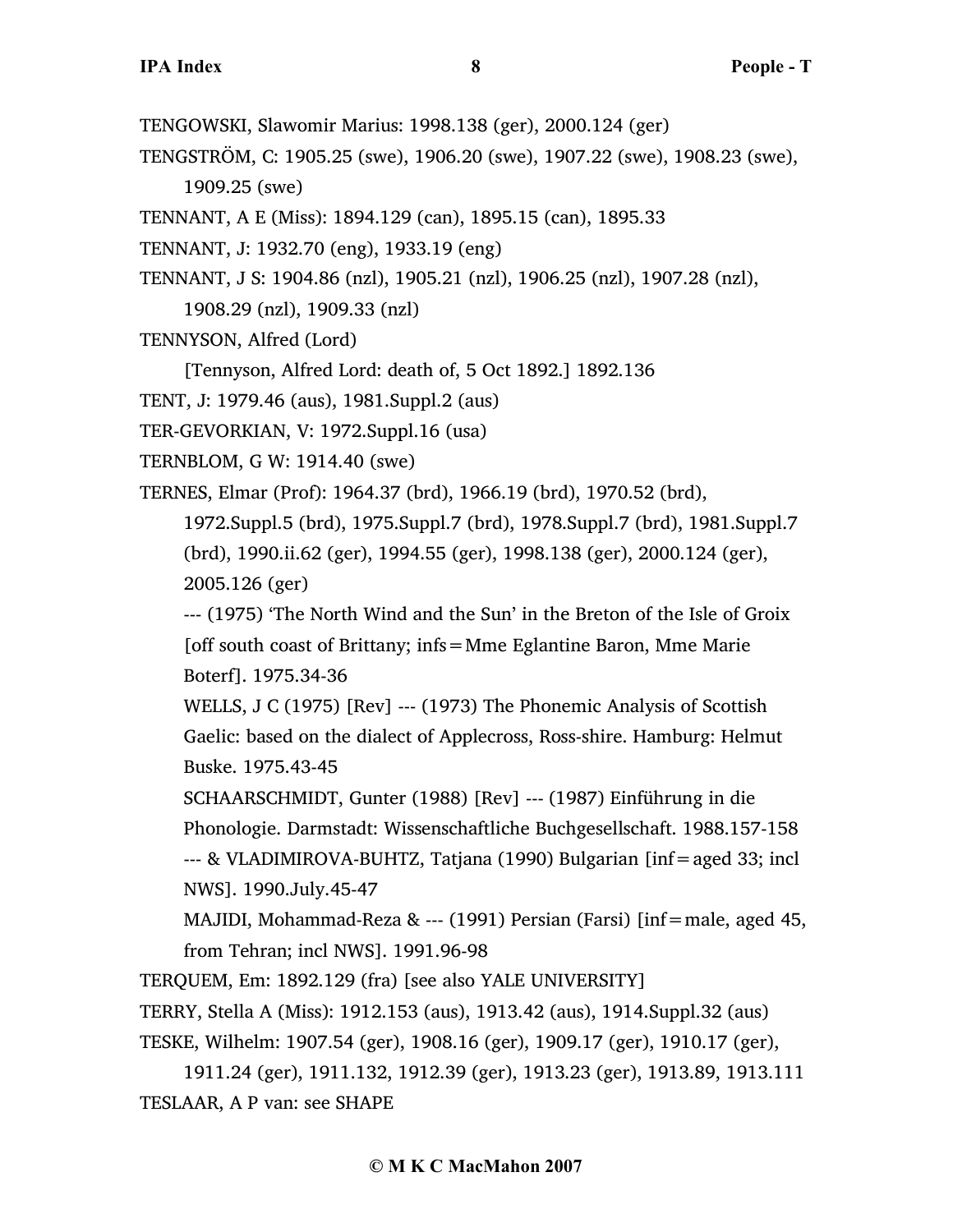TESSMANN, A (Dr): 1895.53 (fra), 1895.78 (ger), 1896.9 (ger), 1896.60 (ger), 1897.24 (ger), 1898.11 (ger), 1899.12 (ger), 1899.35, 1900.janv.13 (ger), 1900.70, 1900.122 (ger), 1901.14 (ger), 1902.12 (ger), 1903.12 (ger), 1904.11 (ger), 1905.11 (ger), 1906.14 (ger), 1907.15 (ger), 1907.54 (ger), 1908.16 (ger), 1909.17 (ger), 1909.95 (ger), 1910.17 (ger), 1911.25 (ger), 1912.39 (ger), 1913.23 (ger), 1913.127 (ger), 1914.Suppl.15 (ger)

TESSON, Louis: 1909.70 (usa), 1910.26 (usa), 1911.34 (usa), 1912.49 (usa), 1912.93 (usa), 1913.34 (usa), 1914.Suppl.24 (usa), 1925.Suppl.13 (usa) PASSY, P (1909) [Rev] --- (1909) Le français fonétique, métode nouvelle pour apprendre et pour enseigner le français. 1e livrezon, janvier 1909. Paris: C Amat. 1909.83

NOËL-ARMFIELD, G (1910) [Rev] --- (1910) Livre de lecture phonéticoortografique. Paris: C Amat. 1910.131

NOËL-ARMFIELD, G (1910) [Rev] --- (1909) Le Verbe français raissoné; exposé d'une méthode tout à fait nouvelle pour apprendre et pour enseigner les verbes français. Paris: C Amat. 1910.132

NOEL-ARMFIELD, G (1911) The phonetic campaign in North America [=efforts by --- to introduce phonetic methods into language teaching, including founding La Ligue internationale de l'enseignement des langues vivantes dans les écoles primaires; incl transcriptions of French in a simplified phonetic script]. 1911.165-169

PASSY, P (1914) [Rev] --- (1913) Méthode naturelle et rationelle pour apprendre en meme temps à parler correctement, à lire et à écrire le français. Paris: C Amat. 1914.66

TESTON, Bernard

DEMOLIN, Didier & --- (1996) Labiodental flaps in Mangbetu [speech of Azanga, near Isiro in northeast Zaïre]. 1996.103-111

TETTEY, Victor A: 1929.11 (goc), 1930.21 (goc), 1932.23 (goc), 1934.39 (goc),

1936.43 (goc), 1938.39 (goc), [death] 1943.29

TEUBNER, B G: 1898.89 (ger), 1899.12 (ger), 1899.35

TEUSH: see EVANS-TEUSH

TEXIER, P: 1912.77 (fra), 1913.9 (fra), 1914.Suppl.3 (fra)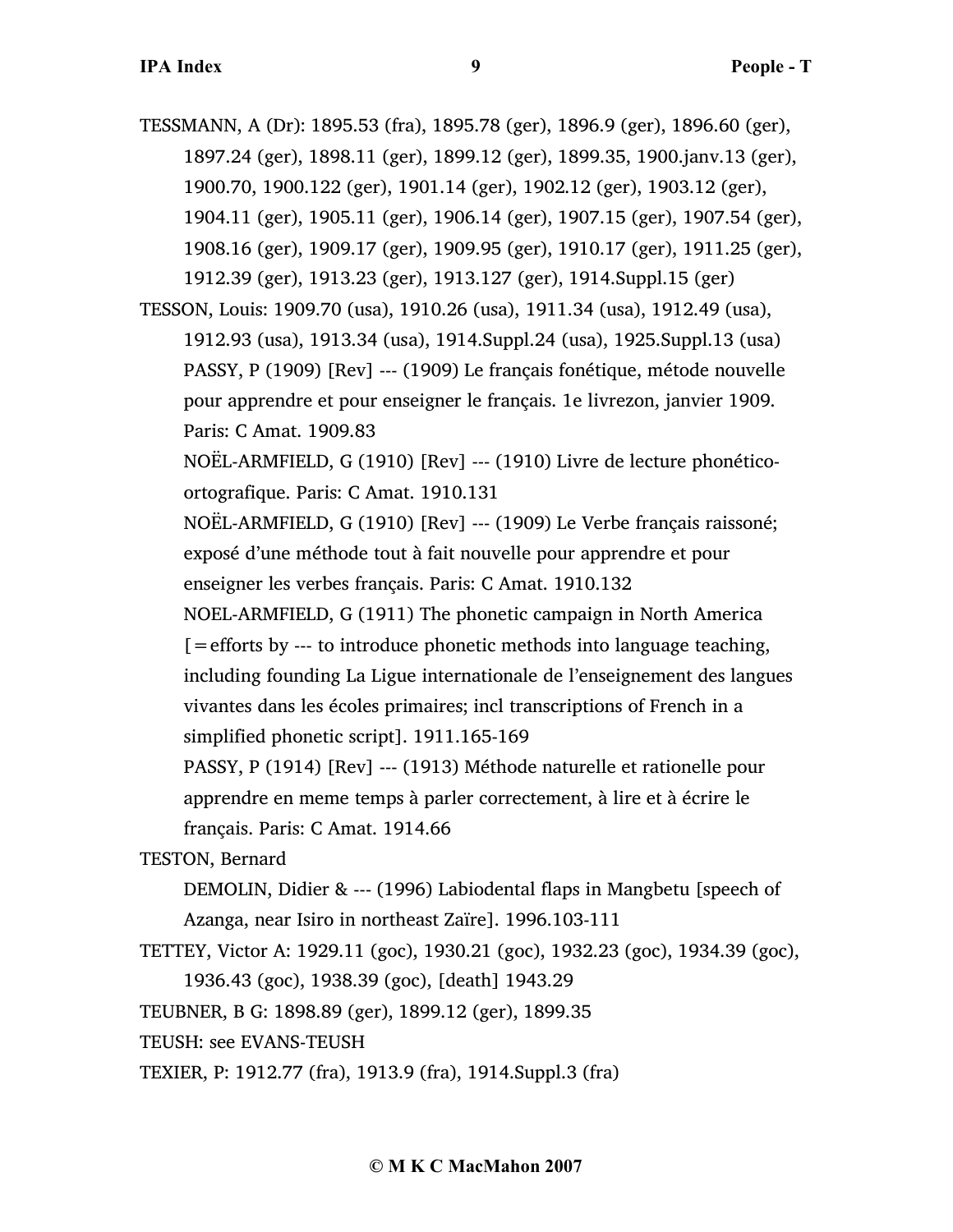- TEYSSANDIER, H H R: 1956.27 (fra), 1959.49 (fra), 1960.39 (fra), 1961.Suppl.ii (fra), 1963.21 (fra), 1973.104 (fra), 1975.Suppl.5 (fra), 1978.Suppl.6 (fra), 1981.Suppl.6 (fra)
- TH[ ], Horton Cuthbert: IPA exam result (French). 1910.121
- THACKERAY, William Makepeace

REANEY, P H (1913) [Spec(Stud)] Northern English. Passage from --- Essay on Whitebait. 1913.145

THAKER, B C: 1913.65 (ind), 1914.Suppl.31 (ind)

THALBITZER, William Carl: 1905.66 (den), 1906.19 (den), 1906.122 (den), 1907.21 (den), 1908.22 (den), 1908.63 (den), 1908.114 (den), 1908.122 (den), 1909.23 (den), 1909.43 (den), 1910.23 (den), 1911.31 (den), 1911.191 (den), 1912.46 (den), 1913.30 (den), 1914.Suppl.20 (den)

[--- : further travels amongst the Eskimo]. 1905.114

PASSY, P (1905) [Rev] --- (1904) A Phonetical Study of the Eskimo Language, based on observations made on a journey in North Greenland, 1900-01; with a historical introduction about the East Eskimo, a comparison of the Eskimo dialects, a new collection of Greenlandic folktales, songs and mu sic, and a map of the Eskimo territories. Copenhagen:B Luno 1905.69-70

--- (1905) [Spec] Eskimo. The Humble-Bee. 1905.80-81

--- (1908) [Spec] Groenland de l'est. Dialecte d'Ammassalik. St Matthew V, 1-12; Conte indigène. [The latter is also transcribed in the dialect of

Umanaq, West Greenland.] 1908.39-40

--- , ULDALL, H J & LAWRENSON, A C (1934) [Spec] Eskimo [North-West Greenland from Disko Bay, south to Upernawik, to Godthåb/Nuuk; inf=Pastor Otto Rosing]. NWS. 1934.76-78

THAMBYRAJAH, A: 1974.59 (mal), 1975.Suppl.10 (mal)

THAMMANARA, Paustulu A: 1908.90 (ind), 1909.32 (ind), 1910.31 (ind)

THAN TRONG THI HAO (Mrs): 1967.22 (usa)

THANING, Kirstine (Dr Frk): 1894.129 (eng), 1894.158 (den), 1895.4 (eng), 1895.54 (den), 1896.12 (den), 1897.29 (den), 1898.16 (den), 1899.17 (den), 1900.janv.18 (den), 1901.19 (den), 1902.17 (den), 1903.17 (den), 1904.15 (den), 1905.15 (den), 1906.19 (den), 1907.21 (den), 1908.22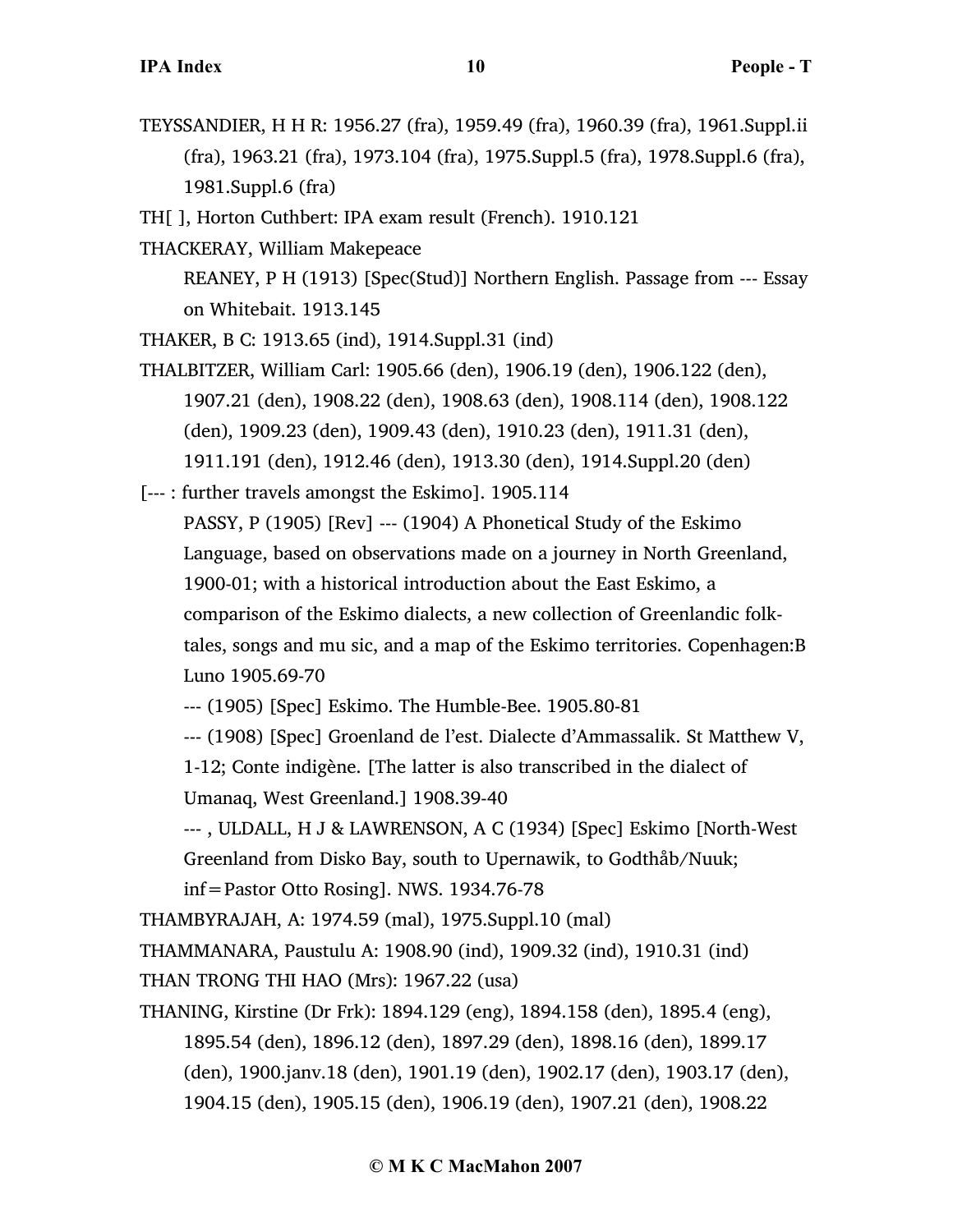[Spec(Stud)] English. Robin Redbreast's Song < --- Engelske Billed-Gloser med Tekstovelser. 1892.36 PASSY, P (1898) [Rev] GOLDSCHMIDT, T (1896) Sproglig Anskuelsesundervisning. 1 Engelsk Fortsæ telsesbog, ved Kirstine Thaning. København: Det nordiske Forlag. 1898.73-74 [--- : doctorate, Copenhagen]. 1905.37 THANN, Bureau de Poste: 1914.39 (ger) THARAUD, Jean [Spec(Stud)] Français. < THARAUD, Jérôme & --- La fête arabe. 1950.17- 18 THARAUD, Jérôme [Spec(Stud)] Français. < --- & THARAUD, Jean La fête arabe. 1950.17-18 THATCHER, Margaret (Mrs) VAN BUUREN, Luke (1988) Margaret Thatcher's pronunciation: An exercise in ear-training. Comm: Anthony Bladon, Frances Morphy]. 1988.26-38. Corr: 1988.162 THAVISAK, Amon: 2000.124 (tha) THEELEN, J: 1898.150 (ger), 1899.12 (ger), 1900.janv.13 (ger), 1900.févrmars.19, 1901.14 (ger), 1901.47 THEIN-THUN, U (Dr): 1990.ii.62 (aus), 1994.55 (aus), 1998.138 (aus) THEINE, Oskar: 1893.6 (ger), 1894.8 (swi), 1894.27 THEISZ,  $G \sim J$  (Dr): 1889.89 (auh), 1890.8 (auh), 1890.50, 1891.9 (auh), 1891.41 (auh), 1892.6 (auh), 1893.7 (auh), 1894.8 (auh), 1895.8 (auh), 1895.33 THEISZ, J: see THEISZ,  $G \sim J$ THELWALL, Robin E W (Dr): 1967.44 (sud), 1972.Suppl.13 (nir), 1975.Suppl.17 (nir), 1978.Suppl.18 (nir), 1981.Suppl.19 (nir), 1990.ii.62 (eng), 1994.55 (hkg), 1998.138 (can), 2000.124 (can), 2005.125 (can) --- & AKRAM SA'ADEDDIN, M (1990) Arabic [inf=lived in Safad, Beirut, Damascus, Scotland, Kuwait; incl NWS]. 1990.Dec.37-40

#### **© M K C MacMahon 2007**

(den), 1908.114 (den), 1909.23 (den), 1910.23 (den), 1911.31 (den),

1912.46 (den), 1913.30 (den), 1914.Suppl.20 (den)

[Publications Received.] 1892.31-32, 1892.112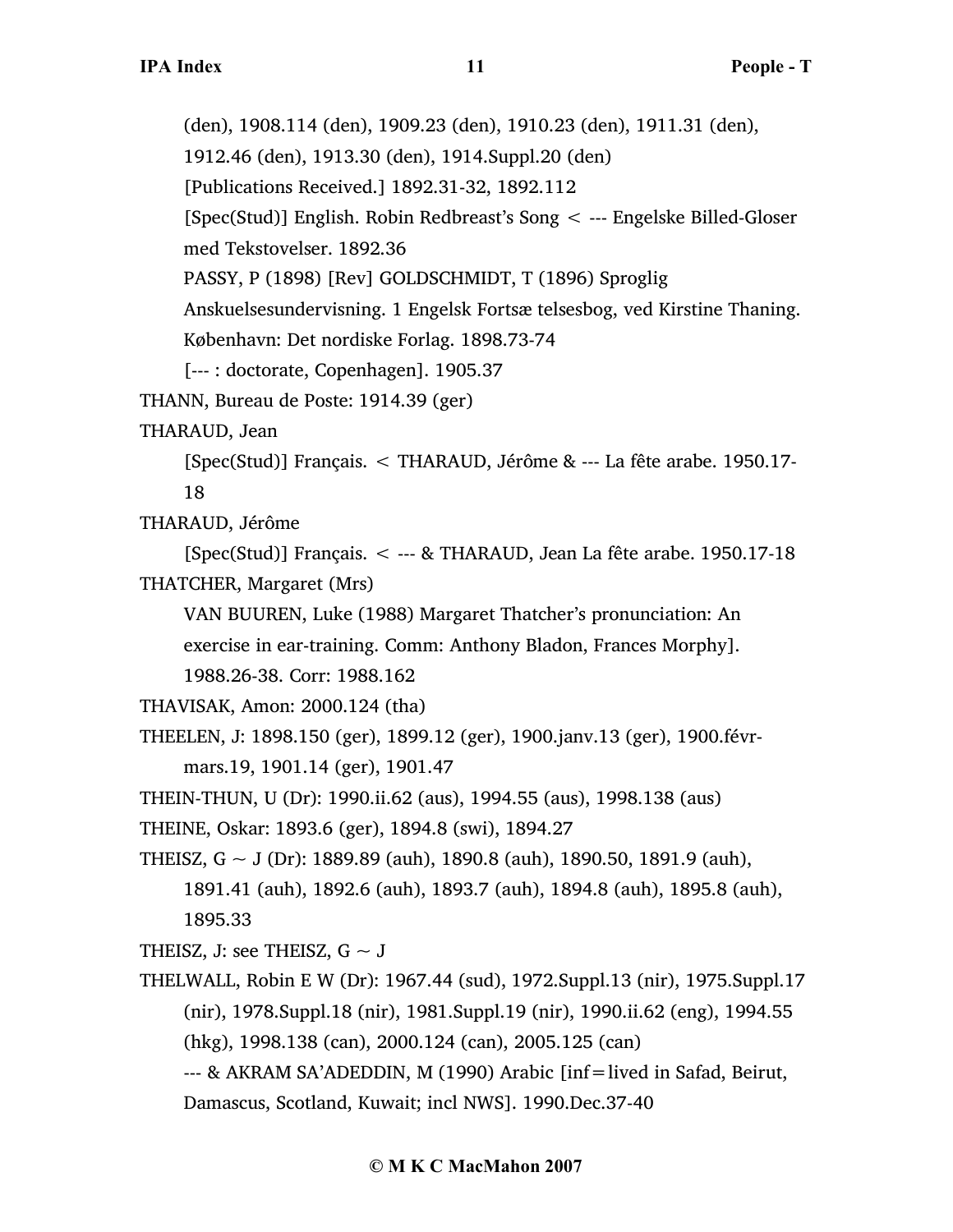THEODOSIUS, Harold George: 1900.101 (fra), 1901.5 (fra), 1901.47, 1905.46 (eng), 1906.9 (eng), 1907.10 (eng), 1908.10 (eng), 1909.11 (eng), 1911.18 (eng), 1911.67 (eng), 1912.32 (eng), 1913.16 (eng), 1914.Suppl.10 (eng)

THERESA: see ST THERESA'S COLLEGE

THESLÖF, Ingrid (Frk): 1904.17 (fin), 1905.17 (fin)

THIEFES, Paul: 1913.109 (ger), 1914.Suppl.15 (ger)

- THIELE, [ ]: 1907.15 (ger), 1908.16 (ger), 1908.63
- THIELE, F W (Dr): 1936.42 (usa)
- THIELE, Friedrich: 1914.59 (ger)
- THIEMANN, [ ] (Mlle): 1900.126 (fra), 1901.5 (fra)
- THIEME, H P: 1894.113 (fra), 1894.185 (fra), 1895.3 (fra), 1895.126 (usa), 1896.17 (usa), 1896.36, 1897.34 (usa), 1897.52
- THIENHAUS, [ ]: 1901.86 (ger), 1901.122, 1902.12 (ger), 1903.12 (ger), 1903.48
- THIENHAUS, M (Frl): 1912.39 (ger), 1913.23 (ger), 1914.Suppl.15 (ger), 1914.61

THIERER, Andreas: 1895.29 (ger), 1896.9 (ger), 1897.24 (ger), 1897.51

THIERGEN, [ ] (Dr): 1905.105 (ger), 1906.14 (ger), 1907.15 (ger), 1908.16

(ger), 1909.17 (ger), 1910.17 (ger), 1911.25 (ger), 1912.39 (ger), 1912.94 THIERGEN, Oscar

JONES, D (1912) [Rev] --- & HAMANN, A (1912) English Anthology,

containing specimens of English poetry and prose with lives of authors

from the 14th century to the present day. Leipzig & Berlin: B G Teubner.

1912.62

THIERRY-MIEG, [ ] (Dr)

[Support for a French spelling reform association in Paris (--- , ... ]. 1886.Aug.[3]

[--- : Métagrafie, a new system of shorthand.] 1887.March.[4]

```
THINN, James: 1949.31 (sco)
```
THIRION, [ ]

[Elections to the Conseil Supérieur de l'Instruction Publique de France.] 1888.May.208/40

ÞJÓÐÓLFUR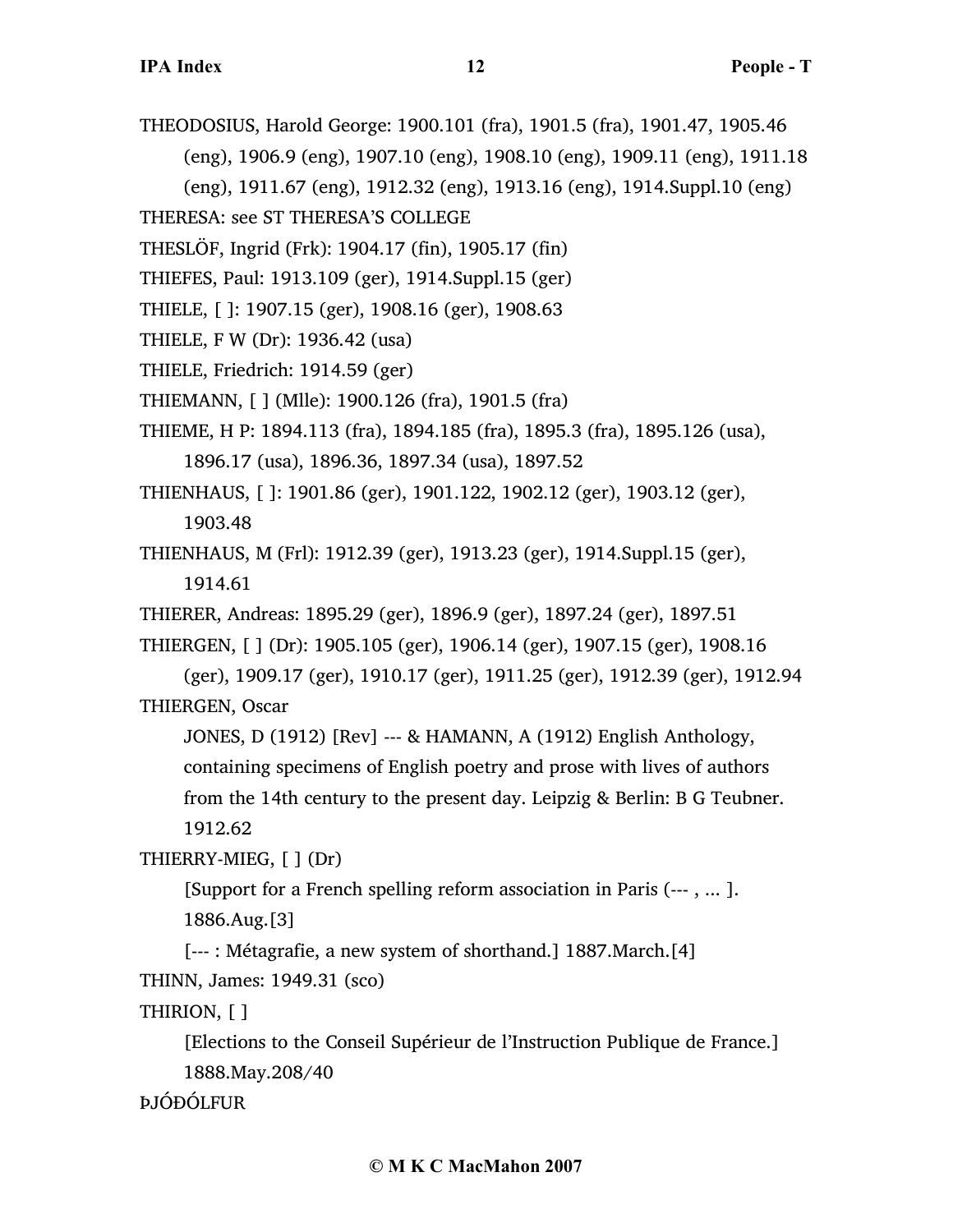[Publications Exchanged.] 1888.April.173/29-174/30, 1889.26-26,

1890.54-55, 1891.21-23

THÖRNING, G (Dr): 1894.185 (swe), 1895.13 (swe), 1896.15 (swe), 1896.35

THOM, S A (Miss): 1953.25 (sco), 1955.Suppl.iv (sco)

THOMAS, [ ]

PASSY, P (1891) Corrections et additions à l'Étude sur les changements phonétiques 1891.Suppl.juil.93-100; see also 1891.103

THOMAS, A Burdett (Dr): 1930.11 (wal), 1932.13 (wal), 1934.29 (wal), 1936.34 (wal), 1938.31 (wal), 1943.16

--- (1927) [Rev] JONES, S (1926) A Welsh Phonetic Reader. London: University of London Press. 1927.26-27

--- (1936) Varieties in the use of af symbols [incl request that transcribers' birthplaces should be given in each article; T's birthplace  $=$  Carmarthen]. 1936.49-50

THOMAS, A F: 1929.42 (jap), 1930.22 (jap), 1932.25 (jap), 1934.40 (jap) --- (1931) Tokyo's phonetic laboratory. 1931.3-4

THOMAS, Adolphe V

GIMSON, A C (1957) [Rev] --- (1956) Dictionnaire des difficultés de la langue française. Paris: Larousse. 1957.21-22

THOMAS, Charles Kenneth: 1930.19 (usa), 1932.22 (usa), 1934.37 (usa), 1936.42 (usa), 1938.38 (usa), 1948.32

--- (1926) [Nouveaux signes: support for Palmer and i for unstressed /I/.] 1926.10

--- (1933) [Spec] Broad transcription of the speech of Central New York. SGR. 1933.35-36

--- (1936) [Spec] A specimen from Tayogo County, Pennsylvania. Misc. 1936.28-29

SPRAGUE DE CAMP, L (1949) [Rev] --- (1947) An Introduction to the Phonetics of American English. New York: Ronald Press Co. 1949.27 WISE, C M (1959) [Rev] --- (1958) An Introduction to the Phonetics of American English. 2nd ed. New York: Ronald Press Co. 1959.7-9

THOMAS, Ceinwen H (Dr): 1961.23 (wal), 1961.Suppl.v (wal), 1969.23 (wal), 1972.Suppl.13 wal, 1975.Suppl.17 (wal), 1978.Suppl.18 (wal),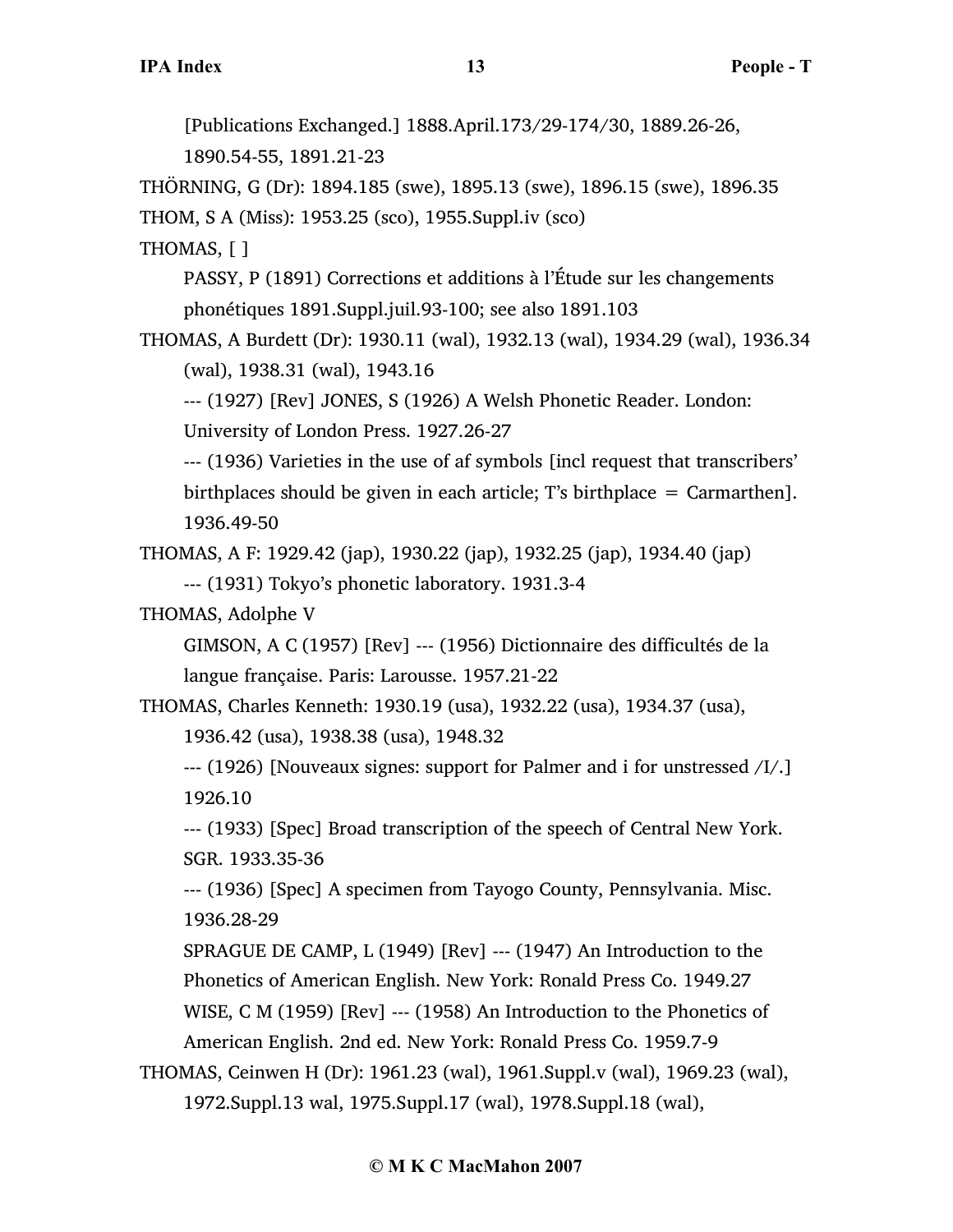1981.Suppl.19 (wal), 1990.ii.62 (wal), 1994.55 (wal), 1998.138 (wal), 2000.124 (wal)

THOMAS, Cockell: IPA exam result (French). 1910.121

THOMAS, E I: 1938.57 (eng), 1939.58 (eng), 1944.12

THOMAS, N W

--- (1914/1925) Some notes on the tones of the Ibo language of Nigeria Misc Phon I (1914).1925.Suppl.avril-juin.38-43

THOMAS, Rachel (Miss): 1909.138 (eng), 1910.10 (eng), 1914.Suppl.10 (eng)

THOMASON, Sarah G: 1990.ii.62 (usa)

THOMÉ, I (Dr): 1913.109 (cis), 1914.Suppl.10 (cis)

THOMMEN, Eduard (Dr): 1900.126 (fra), 1901.5 (fra), 1901.70 (swi), 1902.14 (swi), 1903.14 (swi), 1904.12 (swi), 1905.12 (swi), 1906.15 (swi), 1907.17 (swi), 1908.18 (swi), 1909.19 (swi), 1910.19 (swi), 1911.27 (swi), 1912.42 (swi), 1913.26 (swi), 1914.Suppl.17 (swi)

[--- : doctorate, Göttingen]. 1903.109

THOMPSON: see also MILNE-THOMSON  $\sim$  MILNE-THOMPSON

THOMPSON, [ ] (Miss): 1904.7 (eng), 1904.60

THOMPSON, C: 1914.Suppl.10 (eng)

THOMPSON, C E: 1899.129 (eng), 1900.janv.7 (eng), 1901.7 (eng), 1902.7

(eng), 1902.51, 1902.75, 1903.5 (eng), 1904.4 (eng), 1904.59

THOMPSON, E (Miss): 1910.143 (eng), 1911.18 (eng), 1912.32 (eng)

THOMPSON, Francis

BUTLIN, R T (1929) [Spec(Stud)] English.  $\leq$  --- Essay on Shelley. 1929.6-7 THOMPSON, George: 1906.29 (eng), 1906.41 (eng), 1906.94 THOMPSON, Helen (Mlle): IPA exam result (French). 1909.95-96 THOMPSON, I

--- (1961) Glottalization of English voiceless plosives [See ILES, L A

1960.14-15]. 1961.34-35

THOMPSON, Iza (Miss): 1925.Suppl.13 (eng), 1930.13 (eng), 1931.37 (eng),

1932.16 (eng), 1934.31 (eng), 1936.37 (eng), 1938.33 (eng)

THOMPSON, John Ernest Rupert: 1998.136 (eng)

THOMPSON, L M: see MILNE-THOMSON  $\sim$  MILNE-THOMPSON

THOMPSON, N: 1897.35 (nzl)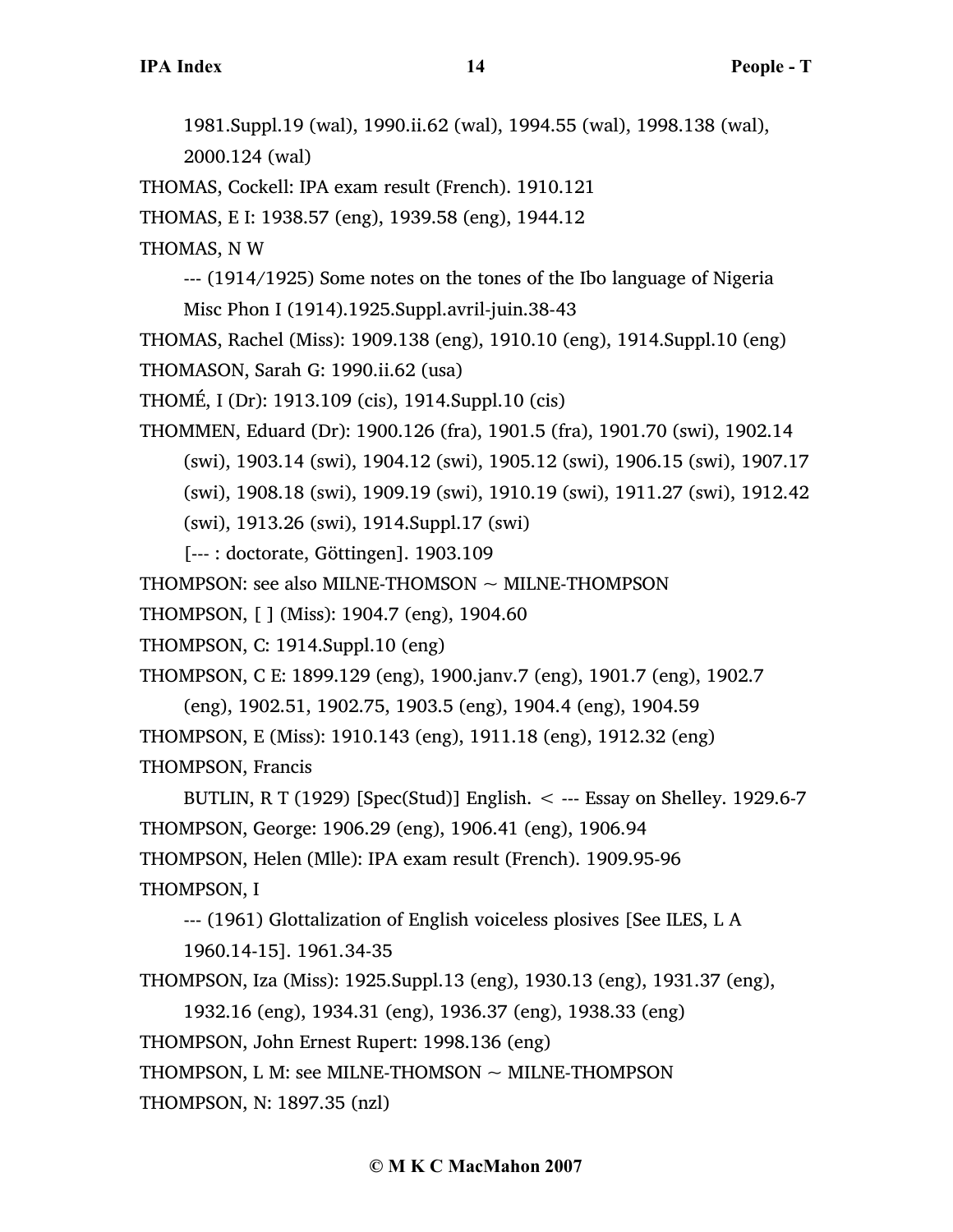THOMPSON, R W: 1960.19 (hkg), 1961.Suppl.xiii (hkg)

THOMPSON, Rupert: 2000.124 (eng)

THOMPSON, W: 1905.45 (sco), 1906.9 (sco), 1907.10 (sco), 1908.10 (sco), 1909.11 (sco)

THOMPSON, W H: 1914.Suppl.10 (eng), 1925.Suppl.13 (eng)

THOMPSON, W L (Dr): 1908.42 (rho), 1909.30 (saf), 1910.29 (saf), 1910.167 (usa), 1911.34 (usa), 1912.49 (usa), 1912.94 (saf), 1913.40 (saf),

1914.Suppl.30 (saf), 1925.Suppl.13 (srh), 1930.21 (srh), 1932.24 (srh), 1933.19 (usa)

--- (1909) Roman orthography for the dialects of Rhodesia. 1909.56-57

--- (1913) [Spec] Chindau. NWS. 1913.105

--- (1913) [Spec] Zulu. NWS. 1913.105

--- (1914) Representation of tsh, dzh. 1914.46-50

--- (1932) Notes on the transcription of Chindau 1932.33-34

THOMSEN, [ ] (Frk): 1899.82 (den), 1900.janv.18 (den), 1900.févr-mars.20, 1901.19 (den), 1901.48

THOMSEN, Anna M (Mlle): IPA exam result (French). 1913.124

THOMSEN, F (Frk): 1894.114 (den)

THOMSEN, Vilhelm (Prof): 1886.Nov.[4] (den), 1887.Feb.[1] (den),

1888.janv.25/1 (den), 1889.1 (den), 1889.18 (den), 1889.65 (den), 1890.1

(den), 1891.1 (den), 1892.1 (den), 1893.1 (den), 1894.2 (den), 1895.2

(den), 1896.2 (den), 1897.15 (den), 1898.2 (den), 1899.2 (den),

1900.janv.2 (den), 1901.2 (den), 1902.2 (den), 1903.2 (den), 1904.2 (den),

1905.2 (den), 1906.2 (den), 1906.54 (den), 1907.2 (den), 1908.2 (den),

1909.2 (den), 1910.2 (den), 1911.10 (den), 1912.22 (den), 1913.7 (den),

1914.Suppl.1 (den)

SVEINBJOERNSSON, S (1891) [Rev] DAHLERUP, V & JESPERSEN, O

(1889) Kortfattet dansk Lydlære til Brug ved Undervisning. Med ed Forord

af Vilh Thomsen. København: Philipsen. 1891.32-34

PASSY, P (1892) Congrès philologique scandinave [4de Nordiska

Filologmötet, Copenhagen, 18-21 July 1892]. 1892.118-121

[--- : awarded Prix de Volney]. 1896.26

[--- : awarded Grande Croix de l'Ordre de Dannebrog]. 1910.59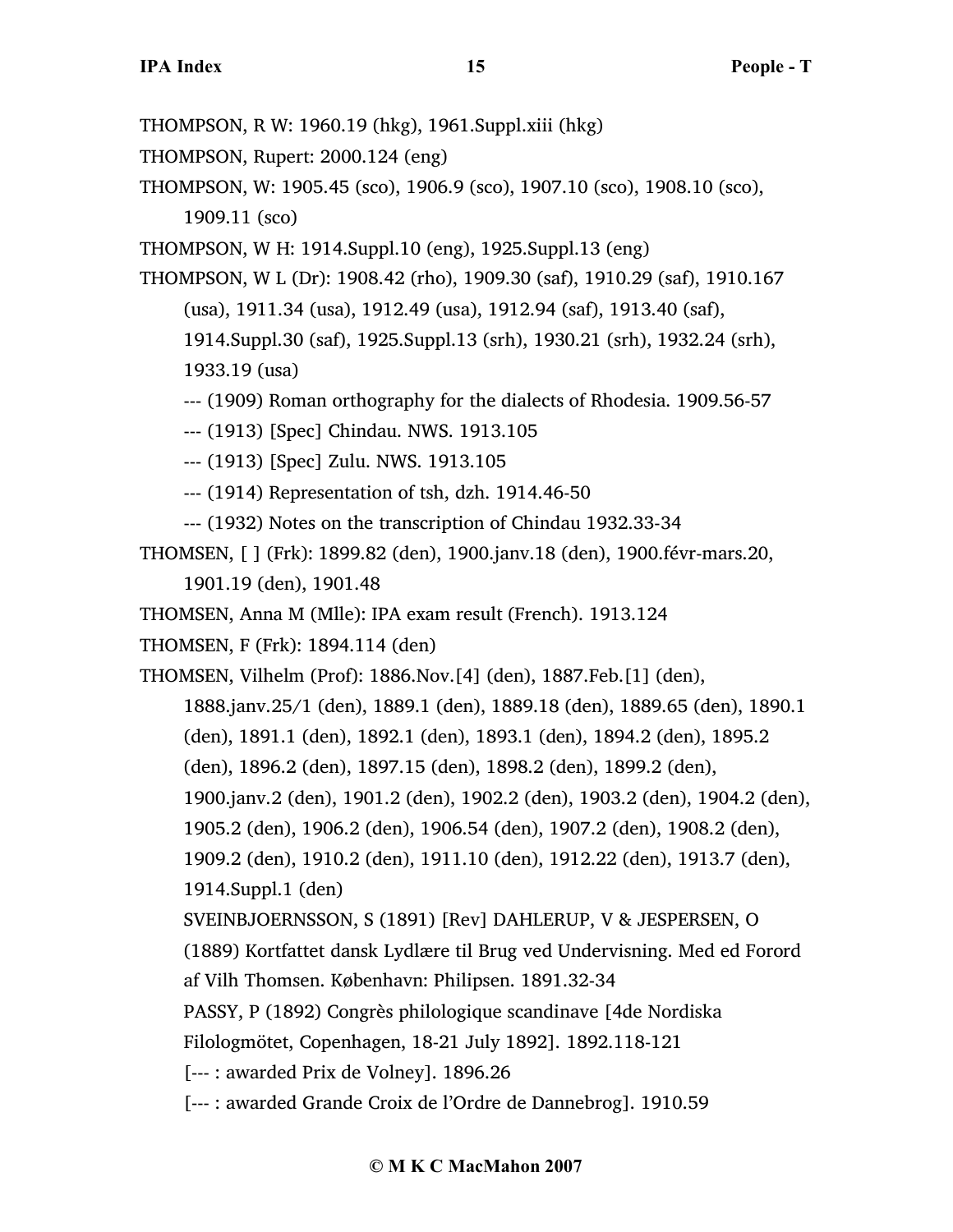THOMSON: see also MILNE-THOMSON ~ MILNE-THOMPSON

THOMSON, David T

O'CONNOR, J D (1960) [Rev] --- & LYONS, R J (1959) Spoken English: a textbook for practical English conversation. (International edition.) Kyoto: English Academy. 1960.34-35

THOMSON, F S W: 1914.Suppl.10 (sco)

- THOMSON, N: 1895.186 (eng), 1896.5 (eng), 1897.19 (eng), 1898.5 (eng), 1899.6 (eng)
- THOMSON, R [1]: 1904.7 (sco), 1905.7 (sco), 1906.9 (sco), 1907.10 (sco), 1908.10 (sco), 1909.11 (sco)

THOMSON, R [2]: 1929.42 (usa), 1930.18 (usa), 1932.20 (usa)

THOMSON, William: 1903.24 (sco), 1904.7 (sco), 1904.60, 1910.10 (sco),

1911.18 (sco), 1912.32 (sco), 1912.119 (sco), 1912.135 (sco), 1913.16 (sco), 1914.Suppl.10 (sco)

THOORENS, P J: 1953.45 (bel), 1955.Suppl.v (bel), 1956.27 (bel), 1957.27 THOR, [ ] (Mme): 1902.145 (fra), 1903.5 (fra), 1904.4 (fra), 1904.59 THORBJARNARSON, [ ]

JONES, S (1935) hl in Icelandic and ll in Welsh [Icelandic inf=  $-$ -- ]. 1935.27-29

THORBJÖRNSEN, A (Miss)

VANVIK, A J (1957) [Spec] The dialect of the City of Stavanger [ $inf = -1$ ]. NWS. 1957.10-13. Corr: 1957.41

THORGEIRSSON, [ ]

ROSITZKE, H A (1939) A further note on Welsh II and Icelandic hl [infs = ... ---]. 1939.7-8

THORKELSSON, Jón: 1886.Dec.[4] (den), 1887.Feb.[1] (den), 1888.janv.27/3 (den)

ÞORKELSSON, Pâll: 1886.Sept.[4] (ice), 1887.Feb.[1] (ice), 1888.janv.27/3 (ice), 1889.8 (ice), 1889.66

[Rev] --- (1888) Dictionnaire Islandais-Français; íslenzk orðabók, med frakkneskum þýðingum. Tom 1, Livr 1. Reykjavík: S Eymundsson & S Jónsson. 1888.May.206/38-207/39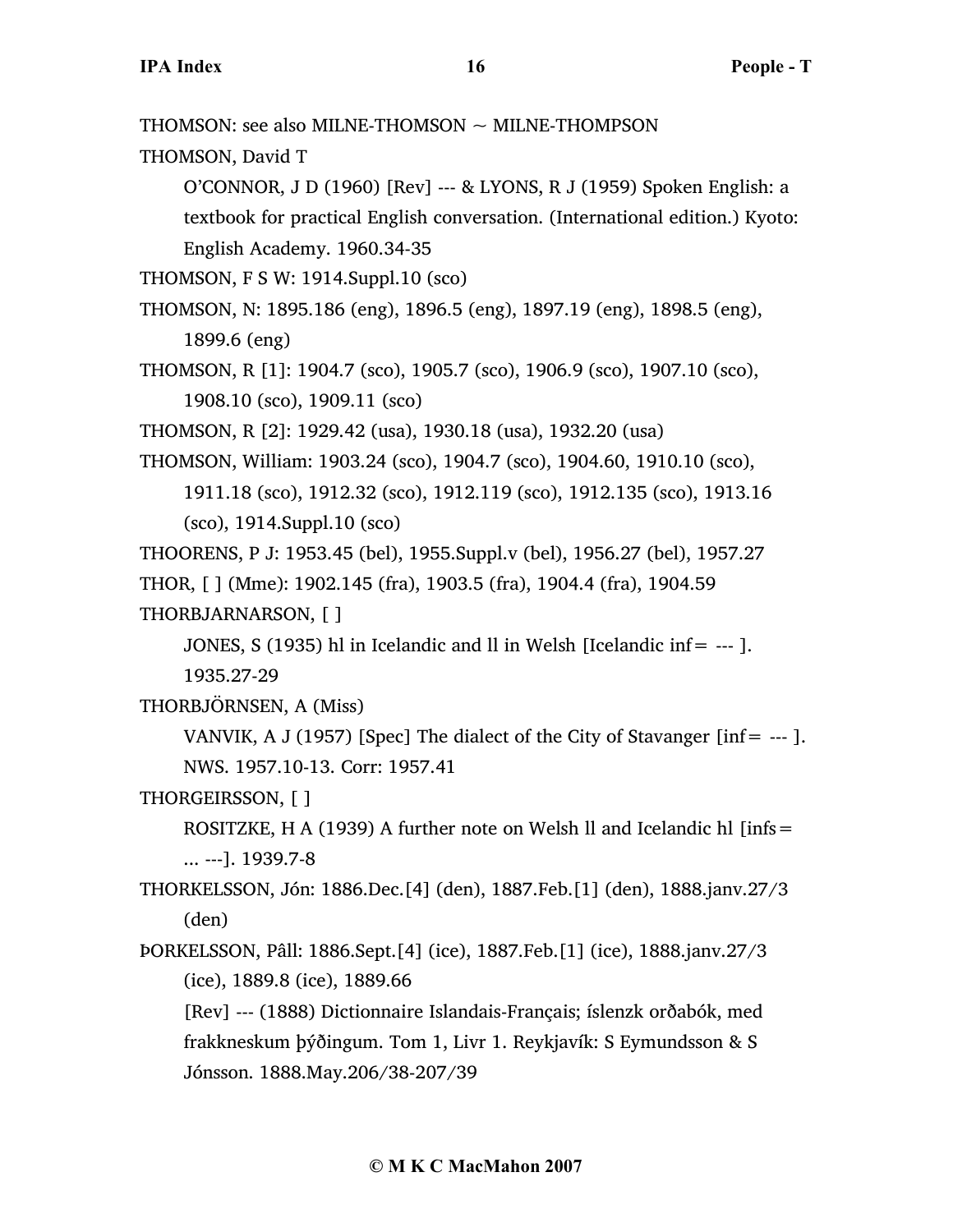SVEINBJOERNSSON, S (1893) [Rev] --- (1893) Guide islandais-français à

l'usage des Islandais et des voyageurs étrangers. Copenhague: Mansa. 1893.80

THORNE, David A: 1994.55 (wal), 1998.138 (wal)

THORNTON, David: 1984.53 (eng)

THORNTON, E B: 1905.45 (usa), 1906.22 (usa), 1907.25 (usa), 1908.26 (usa), 1909.28 (usa), 1911.64 (usa), 1912.51 (usa), 1913.36 (usa), 1914.Suppl.26 (usa)

THORNTON, James Edward: IPA exam result. 1923.8

[Rev] BATEMAN, G C & --- (1921) Sound Drills for French Phonetics.

Cambridge: W Heffer & Sons Ltd. 1923.19-21

THORNTON, M F

[Publications Received.] 1892.124

THORNTON, Norman: 1899.81 (fra), 1899.99 (eng), 1900.janv.7 (eng), 1901.7 (eng), 1902.7 (eng), 1902.51

THORNTON, William

SPANHOOFD, E (1890) [The 7th Annual Convention of the Modern Language Association of America, Cambridge, Mass, 26-28 December,

1889. C B Wright on William Thornton ... ]. 1890.30-31

ABERCROMBIE, D (1946)  $\Lambda$  and  $\vartheta$  in English [= history of the use of the schwa symbol in phonetics, especially by William Thornton]. 1946.22

THORNTUN, E B

 $-$ -- $(1912)$  Phonetic archives in Chicago  $=$  decision of the Chicago Historical Society to obtain 'a talking machine equipment for the collection and preservation of interesting historical data']. 1912.86

THORPE, Arnold B: 1901.46 (eng), 1901.70 (eng), 1902.7 (eng), 1902.51, 1903.7 (eng), 1903.48

THORSØE, Olga (Frk): 1892.141 (den), 1893.9 (den), 1894.10 (den), 1894.27, 1895.10 (den)

PASSY, P (1892) Réponse aux propositions concernant le déficit. 1892.158- 159

THORUN, A (Frl): 1902.74 (ger), 1903.12 (ger), 1903.48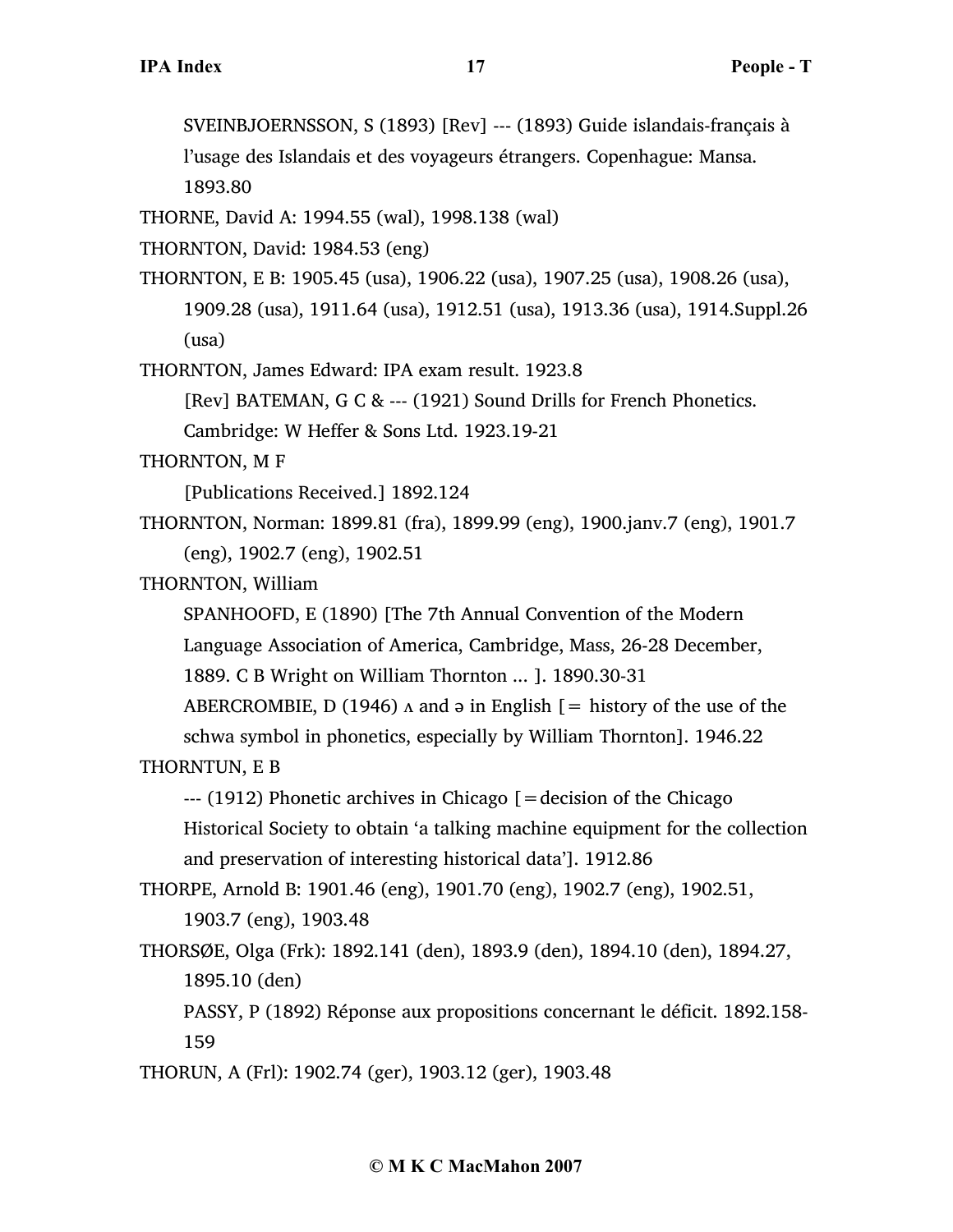THORWEST, E (Frl): 1910.17 (ger), 1911.25 (ger), 1912.39 (ger), 1913.23 (ger), 1914.Suppl.15 (ger)

THOUAILLE, Albert: 1898.35 (fra), 1899.2 (fra), 1899.130 (eng), 1900.janv.5 (eng), 1901.5 (eng), 1901.122 (sco), 1902.7 (sco), 1903.7 (sco), 1903.97, 1903.129 (eng), 1904.4 (eng), 1904.59, 1905.7 (eng), 1906.9 (eng), 1907.10 (eng), 1908.10 (eng), 1909.11 (eng), 1910.66 (eng), 1911.18 (eng), 1912.32 (eng)

--- (1899) [Lecture on phonetics applied to modern language teaching, 9 August 1899, Tours]. 1899.123

LLOYD, R J (1900) [Rev] KAISER, C & --- (1900) German Prepositions at a Glance. London: Sampson, Low, Manston & Co Ltd. 1900.89-90

THOUAR, Pietro

[Spec(Stud)] Italiano. L'avidità < --- . 1891.38-39, 1891.51-52, 1891.64-65 CAMILLI, A (1913) [Spec(Stud)] Italiano. Il fumo e la nuvola  $\lt$  --- . 1913.5 THUASU, H: 1900.126 (fra), 1901.5 (fra)

THUCYDIDES, [ ]

SPRAGUE DE CAMP, L (1951-1954, 1959) [Spec(Stud)] English (General American). Thucydides VI, 34, 35. 1951.23, Thucydides VI, 36. 1951.45- 46, Thucydides VI, 37. 1952.16, Thucydides VI, 39. 1953.42, Thucydides VI, 40. 1954.40, Thucydides VI, 41. 1959.20-21, Thucydides VI, 41. 1959.46

THUDICHUM, Charles: 1892.141 (swi), 1893.7 (swi), 1894.8 (swi), 1895.8 (swi), 1896.10 (swi), 1897.26 (swi), 1898.13 (swi), 1899.14 (swi), 1900.janv.15 (swi), 1901.16 (swi), 1902.14 (swi), 1903.14 (swi), 1904.12 (swi), 1905.12 (swi), 1906.15 (swi), 1907.17 (swi), 1908.18 (swi), 1909.19 (swi), 1910.19 (swi), 1911.26 (swi), 1912.41 (swi), 1913.26 (swi), 1914.Suppl.17 (swi), [death] 1914.61 [--- : Geneva, lectures on French phonetics and the comparative phonetics of German, English, Italian and French]. 1892.135 [Results of election to Council (1894). 1894.14-15 PASSY, P (1894) [Rev] --- [nd] Tableau phonétique français. 1894.163. See also 1894.175

[Composition of Council (1895)]. 1895.16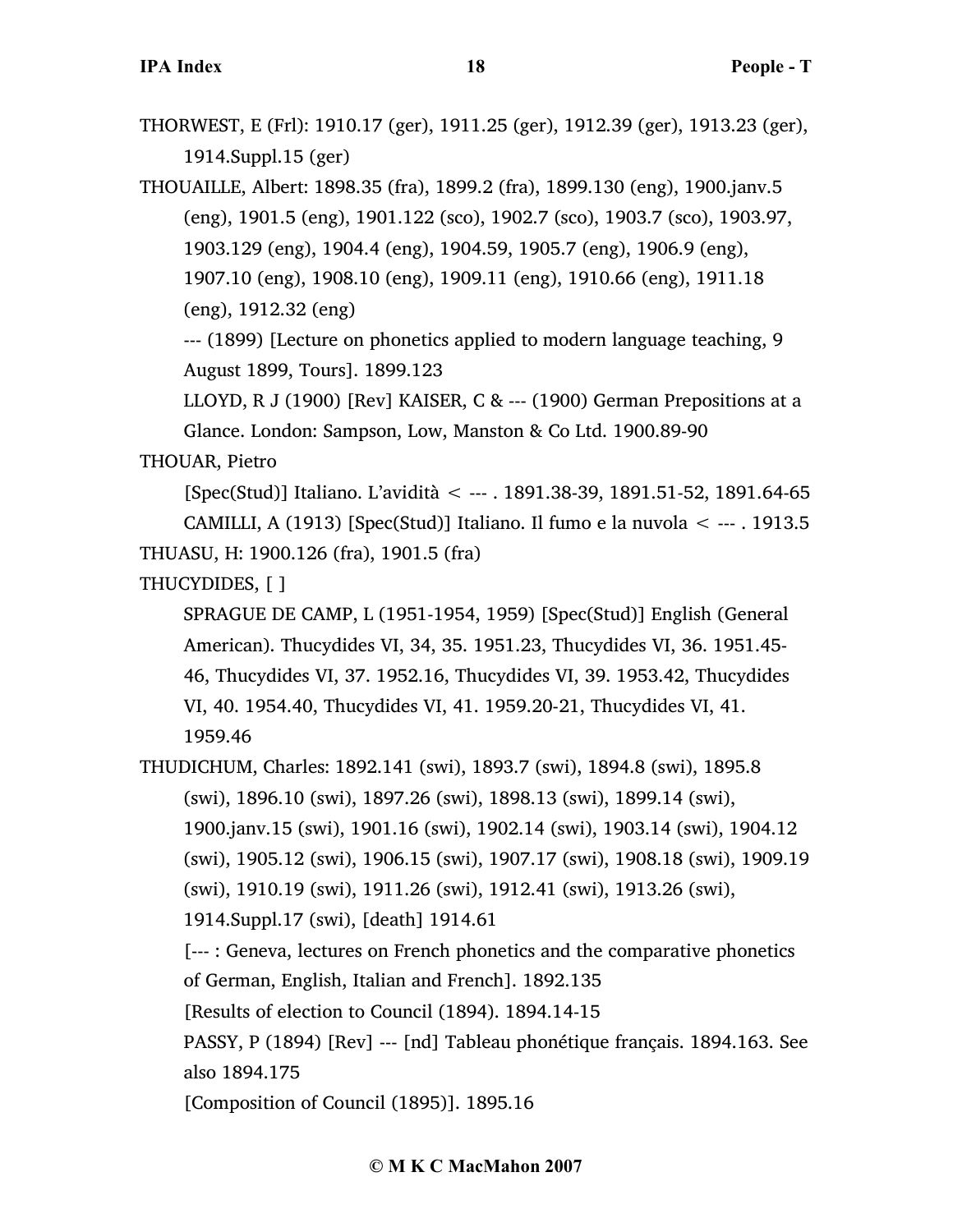--- (1895) Enseignement phonétique de l'anglais [in Geneva]. 1895.89 --- (1896) Progrès [=letter from Léon Weber about the success of the phonetic method in teaching languages]. 1896.86 [Election of --- to Council]. 1896.60 [Vacation course, Summer 1897: Geneva, ... --- on phonetics and speech training]. 1897.147 --- Le phonéticien et ses disciples [=poem]. 1897.149-150 [Vacation courses, Summer 1898: Geneva, ... --- ]. 1898.124 Élections du Conseil [for 1898]. 1898.23-24 Conseil [composition of Council for 1899]. 1899.24 Résultats des élections [Council elections for 1900]. 1900.janv.24-25 Résultats des élections. 1902.24-25 Résultats des élections. 1904.34-35 Propositions des conseillers. Alphabet [... --- ]. 1904.65-67 RAMBEAU, A, --- , CLOOS, C, VIANNA, A R G, BAKER, A & VIËTOR, W (1905 Le don de 1700 francs: avis des conseillers. 1905.66-68 Élections du Conseil. 1906.25-26 [Election results]. 1908.29-30 [Membership of Council 1908]. Exposé des Principes (1908). 1908.Suppl.2- 3 [Election results]. 1910.32-33 PASSY, P (1912) The Principles of the International Phonetic Association. 1912.Suppl.sept-oct.1-40 The Principles of the International Phonetic Association. 1912.Suppl.septoct.5 [Election results]. 1912.18-19, 1914.18-19 THUDICHUM, Georges (Prof): 1897.50 (swi), 1898.13 (swi), 1899.14 (swi), 1900.janv.15 (swi), 1901.16 (swi), 1902.14 (swi), 1903.14 (swi), 1904.12 (swi), 1905.12 (swi), 1906.15 (swi), 1907.17 (swi), 1908.18 (swi), 1909.19 (swi), 1910.19 (swi), 1911.26 (swi), 1912.41 (swi), 1913.26 (swi), 1914.Suppl.17 (swi), 1930.15 (swi), 1932.17 (swi), 1934.32 (swi), 1936.38 (swi), 1938.33 (swi), [death] 1943.29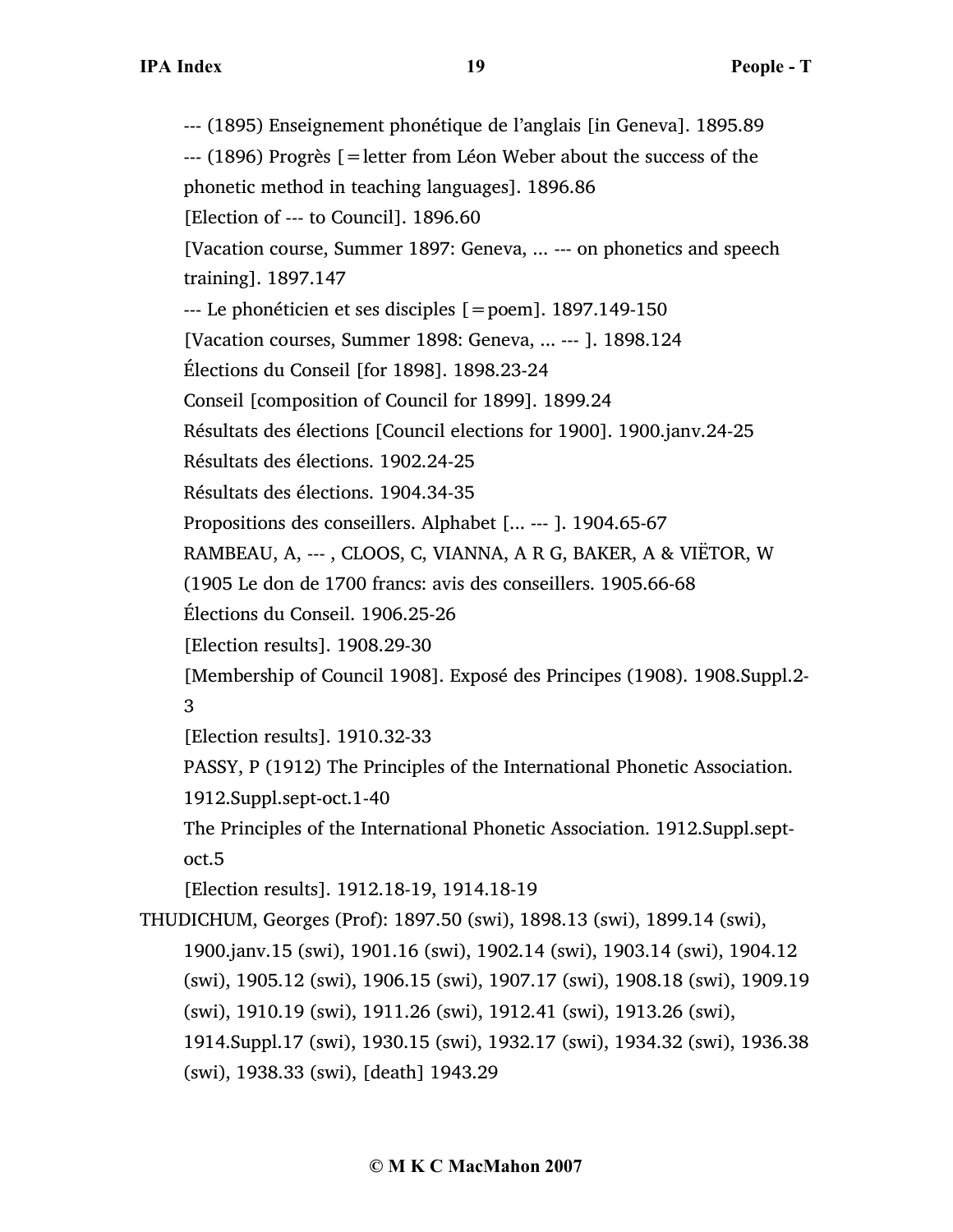[Vacation courses, Summer 1897: Marburg; Paris; Geneva, ... --- on French phonetics]. 1897.118 [Vacation course, Summer 1897: Geneva, ... --- and C Thudichum on phonetics and speech training]. 1897.147 [Vacation courses for teachers of French: Geneva, 16 July - 31 August, 1-21 October 1898, --- and C Thudichum]. 1898.74, 1898.124 PASSY, P (1904) Cours de vacances [=details of courses at Grenoble and Geneva]. 1904.127-128 [Vacation courses, Summer 1905: ... --- , Geneva]. 1905.75 Décisions officielles: [Council election results ...]. 1906.30-31 Avis de nos conseillers [...proposal to increase membership of Council to 30]. 1906.42-46 [Vacation courses, Summer 1906: Geneva, --- , phonetics and speech training] 1906.65 PASSY, P (1909) Avis de nos conseillers  $[=(i)$  DJ proposed as Assistant Secretary of the af (ii) 'scientific supplement' proposed (iii) future of Partie des élèves (iv) phonetics exams (v) advanced certificate (vi) alphabet]. 1909.44-47, 74-76, 77-79, 97-101 [Election of Council; composition of present Council; Proposals: Honorary membership for BREUL, K; phonetic symbols to be printed on cards (<MILLS-BAKER, F); articles in orthography in the mf; alphabet; deficit]. 1912.89-91 Décisions officielles  $[=(i)$  Council for 1928 as for 1927 (ii) D Jones to be Secretary of the IPA in succession to P Passy (iii) D Jones to represent the af at the 1st International Congress of Linguists (iv) New symbols adopted]. 1928.51-53

[Election results]. 1929.10-11

[Vacation courses, Summer 1929: ... Geneva, --- ] 1929.20

[--- : appointment, Geneva]. 1929.48

[Vacation course, Summer 1930: Geneva, --- , phonetics]. 1930.41

[Election results]. 1931.17-18, 1933.17-18, 1935.19-20, 1937.janv-

mars.81-82

Avis de nos conseillers. 1937.38-44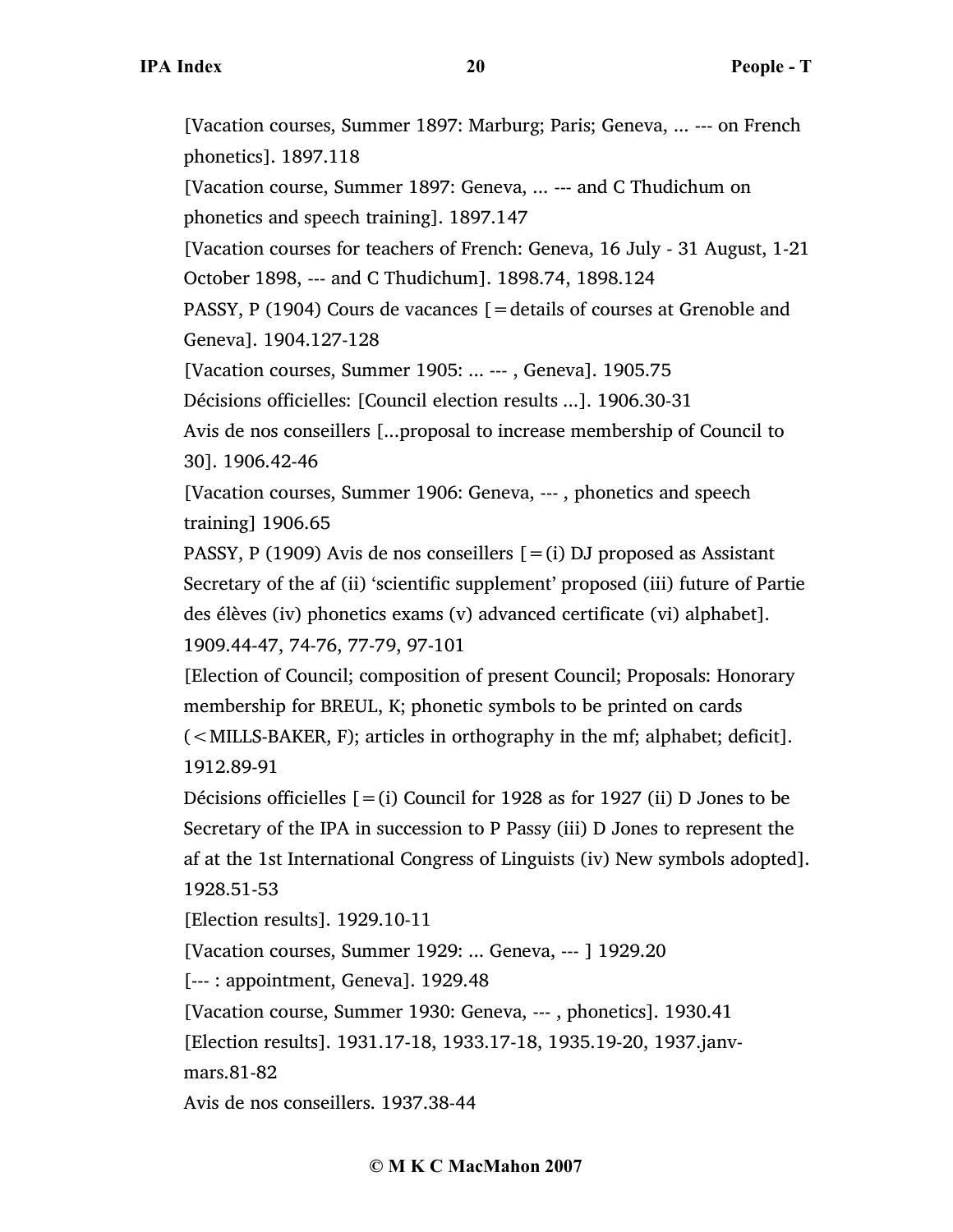[Election results]. 1939.17,37

JONES, D (1943) Georges Thudichum [=obituary]. 1943.17-20

THUNBERG, Gunilla (Ms): 2005.128 (swe)

THUNBERG, Klara (Frk): 1887.Oct.345 (swe), 1888.janv.27/3 (swe), 1889.8

(swe), 1890.8 (swe), 1890.50

THURAISINGHAM, V

PERERA, H S (1937) [Spec] Tamil [Jaffna, Ceylon; inf= --- ]. NWS.

1937.66-67

THURGOOD, Elzbieta (Dr): 2005.129 (usa)

THURSTON, George: 1904.2 (eng), 1905.7 (eng), 1906.9 (eng), 1907.10 (eng), 1908.10 (eng), 1909.11 (eng)

THURWANGER, G: 1904.153 (usa), 1905.18 (usa), 1906.22 (usa), 1907.25

(usa), 1908.26 (usa), 1909.28 (usa)

THYGESEN, E C: 1904.15 (den), 1905.15 (den), 1906.19 (den)

THYMÉ-GOBBEL, Ann: 1998.138 (usa)

TIBBITTS, E Leonard: 1940.21 (eng), 1956.26 (wal), 1961.Suppl.iii (wal),

1963.21 (wal), 1966.19 (eng), 1968.44 (eng), 1973.104 (eng),

1975.Suppl.18 (eng), 1978.Suppl.18 (eng)

--- (1946) [Spec(Stud)] English (Southern British). Broad transcription. Hail and Farewell (continued). 1946.27-28

JONES, D (1948) [Rev] --- (1946) A Phonetic Reader for Foreign Learners

of English. Preface by D JONES. Cambridge: W Heffer & Sons. 1948.10-11

WELLS, J C (1964) [Rev] --- (1963) Practice Material for the English

Sounds. Cambridge: W Heffer & Sons. 1964.13-14

--- (1966) Tone groups and emotional meanings 1966.23-25

--- (1966) Attitudinal judgements in intonation: sentence type or context? 1966.5-8

--- (1968) A possible link between structural and semantic phenomena in English 1968.29-31

ABBERTON, E (1969) [Rev] --- (1967) English Stress Patterns: Practice Material. Cambridge: W Heffer & Sons. 1969.20

--- (1975) The 'transferred negative' and nuclear tone in English. 1975.29- 33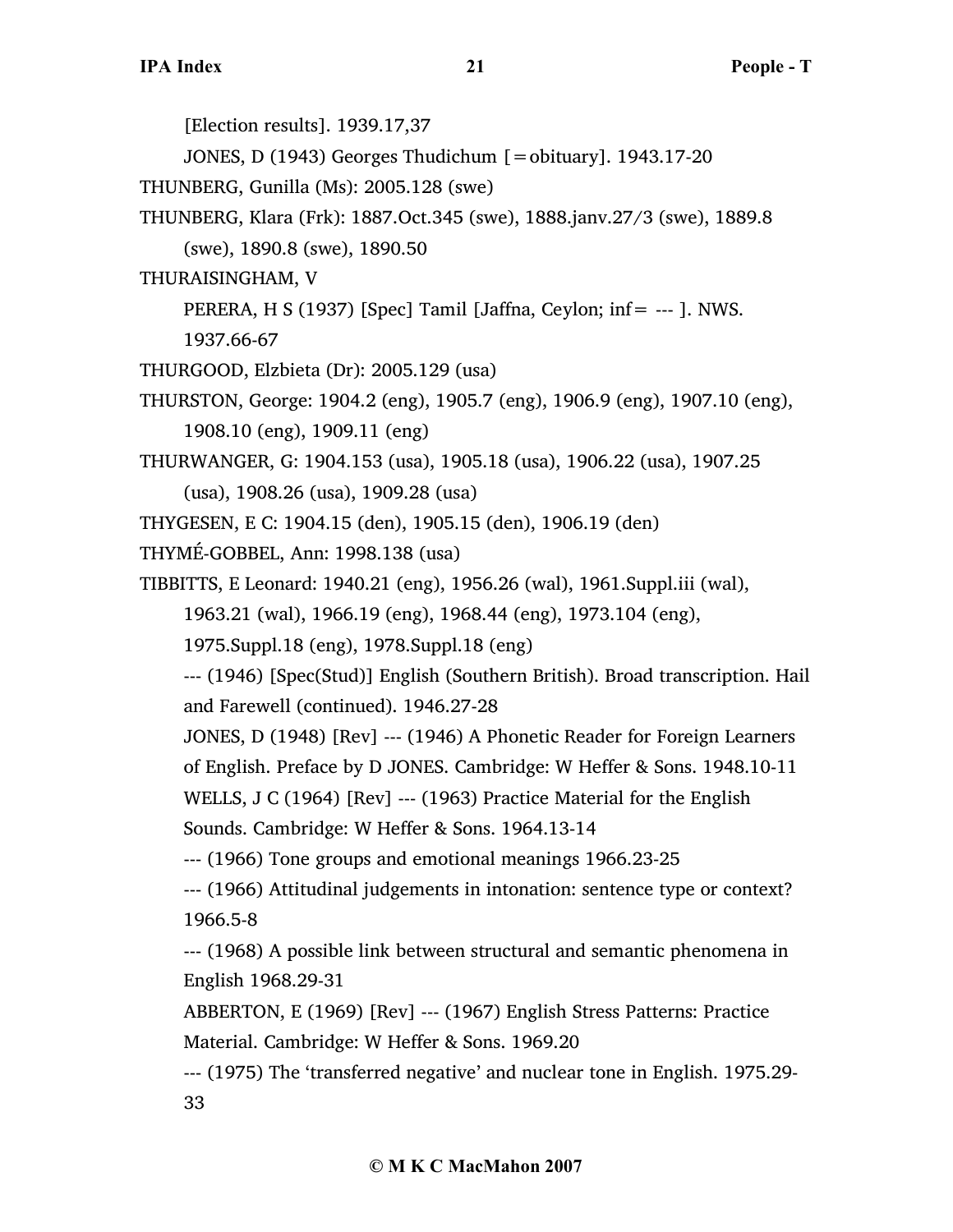TICĔLOĬU, Jòn D: 1914.60 (ger)

- TICKLE, Alison: 2000.124 (eng)
- TIDDIM CHIN

O'CONNOR, J D (1967) [Rev] HENDERSON, E J A (1965) Tiddim Chin: a descriptive analysis of two texts. (London Oriental Series Vol 15.) London: Oxford University Press. 1967.11-13

TIEDE, J: 1910.143 (ger), 1911.25 (ger), 1912.39 (ger), 1913.24 (ger), 1913.111

TIEMANN, Käthe (Frl): 1908.114 (ger), 1909.17 (ger), 1910.17 (ger), 1911.25 (ger), 1912.39 (ger)

TIEMANN, V (Frl): 1901.46 (ger), 1902.12 (ger), 1902.51, 1903.12 (ger),

1904.11 (ger), 1905.11 (ger), 1906.14 (ger), 1907.15 (ger), 1907.55 TIKHONOV, Nikolai Semyonovich

WARD, D (1956) [Spec(Stud)] Ruskij. Fairly narrow transcription. < ---. 1956.24-25

WARD, D (1956) [Spec(Stud)] Ruskij. Broad, digraphic transcription. < --- . 1956.54

TILL, Hermann: 1897.126 (ger), 1898.11 (ger), 1898.35 (ger), 1899.12 (ger), 1900.janv.13 (ger), 1900.févr-mars.19 (ger), 1900.122

- **TILLEY and TILLY: the spelling varies. For some members of the same family, it changes from TILLEY to TILLY; for others from TILLY to TILLEY. They are listed here by first initial or forename under the surname of either TILLEY ~ TILLY or TILLY ~ TILLEY**
- TILLEY, [ ] (Miss): 1899.66 (aus), 1900.janv.24 (aus), 1900.févr-mars.20, 1901.25 (aus), 1902.23 (aus), 1903.23 (aus), 1904.20 (aus), 1905.21 (aus), 1906.25 (aus), 1907.28 (aus), 1907.55

TILLY  $\sim$  TILLEY, A (Prof): 1925. Suppl. 13 (usa), 1930. 19 (usa), 1932. 22 (usa), 1934.37 (usa), 1936.42 (usa), 1938.38 (usa), 1949.13 (usa), 1951.51

- TILLY  $\sim$  TILLEY, D (Miss): 1925. Suppl. 13 (aus), 1929. 54 (usa), 1930. 19 (usa), 1932.22 (usa)
- TILLY  $\sim$  TILLEY, Edmond  $\sim$  Edmund (Prof): 1909.42 (ger), 1910.12 (ger), 1911.19 (ger), 1912.34 (ger), 1913.18 (ger), 1914.Suppl.12 (ger), 1925.Suppl.13 (tur), 1930.17 (tur), 1932.19 (tur), 1934.34 (tur), 1936.34 (eng), 1936.70, 1938.31 (eng)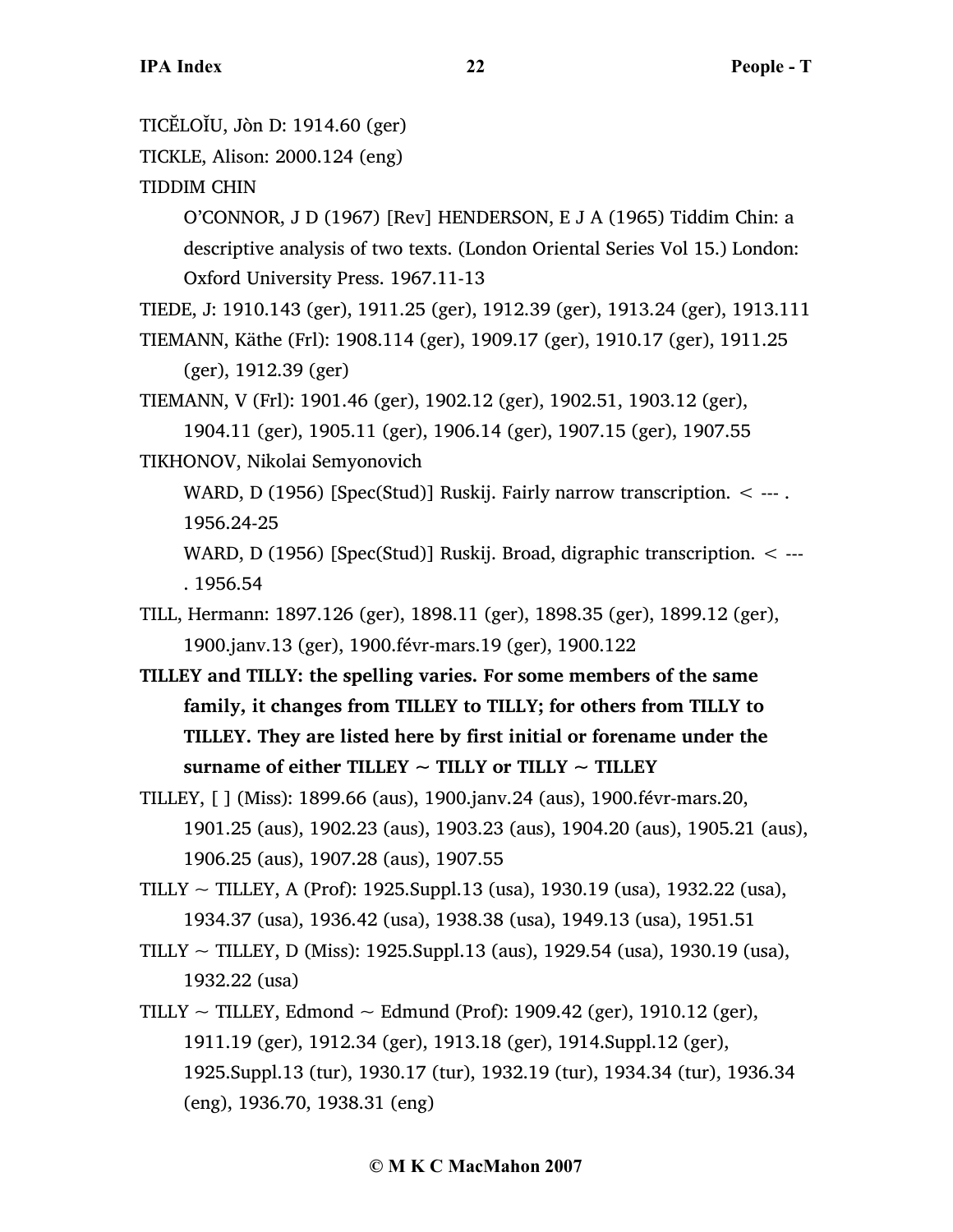[Election results]. 1929.10-11, 1931.17-18 GUNTHER, E M (1931) [Rev] TILLY, E (1930) English Sound Drills. Cambridge: W Heffer & Sons. 1931.7-8 [Election results]. 1933.17-18, 1935.19-20, 1937.janv-mars.81-82, 1939.17,37

TILLEY  $\sim$  TILLY, Fanny  $\sim$  Frances (Frl): 1899.98 (ger), 1900.janv.13 (ger), 1900.38 (ger), 1901.14 (ger), 1902.12 (ger), 1903.12 (ger), 1903.82 (ger), 1904.11 (ger), 1905.11 (ger), 1905.47 (ger), 1906.14 (ger), 1907.15 (ger), 1908.16 (ger), 1908.63 (ger), 1908.64, 1908.92, 1909.12 (ger), 1909.72 (eng), 1909.115 (eng), 1910.5 (eng), 1910.167 (ger), 1911.19 (ger), 1912.49 (usa), 1913.34 (usa), 1914.Suppl.24 (usa), 1925.Suppl.13 (usa), 1930.18 (usa), 1932.20 (usa), 1934.35 (usa), 1936.40 (usa), 1938.36 (usa), 1949.13 (usa), 1951.51

[--- : to give classes in phonetics, Wycombe Abbey School, London].

1909.83

--- : IPA exam result (German). 1911.190

TILLEY, Frances: see TILLEY  $\sim$  TILLY, Fanny  $\sim$  Frances

TILLEY, Karl: 1903.23 (ger), 1904.11 (ger)

[death]. 1904.151

TILLEY  $\sim$  TILLY, Mabel (Frl): 1903.81 (ger), 1904.62 (ger), 1905.11 (ger), 1905.47 (ger), 1906.14 (ger), 1907.15 (ger), 1908.16 (ger), 1908.63 (ger), 1908.64, 1908.92, 1909.12 (ger), 1910.12 (ger), 1911.19 (ger), 1911.66 (eng), 1912.34 (ger), 1913.18 (ger), 1914.Suppl.12 (ger), 1925.Suppl.13 (aus), 1934.31 (eng), 1936.37 (eng), 1938.33 (eng), 1942.27

--- : IPA exam results: German, 1913.6; French, 1914.79

TILLY PHONETIC ASSOCIATION: see WILLIAM TILLY PHONETIC ASSOCIATION

TILLY, W: see also WILLIAM TILLY PHONETIC ASSOCIATION

TILLEY  $\sim$  TILLY, William (Prof): 1893.6 (ger), 1893.58 (ger), 1894.4 (ger),

1894.158 (ger), 1895.4 (ger), 1896.5 (ger), 1897.19 (ger), 1897.51,

1897.75 (ger), 1898.6 (ger), 1899.7 (ger), 1900.janv.8 (ger), 1900.38 (ger),

1901.8 (ger), 1902.8 (ger), 1903.8 (ger), 1903.82 (ger), 1904.7 (ger),

1905.7 (ger), 1905.47 (ger), 1906.10 (ger), 1907.11 (ger), 1908.11 (ger),

1908.63 (ger), 1909.12 (ger), 1910.12 (ger), 1911.19 (ger), 1912.34 (ger),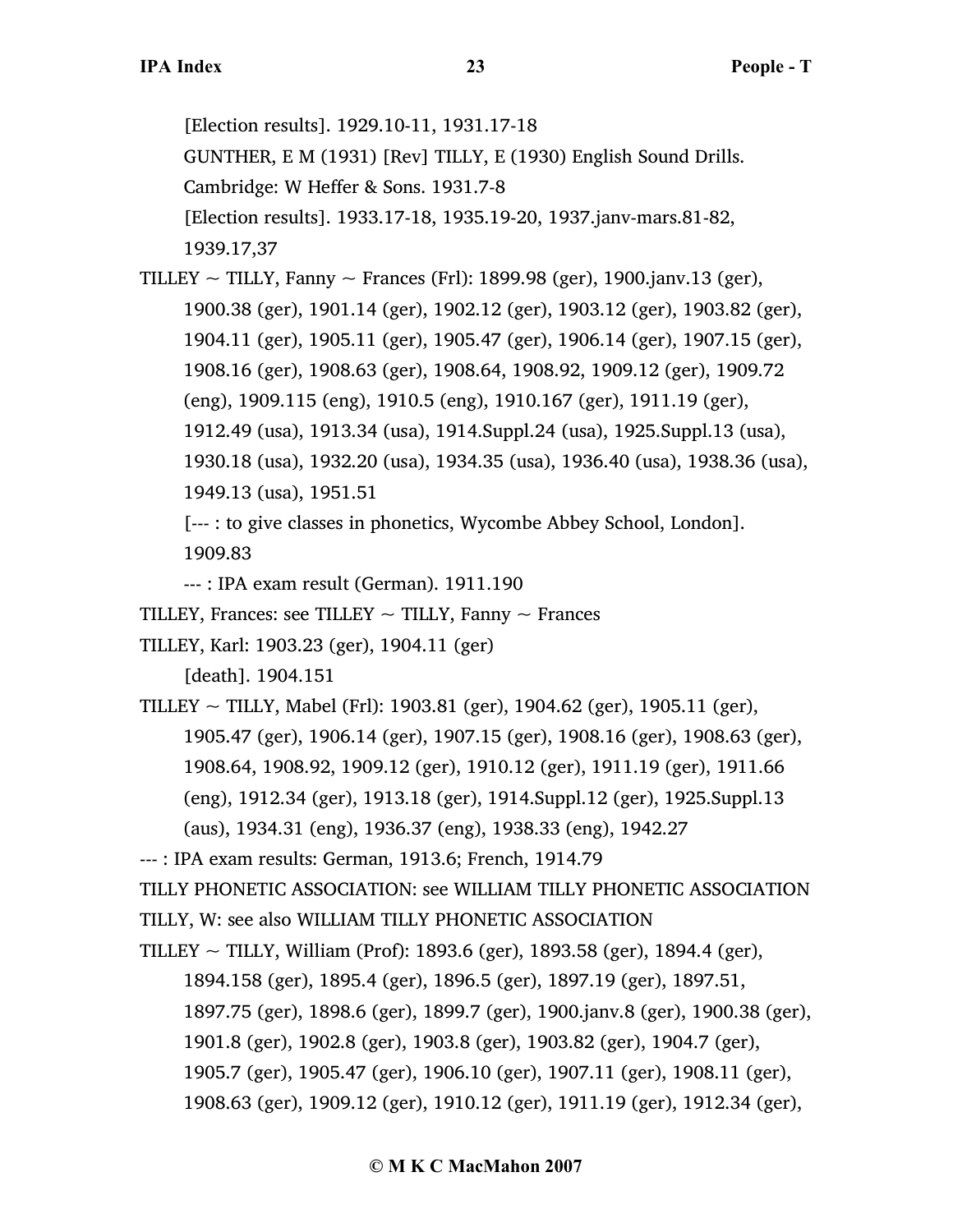1913.18 (ger), 1914.Suppl.12 (ger), 1925.Suppl.14 (usa), 1930.18 (usa), 1932.20 (usa), 1934.35 (usa)

--- (1894) English Reader [=preparation of a phonetic transcription of W Viëtor &F Dörr's Englisches Lesebuch (Unterstufe)]. 1894.172

--- (1895) Weak forms [=use of weak forms in English language teaching]. 1895.66-68

Résultats des élections. 1900.janv.24-25

--- (1900) Propositions typographiques [ $\delta$  instead of  $\alpha$ ,  $\theta$  instead of  $\varnothing$ ].

Comm: P Passy. 1900.45

ATKINSON, H W (1900) Alphabet [support for  $--$  on use of  $\delta$  for  $\alpha$ , and  $\theta$ for ø]. 1900.61

Résultats des élections. 1902.24-25

[Vacation course: Summer 1902, Marburg, ... --- ]. 1902.63

Résultats des élections. 1904.34-35

Élections du Conseil. 1906.25-26

Décisions officielles.1906.30-31

[Election results]. 1908.29-30

[Membership of Council 1908]. Exposé des Principes (1908). 1908.Suppl.2-

3

[Election results]. 1910.32-33

PASSY, P (1912) The Principles of the International Phonetic Association.

1912.Suppl.sept-oct.1-40

The Principles of the International Phonetic Association. 1912.Suppl.septoct.5

[Election results]. 1912.18-19

[Election of Council; composition of present Council; Proposals: Honorary membership for BREUL, K; phonetic symbols to be printed on cards  $(<$  MILLS-BAKER, F); articles in orthography in the mf; alphabet; deficit].

1912.89-91

[--- : son's death]. 1914.11

[Election results]. 1914.18-19

Décisions officielles  $[=(i)$  Council for 1928 as for 1927 (ii) D Jones to be Secretary of the IPA in succession to P Passy (iii) D Jones to represent the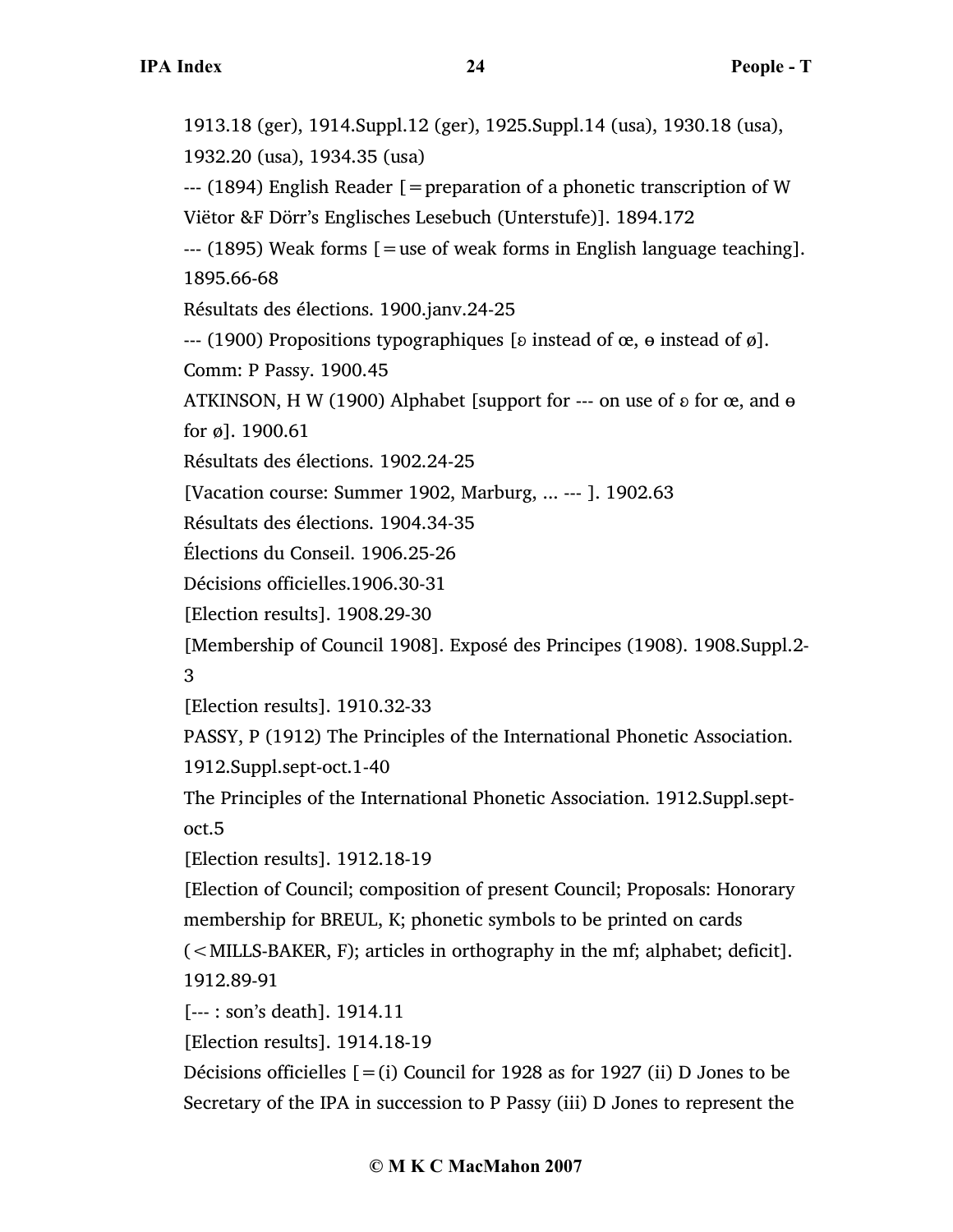af at the 1st International Congress of Linguists (iv) New symbols adopted]. 1928.51-53

Décisions officielles  $[=(i)$  Council for 1928 as for 1927 (ii) D Jones to be Secretary of the IPA in succession to P Passy (iii) D Jones to represent the af at the 1st International Congress of Linguists (iv) New symbols adopted]. 1928.51-53

[Election results]. 1929.10-11

[--- : broadcast lectures, 'Good Speech']. 1929.21

[Election results]. 1931.17-18

--- (1932) The symbols I and u. 1932.82

[Election results]. 1933.17-18

--- (1933) Standard American pronunciation [=pronunciation of certain words pace DE ANGULO, J 1933.12]. 1933.57

--- (1933) The dot on the i. 1933.57

--- (1933) Use of ɟ. 1933.57

Avis de nos conseillers [=Alphabet: retroflexed central vowel; labial-velar stops]. 1934.25-27

DAVIS, E B (1934) The dots on i and j. 1934.55-56

DAVIS, Edwin B (1934) Standard American pronunciation [=see DE

ANGULO, J 1933.12 and TILLY, W 1933.57]. 1934.79

[Election results]. 1935.19-20

JONES, D (1935) William Tilly [=obituary]. 1935.61-63

TILLMAN, N P: 1941.59 (usa)

```
TILLMANN, Hans G (Prof): 1990.ii.62 (ger), 1994.55 (ger), 1998.138 (ger), 
2005.126 (ger)
```
Coordinators for the 1989 Kiel Convention [and topics]. 1988.62-64 TILLMANS  $\sim$  TILLMANNS, M (Miss): 1913.150 (ger), 1914.Suppl.15 (ger)

TILNEY, A G: 1925.Suppl.14 (eng), 1930.46 (eng), 1932.16 (eng), 1934.31

(eng), 1936.37 (eng), 1938.33 (eng), 1949.9 (eng)

```
TIMÀR, P: 1889.17 (auh), 1890.8 (auh), 1891.9 (auh), 1892.6 (auh), 1892.42
```

```
TIMME, [ ] (Dr): 1891.57 (ger), 1892.6 (ger), 1892.42, 1893.6 (ger), 1894.7
```
(ger), 1894.26

TIMMINS, Claire: 1998.138-139 (sco)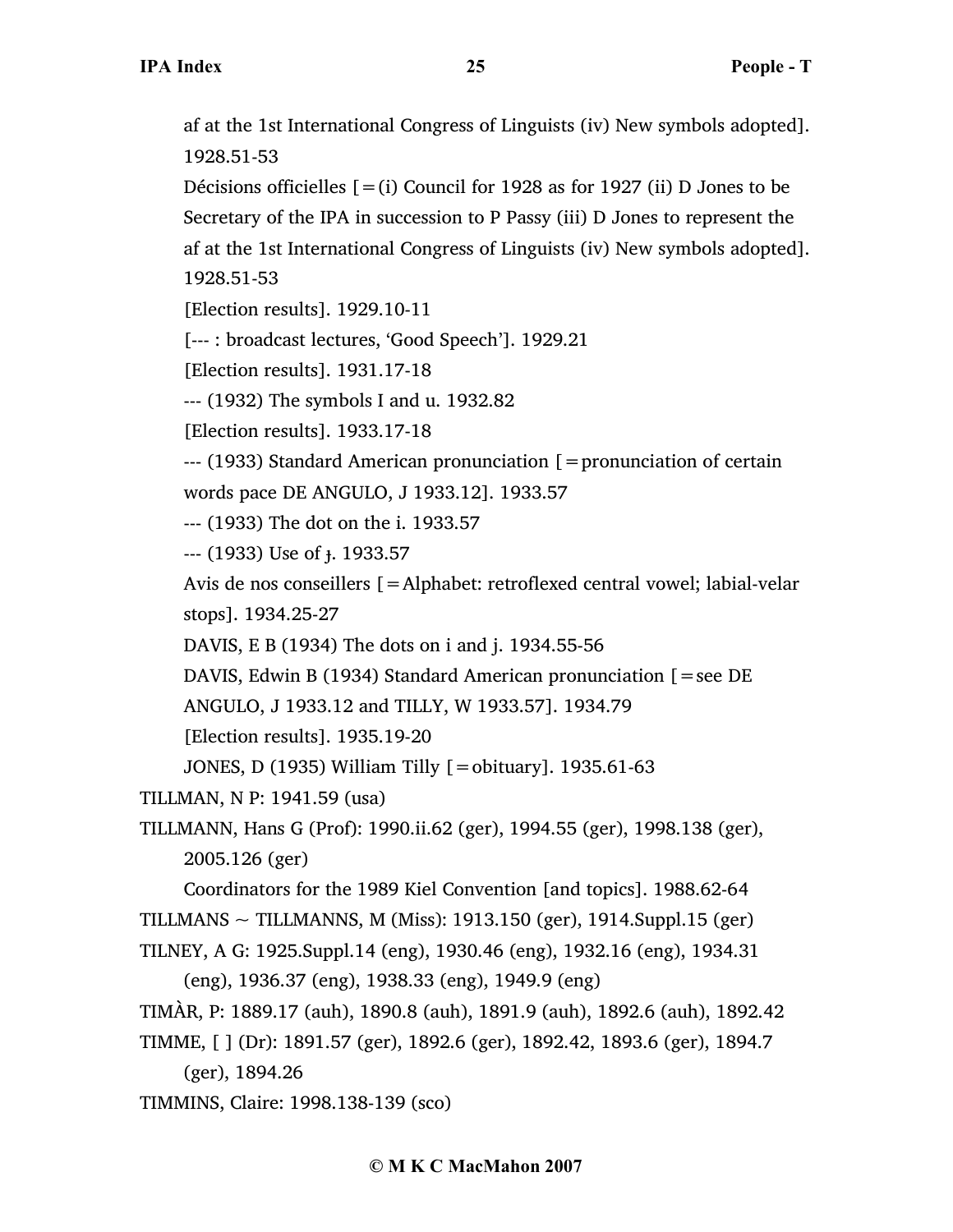TIN, Pe Maung --- (1924) [Spec] Burmese. NWS. 1924.4-5 TINDALL, Hugh: 1903.129 (eng), 1904.7 (eng), 1905.7 (eng), 1906.9 (eng), 1907.10 (eng), 1908.10 (eng), 1909.11 (eng), 1910.10 (eng), 1911.18 (eng), 1912.32 (eng), 1913.16 (eng), 1914.Suppl.10 (eng) TING, Yang ABERCROMBIE, D (1932) [Spec] Patois créole de Martinique [inf=Yang Ting]. NWS. 1932.4 TINGSABADH, M R Kalaya --- & ABRAMSON, Arthur S (1993) [Illustrations of the IPA] Thai [incl NWS]. 1993.24-28 TIÔCOUR, C: 1896.135 (fra), 1897.16 (fra), 1898.2 (fra) TIRANA, Rifat LOWMAN, G S (1930) [Spec] Albanian [Scutari; inf= Rifat Tirana]. NWS. 1930.37 TISSEDRE, Jean PASSY, P (1931) [Rev] SCHMIDT, H & --- (1931) Classroom French, adapted from the 4th German edition [of Französische Unterrichtssprache], for use in English-speaking schools by E H A Robson. Cambridge: W Heffer & Sons. 1931.45 TISSOT, Victor MOTTE, C (1911) [Spec(Stud)] Français. --- Le vengeance de despote. 1911.5-6, 1911.58-59, 1911.85 TKALÇIC, J (Mlle): 1897.178 (auh), 1898.12 (auh), 1898.35 (auh), 1898.90 (auh) TOBING, Minar (Miss) PERCIVAL, K (1960) A sketch of Toba Baatak phonology  $[inf = -1]$ , Silindung, Northern Sumatera. NWS]. 1960.28-30 TOCKERT, Joseph: 1908.122 (lux), 1909.20 (lux), 1910.20 (lux), 1911.28 (lux), 1912.43 (lux), 1912.135 TODAKA, Yuichi

Journal of the International Phonetic Association. [Editorial personnel.] 1991.Dec.[i]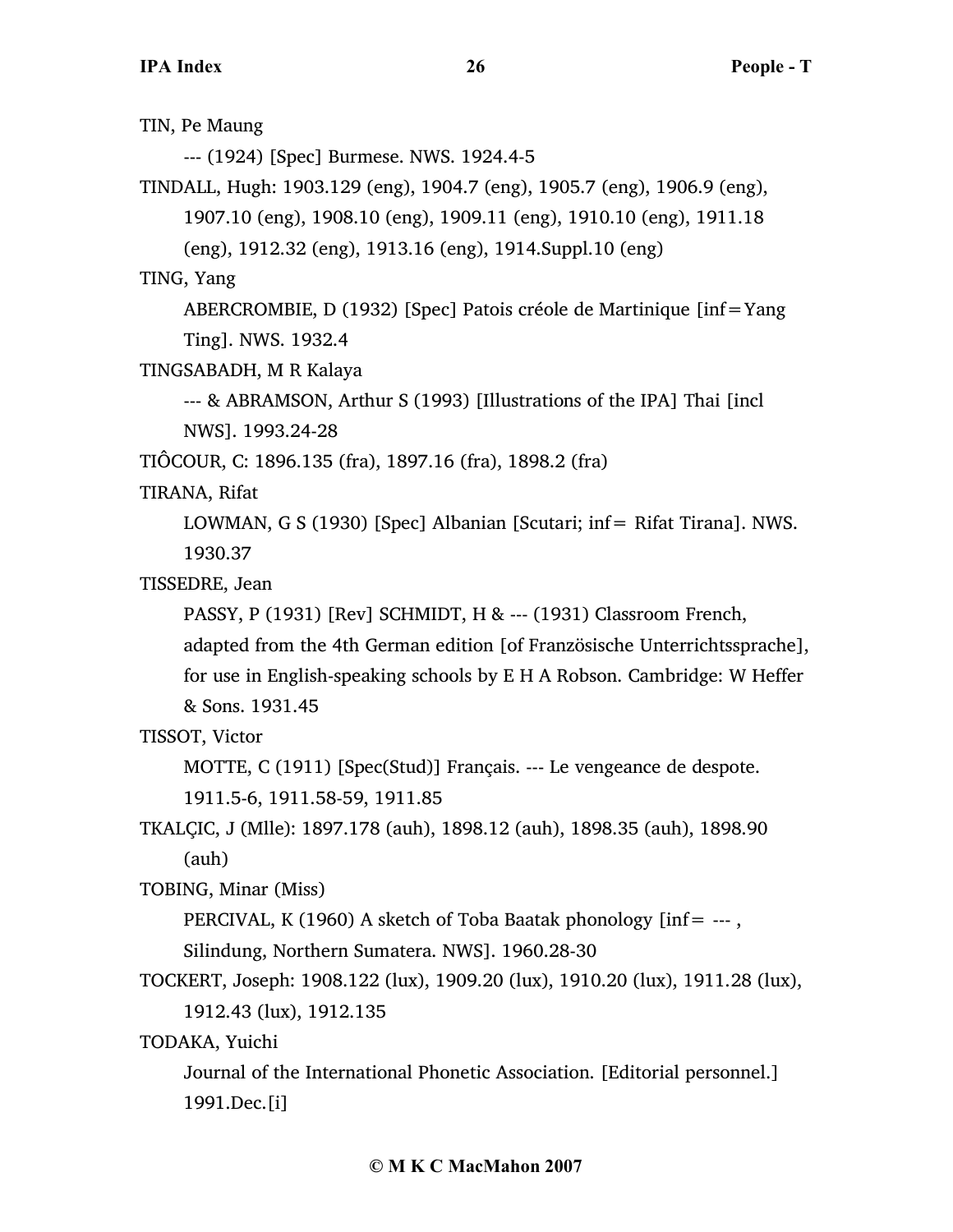TODD, E E (Miss): 1911.18 (eng), 1912.32 (eng), 1913.16 (eng), 1914.Suppl.10 (eng)

TODD, E E (Mlle): IPA exam result (French). 1911.127

- TODD, H A (Prof): 1894.14 (usa), 1894.27, 1895.14 usa, 1895.33, 1913.86 (usa), 1914.Suppl.24 (usa)
- TODD, Richard van Frederick (Mr): 1998.139 (eng), 2000.124 (eng), 2005.128 (eng)
- TOEPEL, Ulrike: 2005.126 (ger)

TÖPPERWIEN, K: 1901.25 (fra), 1901.70 (ger), 1902.12 (ger), 1902.51

- TÖRNE, P V von: 1901.21 (fin), 1902.35, 1902.52,
- TÖRNGREN, Ella (Frk): 1897.32 (fin), 1898.20 (fin), 1899.20 (fin), 1900.janv.20 (fin), 1900.févr-mars.19 (fin), 1901.21 (fin), 1902.19 (fin), 1903.19 (fin), 1903.30, 1908.121 (fin), 1909.25 (fin), 1910.25 (fin), 1911.32 (fin), 1912.47 (fin)

TÖRNGREN, G R: see ULEÊBORG

TÖTTERMAN, Nanna (Frk): 1890.41 (fra), 1890.juil.août.73 (fin), 1891.9 (fin), 1892.11 (fin), 1893.11 (swe), 1894.13 (fin), 1895.14 (fin), 1896.16 (fin), 1897.32 (fin), 1898.20 (fin), 1899.20 (fin), 1900.janv.20 (fin), 1901.21 (fin), 1902.19 (fin), 1903.19 (fin), 1904.17 (fin), 1905.17 (fin), 1906.21 (fin), 1908.24 (fin), 1909.25 (fin), 1910.25 (fin), 1911.32 (fin), 1912.47 (fin), 1913.32 (fin), 1914.Suppl.22 (fin)

--- (1890) [Spec(Stud)] Français. La petite hirondelle < E Rambert. 1890.56-57

PASSY, P, ANDERSIN, H & --- (1890) Questions d'orthoépie [relationship between orthography and pronunciation in French]. 1890.81-82

ANDERSIN, H & --- (1890) [Spec(Stud)] Finnois [with French translation]. 1890.87

PASSY, P, ANDERSIN, H & --- (1890) Questions d'orthoépie (suite). 1890.90-91

PASSY, P, ANDERSIN, H & --- (1891) Questions d'orthoépie (suite).

Quantité de voyelles françaises. 1891.57-58

PASSY, P, ANDERSIN, H & --- (1891) Questions d'orthoépie. Quantité des voyelles françaises (suite). 1891.94-95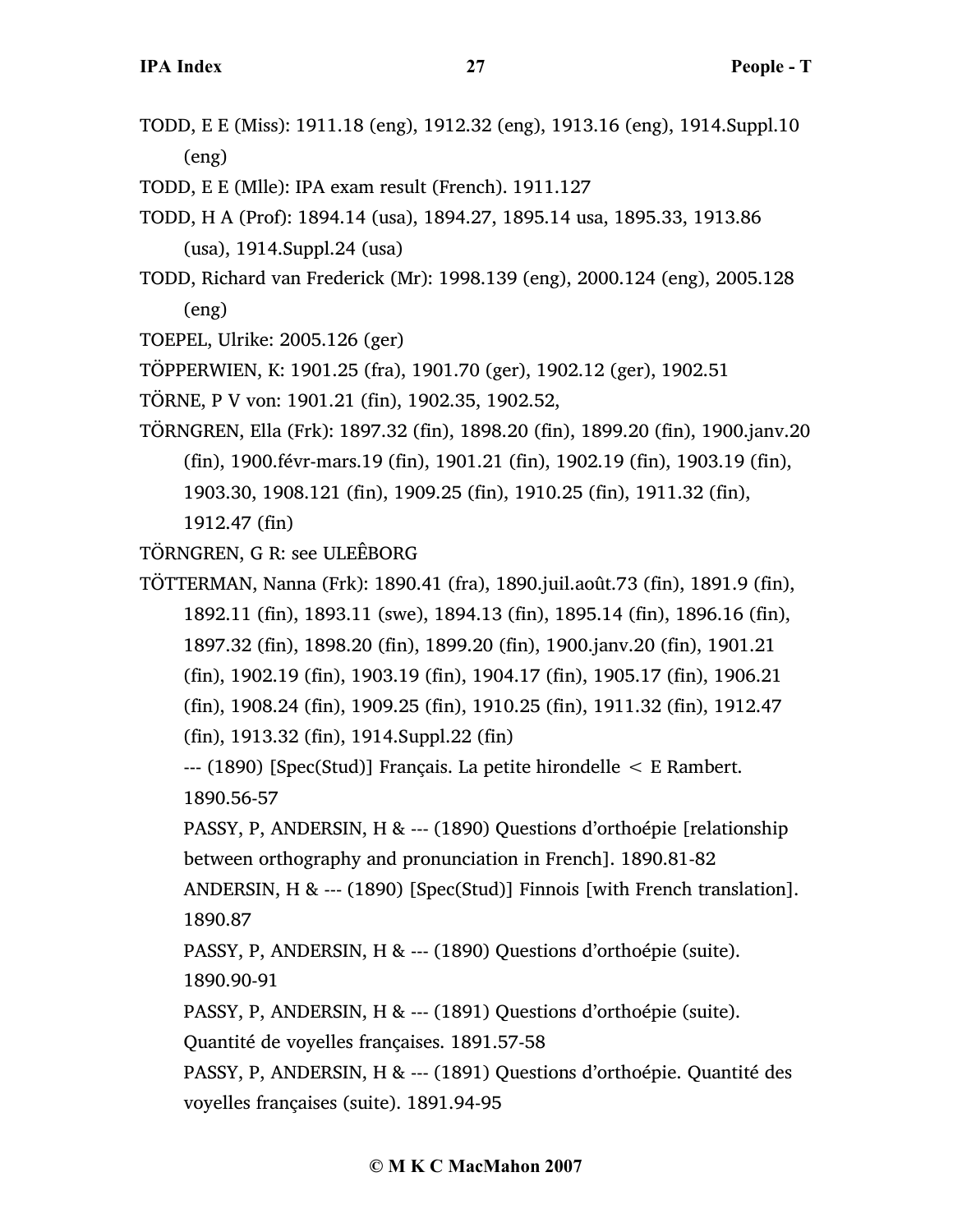[Publications Received.] 1891.117-118 MORTET, C (1892) [Rev] SOEDERHJELM, J W & --- (1891) Fransk Elementarbok. I Läsebok. Helsingfors: Otava. 1892.30-31. Comm: --- 1892.80 [Publications Received.] 1892.135 LUND, S (1900) [Rev] SOEDERHJELM, J W & --- (1900) Fransk Elementarbok. 3dje fullständigt omarbetade Upplagan. Helsingfors: Otava. 1900.29 TOFFÉ, Betty (Miss): 1911.130 (usa), 1912.51 (usa), 1913.36 (usa), 1914.Suppl.26 (usa) TOGHER, Leanne: 1998.139 (aus) TOGO, Katsuaki (Prof): 1990.ii.62 (jap), 1994.56 (jap), 1998.139 (jap), 2000.124 (jap), 2005.127 (jap) TOINARD, G H: 1912.24 (fra), 1913.9 (fra), 1914.Suppl.3 (fra) TOIVONNEN, Ida (Dr): 2006 [IPA-Rec] TOLCHINA, E (Miss): 1913.88 (eng), 1914.Suppl.10 (eng) TOLEDANO, A (Mme): 1913.127 (fra), 1914.Suppl.3 (fra) --- : IPA exam result (French). 1913.147 --- (1914) [Rev] VIANNA, A R G (1912) Vocabulário ortográfico e remissivo da língua portuguesa, contendo cerca de 100.000 vocábulos, conforme à ortografia oficial. Paris & Lisboa: Aillaud, Alves & Cia. 1914.67- 68 TOLMAN, G Leighton: IPA exam result (German). 1913.124 TOLMAN, J P: 1886.Nov.[4] (usa) TOLOMEI, Claudio FIORELLI, Piero (1956) Claudio Tolomei. Introducione in pronuncia fiorentina illustre. 1956.13-14 TOLSTOY, Lev Nikolayevich PARTRIDGE, M (1949) [Spec(Stud)] Ruskij. Narrow monographic transcription. < --- . 1949.30-31 PARTRIDGE, M (1950) [Spec(Stud)] Ruskij. Broad transcription. < --- . 1950.20-21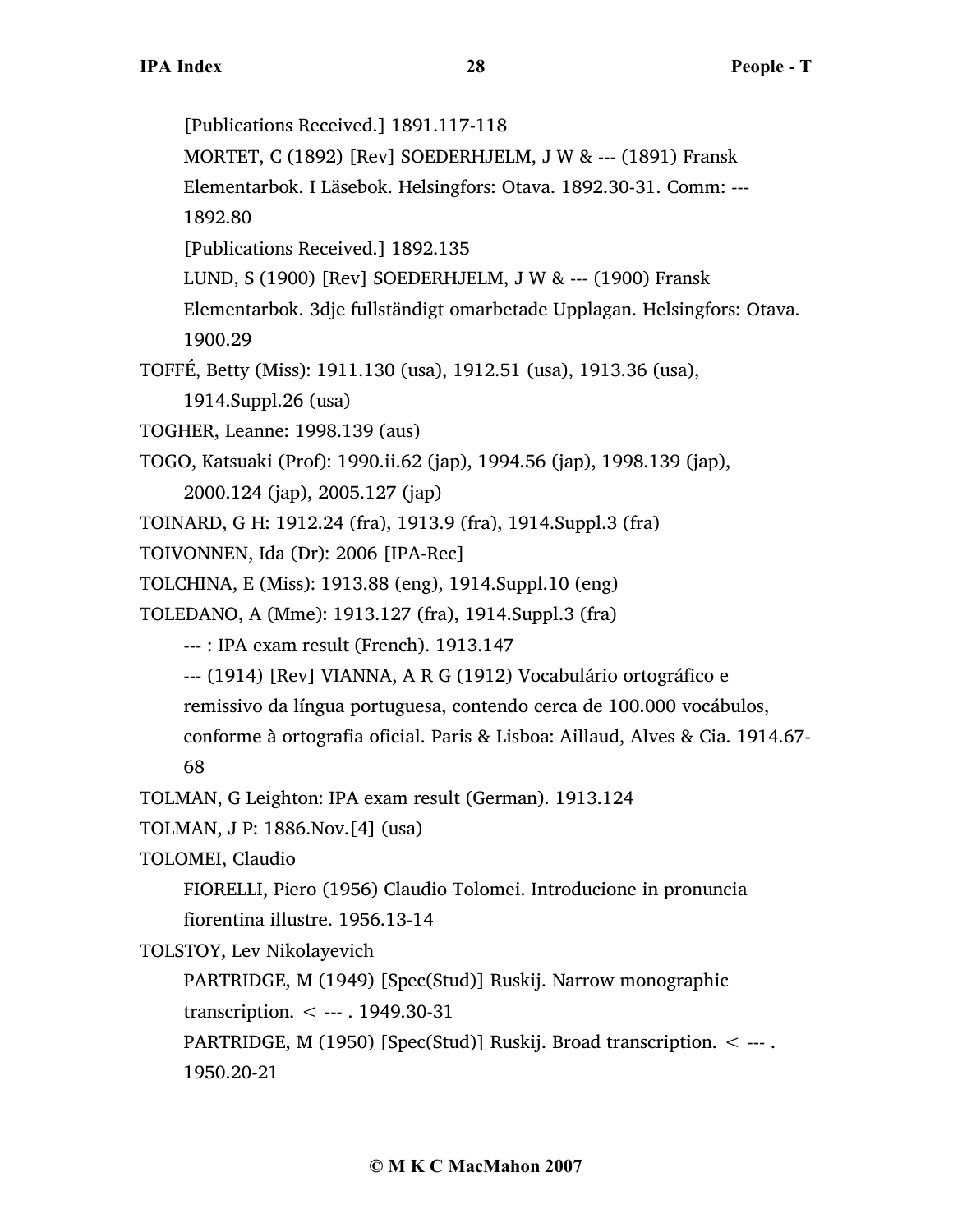WARD, D (1955) [Spec(Stud)] Ruskij. Broad, almost monographic transcription. < --- . 1955.21-22 TOMÁS, Navarro Tomás: see NAVARRO TOMÁS, Tomás TOMASSUCCI, Raoul: 1953.25 (ita), 1954.16 (ita), 1955.Suppl.vi (ita) BOTTKE, K G (1954) [Rev] --- (1951) Elementi di fonetica francesca, con dizionarietto fonetico delle principali eccezioni di pronuncia. Firenze: Valmartina 1954.10-11 TOMATIS, Alfred FOURCIN, A J (1964) [Rev] --- (1963) L'Oreille et le langage. Paris: Éditions de Seuil. 1964.7-8 TOMKINSON, Eva (Miss): 1905.26 (eng), 1906.9 (eng), 1907.10 (eng), 1907.90 TOMLIN, R Vella: 1951.26 (mal), 1952.Suppl.vi (mal), 1955.24 TOMMASEO, Niccolò CAMILLI, A (1911) [Spec(Stud)] Italiano. Favoletto < --- . 1911.87 CAMILLI, A (1912) [Spec(Stud)] Italiano. L'inverno e la primaverna < --- . 1912.149 [Spec(Stud)] Italiano. La posta  $\leq$  --- . 1945.10 [Spec(Stud)] Italiano. Amicizia < --- . 1945.34 CAMILLI, A (1946) [Spec(Stud)] Italiano. Amicizia  $\lt$  --- (seguito). 1946.9-10 TOMPO OLE MPAAYEI, J JONES, D (1956) [Rev] TUCKER, A N & --- (1955) A Maasai Grammar, with vocabulary. London: Longmans Green. 1956.48-50 TONELLI, Livia: 1994.56 (ita), 1998.139 (ita), 2000.124 (ita) TONG, K T: 1980.82 (usa), 1981.Suppl.21 (usa) TOOLEY, Olive M (Miss): 1946.11 (eng), 1949.9 (eng), 1952.Suppl.iv (eng), 1955.Suppl.iv (eng), 1961.Suppl.v (eng), 1972.Suppl.13 (eng), 1975.Suppl.18 (eng), 1978.Suppl.18 (eng), 1981.Suppl.19 (eng) --- (1945) [Spec(Stud)] English (Southern British). Slightly narrowed transcription. 1945.7-8 --- (1954) [Rev] HEDBERG, J (1953) Engelsk fonetik. Stockholm: Svenska Bokförlaget. 1954.36-38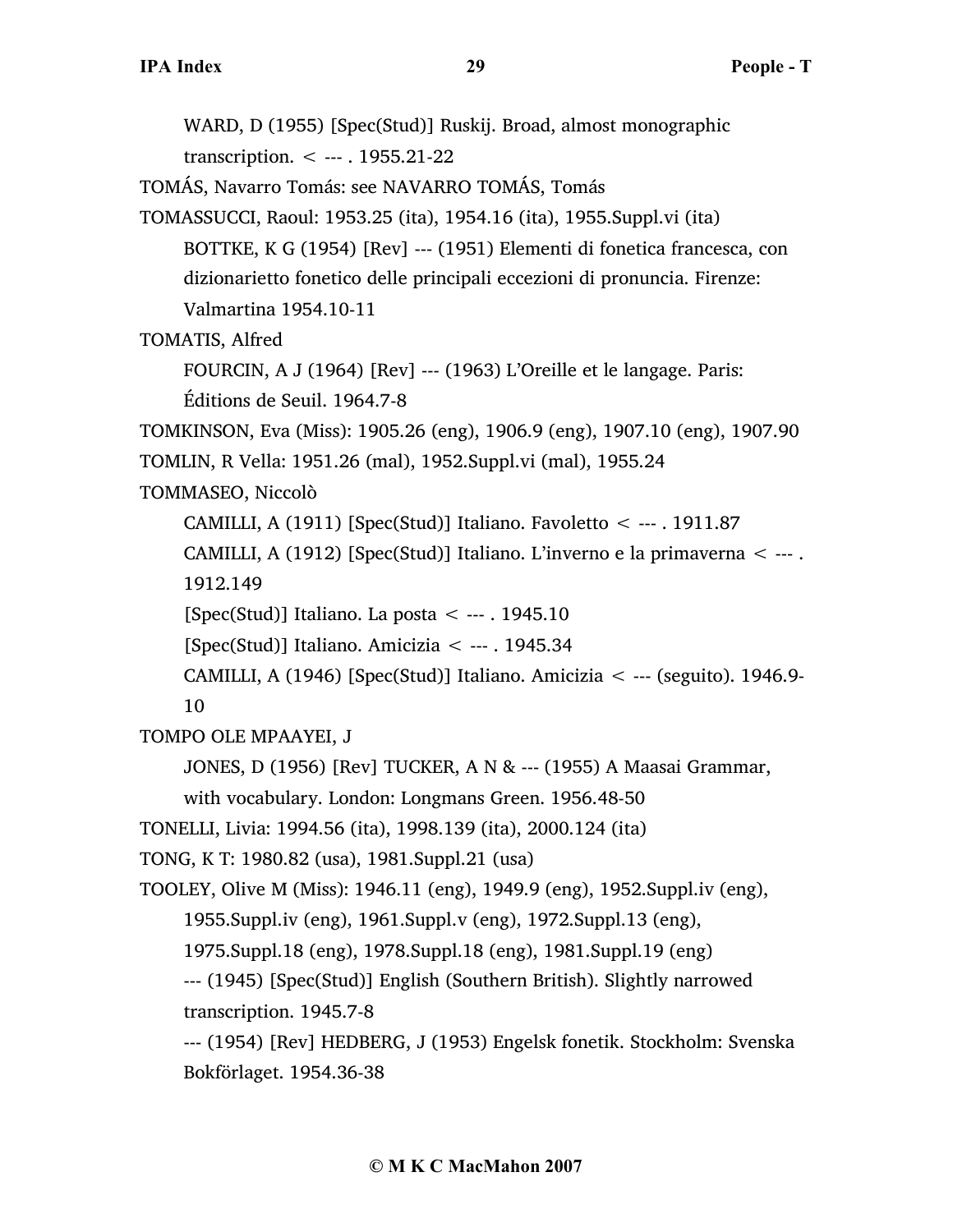--- (1959) [Rev] KINGDON, R (1958) English Intonation Practice, with conversational texts by N C Scott. London: Longmans, Green. 1959.17-18

--- (1961) [Rev] HAMMARSTRÖM, G (1960) Fransk fonetik. Stockholm: Bokförlaget Natur och Kultur. 1961.43-44

--- (1967) [Rev] ELERT, C-C (1966) Allmän och svensk fonetik. Stockholm: Almqvist & Wiksell. 1967.41-42

TOPIC, F: 1906.30 (auh), 1907.17 (auh)

TORBIÖRNSSON, Tore: 1888.Feb.73/9 (swe), 1889.8 (swe), 1889.18 (swe),

1890.8 (swe), 1890.41 (swe), 1891.9 (swe), 1892.10 (swe)

TORCANO, G: 1910.4 (fra)

TOREAU DE MARNEY, E A: see MARNEY, E A Toreau de

TORGERSEN, Eivind N (Dr): 2005.128 (eng)

TORNERO, F: 1930.73 (chl), 1932.23 (chl), 1934.38 (chl)

TORONTO, [ ]: 1911.64 (fra), 1912.24 (fra), 1913.9 (fra), 1914.Suppl.3 (fra)

TORR, Eva (Miss): 1910.142 (usa), 1911.35 (usa), 1912.51 (usa), 1913.36 (usa),

1914.Suppl.26 (usa)

TORREALBA: see PIZARRO DE TORREALBA

TORRENTS: see MASSO TORRENTS

TORSUEV, Georgii Petrovich

BALDWIN, J R (1970) [Rev] TORSUEV, G P (1969) [Problems of

theoretical phonetics and phonology]. 1970.51

TORTORA, Christina M (Ms): 1994.56 (usa), 1998.139 (usa)

TOSCANO, G: 1910.95 (fra), 1911.11 (fra), 1912.24 (fra), 1912.78 (fra),

```
1912.79 (fra), 1913.9 (fra), 1913.66 (fra), 1914.Suppl.3 (fra)
```
TOSTRUP, Talla: see TOSTRUP, Thalla  $\sim$  Talla

TOSTRUP, Thalla ~ Talla (Frk): 1894.3 (fra), 1894.114 (nor), 1895.11 (nor),

1896.13 (nor), 1897.29 (nor), 1898.16 (nor), 1899.17 (nor), 1900.janv.18 (nor), 1901.19 (nor)

--- & PASSY, P (1894) [Spec(Stud)] Français. [Extracts from *Leçon de choses en transcription phonétique*, 1895.] À l'école. 1 Les noms des enfants. 2 Les enfants marchent. 3 Les enfants demandent. 4 Les enfants disent ce qu'ils font. 5 Les enfants disent ce qu'il faut faire. 6 Les enfants disent ce que les autres font. 7 Le crayon. 1894.153-155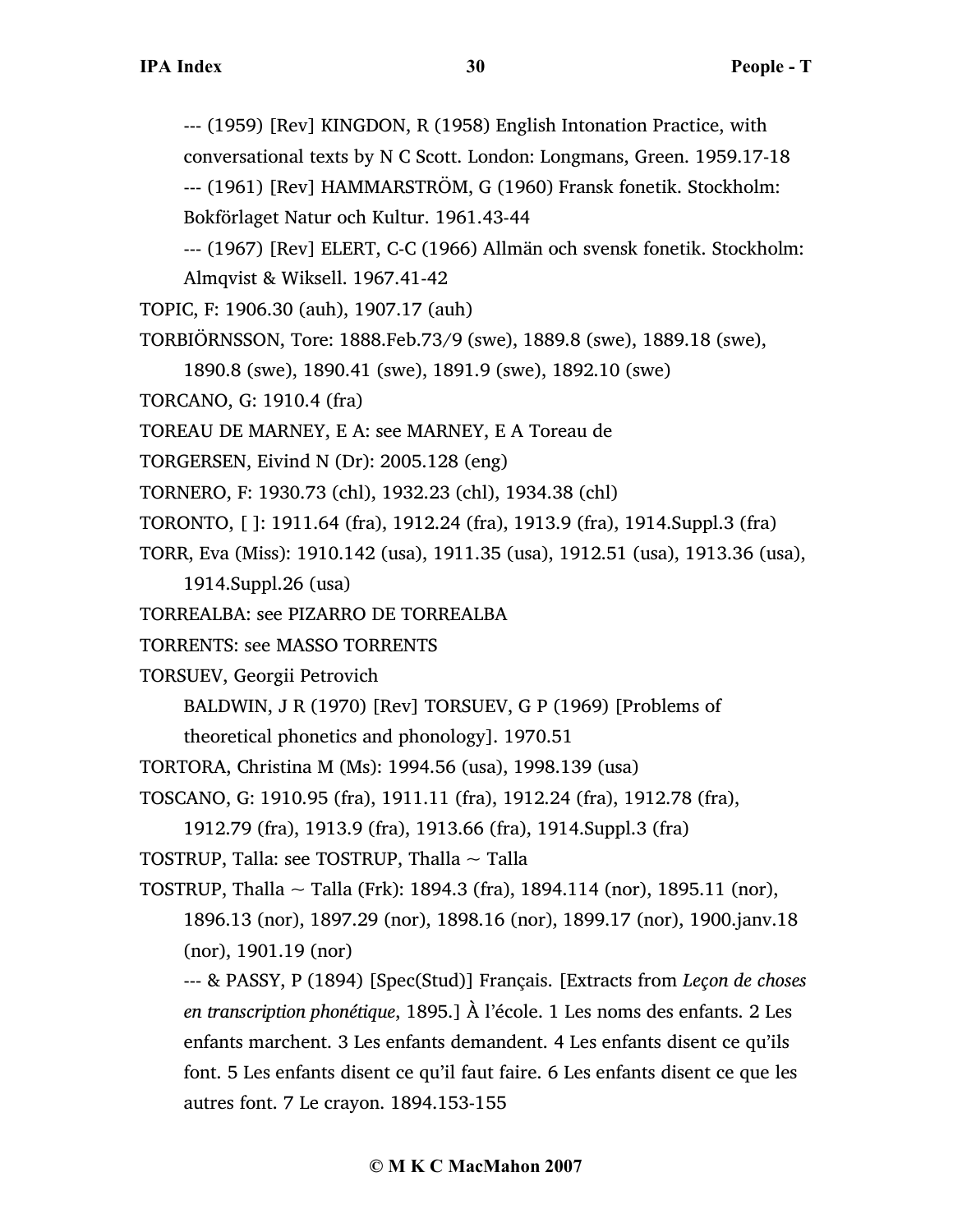--- & PASSY, P (1894) [Spec(Stud)] Français. À l'école. 8 La plume et le papier. 9 L'encre et l'encrier. 10 Le cahier. 11 Les élèves. 1894.165-167 --- & PASSY, P (1894) [Spec(Stud)] Français. À l'école. 12 Les meubles. 13 Le tableau noir. 14 La classe. 15 Le corps. 16 La figure. 17 Une leçon. 1894.177-180

--- & PASSY, P (1894) [Spec(Stud)] Français. À l'école. 18 Une bataille à l'école; Tableaux de grammaire (1): 1 Elision. 2 Liaison. 3 Verbes. 4 Noms et articles. 5 Adjectifs. 1894.194-196

--- & PASSY, P (1895) [Spec(Stud)] Français. À la maison. 19 La maison des enfants. 20 Les enfants dans leurs chambres. 21 La levée des enfants. 1895.24-25

--- & PASSY, P (1895) [Spec(Stud)] Français. À la maison. 22 Les enfants s'habillent. 1895.48-49

SPIESER, J (1895) [Spec(Stud)] Deutsch. In der Schule  $\lceil$  = part of --- & PASSY, P]. 1895.73

--- & PASSY, P (1895) [Spec(Stud)] Français. À la maison. 23 La chambre des enfants. 1895.73-74

--- & PASSY, P (1895) [Spec(Stud)] Français. À la maison. 24 La bonne fait la chambre. 1895.94-95

--- & PASSY, P (1895) [Spec(Stud)] Français. À la maison. 25 Le déjeuner. 1895.150-151

--- & PASSY, P (1895) [Spec(Stud)] Français. À la maison. 26 Le retour de l'école. 1895.160-161

--- & PASSY, P (1895) [Spec(Stud)] Français. À la maison. 27 Le diner. 1895.176-177

--- & PASSY, P (1895) [Spec(Stud)] Français. Tableaux de grammaire (2): 1 Noms et articles (avec prépositions). 2 Adjectifs. 3 Verbes; Pronoms personnels. Pronoms (adjectifs) possessifs. 1895.191-194

[Results of Council election (1896)]. 1896.19

[Composition of Council (1897)]. 1897.36

TOURKÉNEFF, [ ]

[Spec(Stud)] Français. Extr (adapt): --- Une fête chez le bon Dieu. 1931.10- 11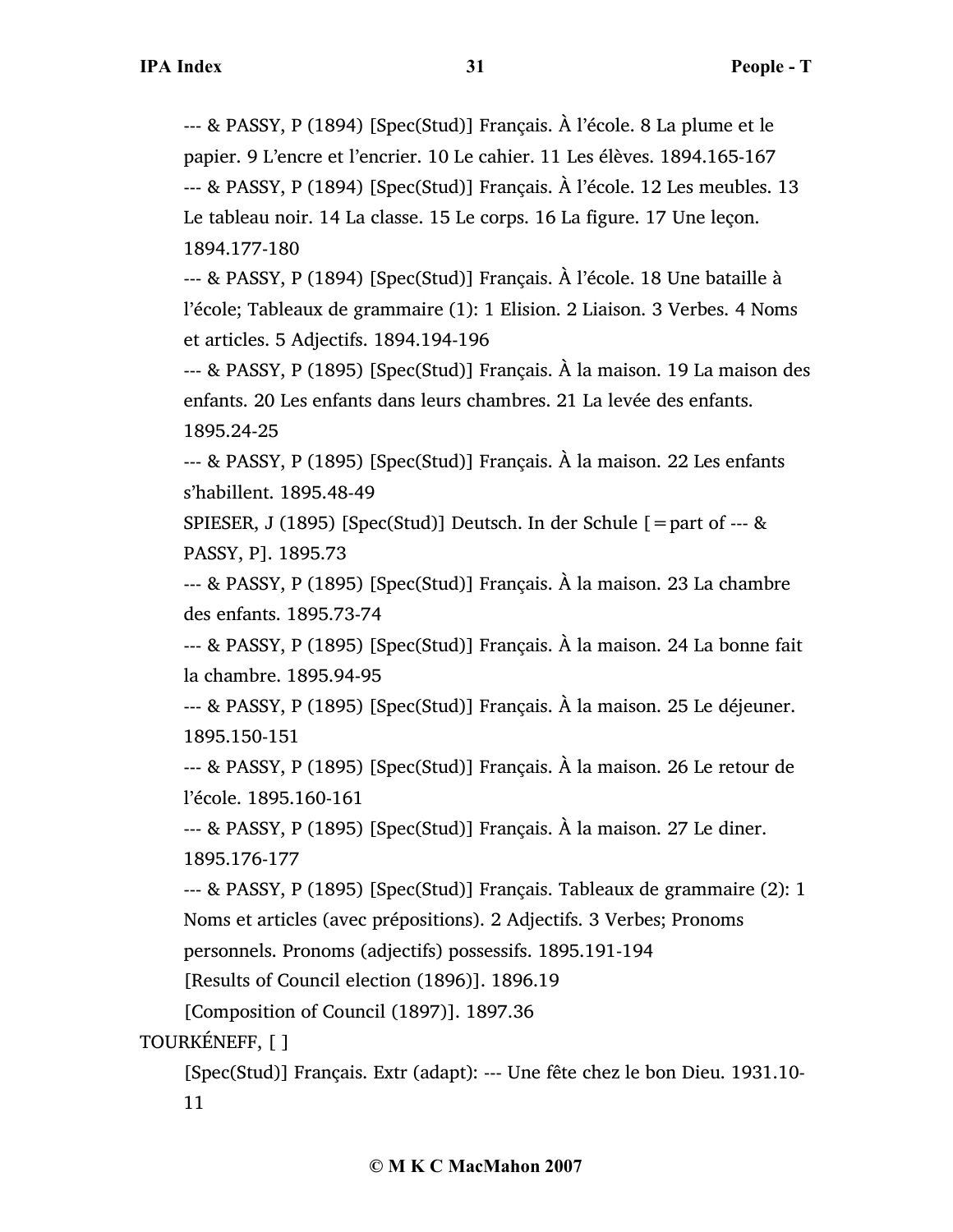TOURNIER, M (Mlle): 1914.39 (fra) --- : IPA exam result (French). 1914.79 TOURNIER D'ALBE, E --- (1901) [Spec] Gaelique irlandais du district de Connemara, conté de Galway. StJ. 1901.103 THOUAILLE, Albert (1899) [Lecture on phonetics applied to modern language teaching, 9 August 1899, Tours]. 1899.123 [Vacation course, Summer 1930: ... Tours, P Genévrier, descriptive phonetics]. 1930.41 TOUTAIN, A: 1912.133 (fra), 1913.9 (fra), 1914.Suppl.3 (fra) TOUYÉ, Jeanne (Mlle): IPA exam result (French). 1909.117 TOWART, Jean M (Miss): 1930.73 (usa), 1932.20 (usa), 1934.35 (usa), 1936.40 (usa), 1938.36 (usa), 1948.32 --- (1933) [Spec] American English [inf=b Peekskill, New York, ed Peekskill & New York City < O'SHEA, W J (1931-1932) 35th Annual Report on Oral English and Phonetics, New York. See also JONES, D 1934.19. 1933.55 TOWLER, F: 1909.11 (eng), 1910.10 (eng), 1911.18 (eng), 1912.32 (eng), 1913.16 (eng), 1914.Suppl.10 (eng), 1914.60 (eng) TOWNSEND, Blanche (Miss): 1928.64 (usa), 1932.22 (usa) TOYAMA, Kōichi: 1930.22 (jap) TOYODA, Minoru: 1925.Suppl.14 (jap), 1930.22 (jap), 1932.25 (jap) TOYOSHIMA, Yoji (Mr): 1998.139 (jap), 2000.124 (jap), 2005.127 (jap) TP 39: 1899.130 (fra), 1900.janv.5 (fra) TRAGER, George L (Prof): 1934.37 (usa), 1934.114 (usa), 1936.42 (usa), 1936.57 (usa), 1936.70 (usa), 1938.30 (fra), 1940.39 (usa), 1944.19 (usa), 1946.41 (usa), 1948.32 (usa), 1949.13 (usa), 1951.27 (usa), 1951.51 (usa), 1952.Suppl.viii (usa), 1955.49 (usa), 1955.Suppl.ix (usa), 1956.55 (usa), 1961.Suppl.xi (usa), 1965.17 (usa), 1966.19 (usa), 1967.22 (usa), 1972.Suppl.16 (usa), 1975.Suppl.21 (usa), 1978.Suppl.21 (usa), 1981.Suppl.21 (usa) --- (1935) The transcription of English [=phonemic transcription of American, using an adaptation of Bloomfield's notation]. 1935.10-13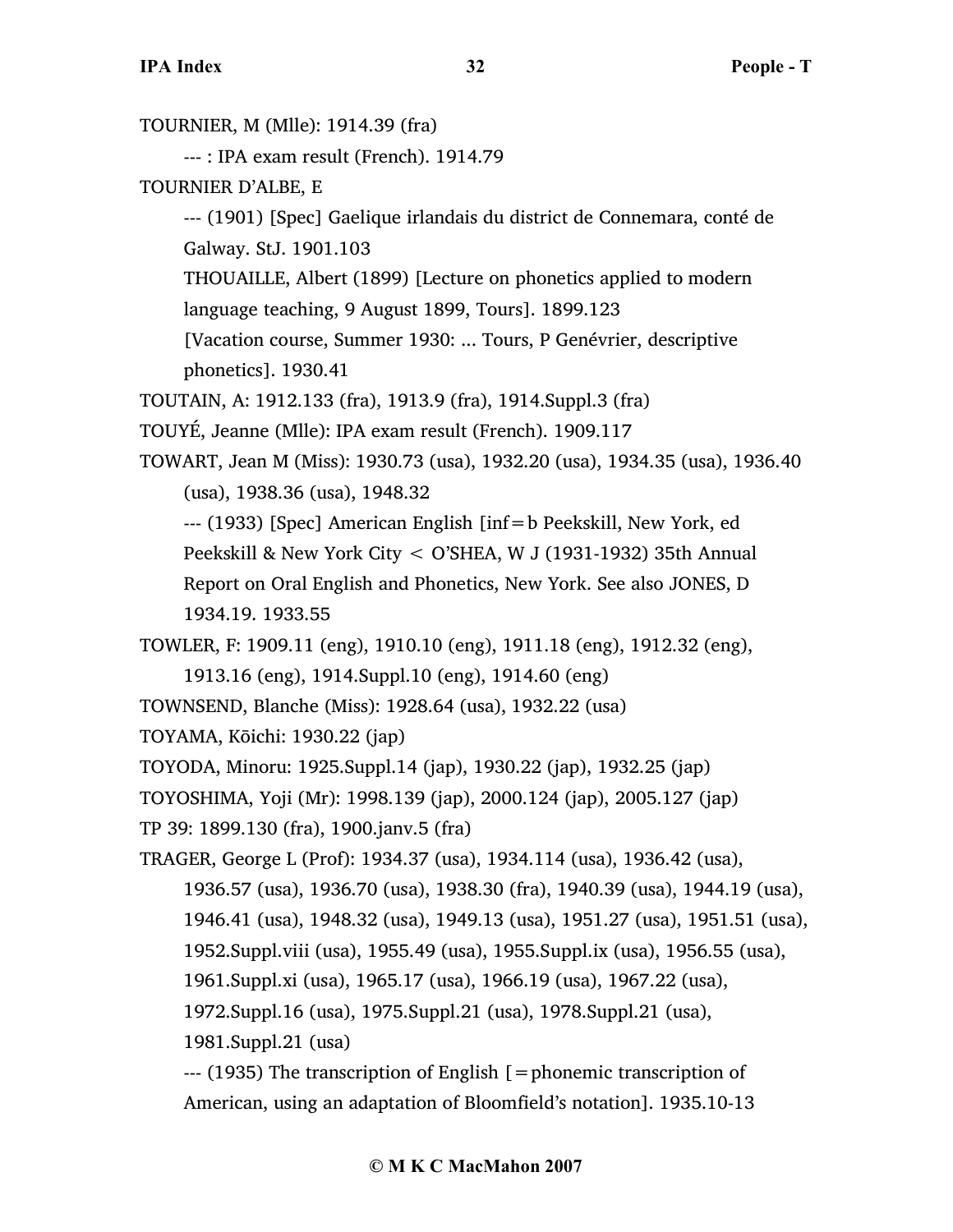PETERSON, H (1936) The transcription of English [see also G L Trager, 1935.10-13]. 1936.10-11

--- (1936) The language of the Pueblo of Taos (New Mexico) [inf= Agapito (Peter) Concha; incl NWS]. 1936.59-62

--- (1940) [Spec] Serbo-Croat [Svirće on Island of Hvar; inf=Jakov CARIĆ]. NWS. 1940.13-15

--- (1941) A note on  $\alpha$  and  $\alpha$  in American English [=phonemic contrasts in G L T's speech]. 1941.17-18

SPRAGUE DE CAMP, L (1945) When is a diphthong?  $[=$ use of the term 'diphthong' in American phonetics: --- ]. 1945.2-5. Corr: 1946.4

 $-$ -- $(1949)$  Leonard Bloomfield  $[$  = obituary]. 1949.24-26

--- (1951) [Rev] HUBBELL, A F (1950) The Pronunciation of English in New York City: Consonants and Vowels. New York: King's Crown Press, Columbia University. 1951.11-13

O'CONNOR, J D (1951) [Rev] --- & SMITH, H L Jr (1951) An Outline of English Structure (Studies in Linguistics: Occasional Papers 3). Norman, Oklahoma: Battenburg Press. 1951.42-44

GIMSON, A C (1959) [Rev] --- (1958) Phonetics: Glossary and Tables (Studies in Linguistics, Occasional Paper 6, University of Buffalo). 1959.12- 14

--- (1964) Para-language and other things [see D Crystal, 1963.25-29]. 1964.21-23

CRYSTAL, D (1964) An approach to a reply [see G L Trager, 1964.21-23]. 1964.23-24

WELLS, J C (1975). The Association's Alphabet. 1975.52-58

TRAILL, Anthony (Prof): 1990.ii.62 (saf), 1994.56 (saf), 1998.139 (saf), 2000.124 (saf)

KÖHLER, Oswin, LADEFOGED, Peter, SNYMAN, Jan, --- , VOSSEN, Rainer (1988) The symbols for clicks. 1988.140-142

(1991) Council; Subscription rates. 1991.June.inside front cover

--- (1991) Pulmonic control, nasal venting, and aspiration in Khoisan

languages. 1991.13-18

(1992) Council. 1992.ifc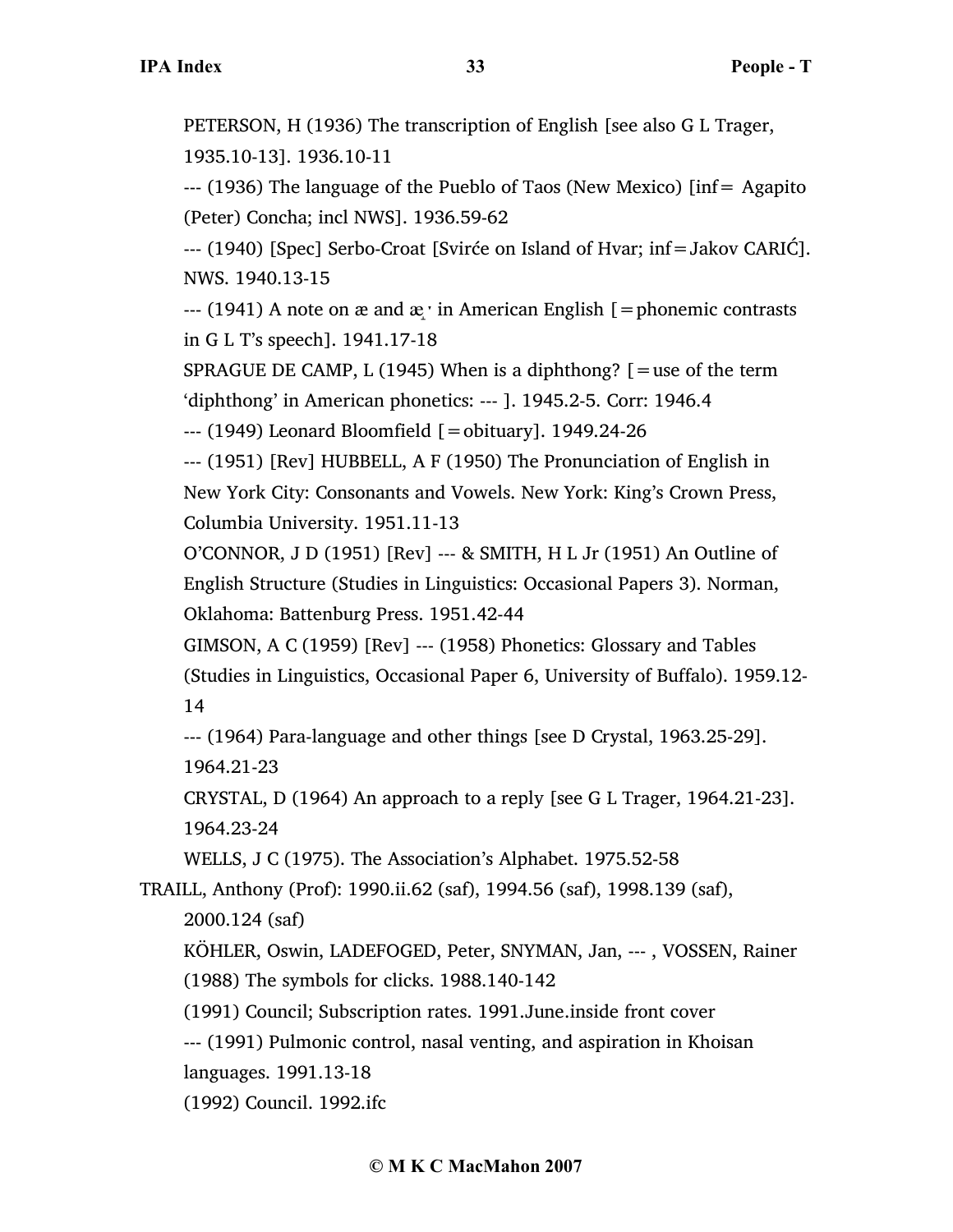(1993) Council. 1993.June.ifc

(1993) Council. 1993.Dec.ifc

(1994) Council. 1994.June.ifc

(1994) Council. 1994.Dec.ifc

(1995) Council. 1995.June.ifc

(1995) Council. 1995.Dec.ifc

(1996) Council. 1996.June.ifc

(1996) Council. 1996.Dec.ifc

(1997) Council. 1997.June & Dec.ifc

(1998) Council. 1998.June & Dec.ifc

(1999) Council. 1999.June.ifc

(1999-2003) Council. 2000.June & Dec.prelim matter

(1999-2003) Council. 2001.Dec.prelim matter

(1999-2003) Council. 2002.June & Dec.prelim matter

(1999-2003) Council. 2003.June & Dec.prelim matter

TRAINER, M: 1900.102 (ger), 1901.14 (ger), 1901.47

TRAKHTEROV, Aleksandr L

MATTHEWS, W K (1956) [Rev] --- (1955) Lektsii po teoreticheskomu kursu fonetiki angliyoskogo yazyka. Konspekt. Moscow: Isdaniye MGPI im V I

Lenina. 1956.40-43

TRAMER, [ ] (Dr): 1889.33 (ger), 1890.janv.8 (ger)

TRAN, Phuong Thu (Miss): 1964.37 (wal)

TRAN, Van Minh: 1957.27 (vie), 1961.Suppl.xiv (vie)

TRAN PHUC CHIEU, Charles

HENDERSON, E J A (1943) [Spec] Annamese (Tongkingese dialect; inf = ---). NWS. 1943.6-8

TRANBERG, A (Nti): 1894.13 (fin), 1895.14 (fin), 1896.16 (fin), 1897.32 (fin), 1897.51 (fin), 1898.20 (fin)

TRANEL, Bernard

COX, Terry B (1989) [Rev] --- (1987) The Sounds of French: An

Introduction. New Rochelle: Cambridge University Press. 1989.106

TRAPP, Metha (Miss): 1911.130 (usa), 1912.51 (usa), 1913.36 (usa),

1914.Suppl.26 (usa)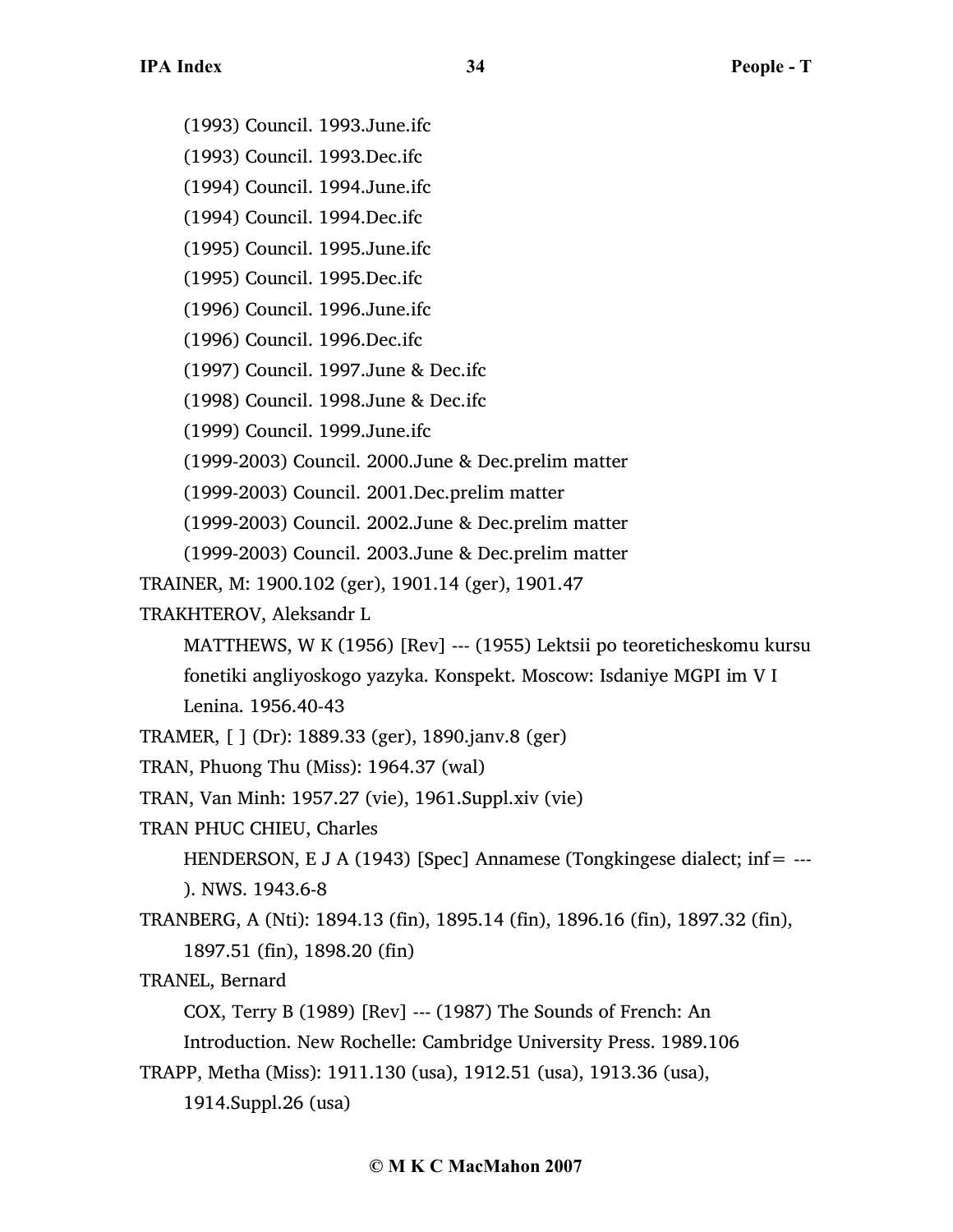TRASK, R L

- --- (1978) Basque (Western Low Navarrese dialect) [inf= Mr [ ] Labeguerie, aged 25; Milafranga/Villefranque near Bayonne, Lapurdi/Labourd; NWS]. 1978.75-79. Specimen: The North Wind and the Sun, I
- TRAUNMÜLLER, Hartmut R (Prof): 1994.56 (swe), 1998.139 (swe), 2000.124 (swe), 2005.128 (swe)

TRAUTMANN, Moritz (Prof): 1890.41 (ger), 1891.1 (ger), 1892.1 (ger), 1893.1 (ger), 1894.2 (ger), 1895.2 (ger), 1896.2 (ger), 1897.15 (ger), 1898.2 (ger), 1899.2 (ger), 1900.janv.2 (ger), 1901.2 (ger), 1902.2 (ger), 1903.2 (ger), 1904.2 (ger), 1905.2 (ger), 1906.2 (ger), 1907.2 (ger), 1908.2 (ger), 1909.2 (ger), 1910.2 (ger), 1911.10 (ger), 1912.22 (ger), 1913.7 (ger), 1914.Suppl.1 (ger)

[Extract from letter by H Klinghardt on the Deutscher Neuphilologentag, Hannover: ... --- on tongue-point  $[r]$  and uvular  $[r]$ ]. 1886.Nov. [4] [Rev] VIËTOR, W [ed] Phonetische Studien. Zeitschrift für

wissenschaftliche und praktische Phonetik. Marburg: N G Elwert.

1887.July.237

[Results of election to Council (1892): voting figures.] 1892.12-13

[Q&A: German (A): phonetics of the 'w' in ZWEI.] 1892.167

HOFFMANN, E (1892) Aussprache des Deutschen [=transcription of

aspirated stops and /r/. Comm: P Passy] 1892.43

[--- : appointed Geheimer Rat]. 1905.142

TRAUTNER, H: 1895.186 (den), 1896.32 (den), 1897.29 (den), 1898.16 (den), 1898.36

TRAYNOR, H W: 1950.22 (aus), 1952.Suppl.xi (aus)

WILKINS, J L (1958) [Rev] --- (1957) The Art of Speech. 3rd rev ed.

Melbourne, Sydney, Perth: Whitcombe and Tombs Ltd. 1958.36-37

TREMBLEY, George: 1961.23 (usa), 1961.Suppl.xi (usa)

TRENGOVE, Graham R: 1994.56 (sco), 1998.139 (sco)

TRETOW, W: 1905.11 (ger), 1906.14 (ger), 1907.15 (ger)

TREUTEL, K: 1890.juil-août.72 (ger), 1890.101, 1891.122 (ger), 1892.6 (ger),

1892.42, 1893.6 (ger), 1893.42, 1894.7 (ger), 1894.26

TREVIÑO, S N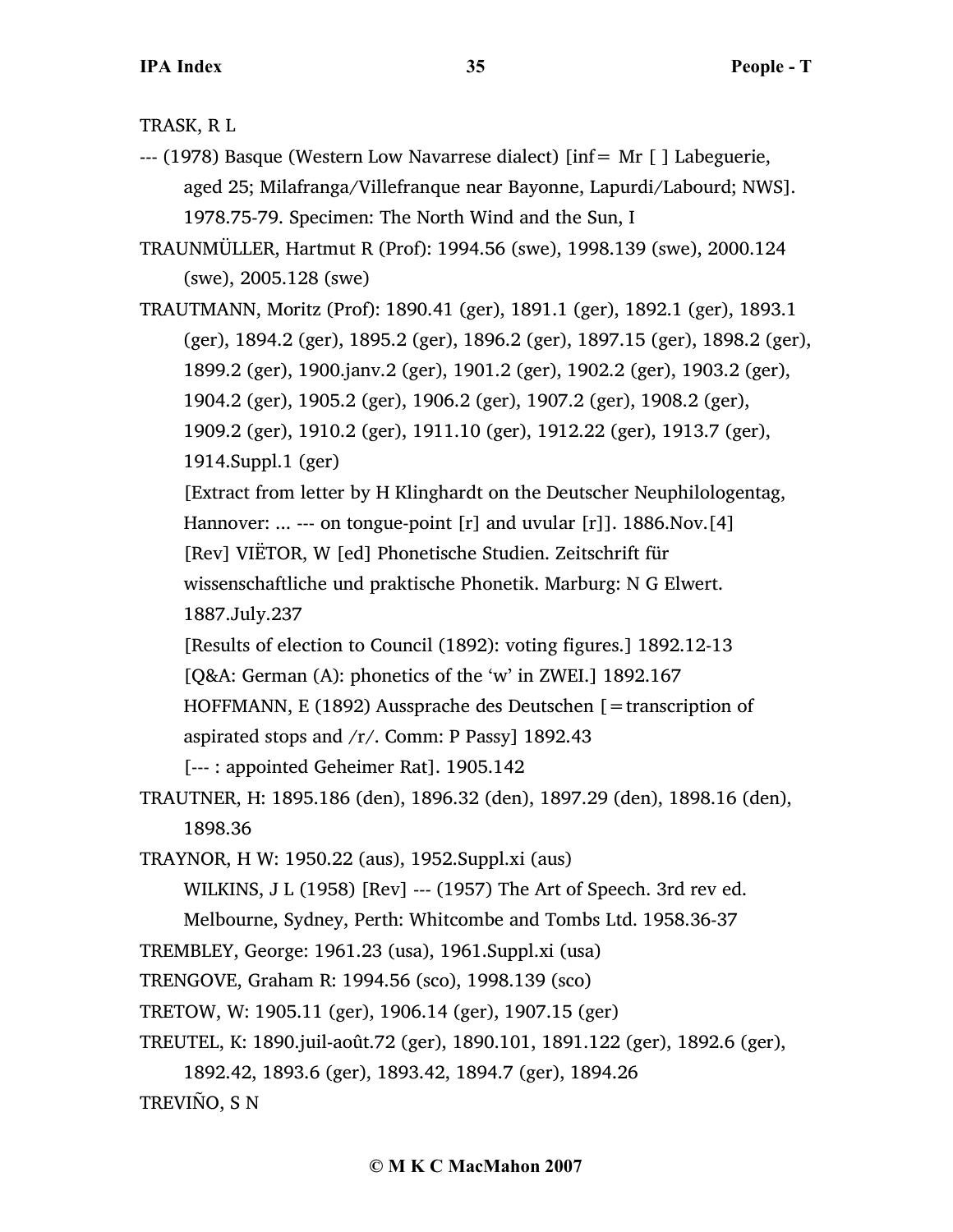WARD, I C (1931) [Rev] PARMENTER, C E & --- (1930) Italian Intonation. < Italia, Sept 1930, Vol VII, No 3. Los Angeles: American Association of Teachers of Italian. 1931.68

JONES, S (1933) [Rev] PARMENTER, C E & --- (1932) A technique for the analysis of pitch in connected discourse. Reprint: Archives néerlandaises de phonétique expérimentale VII, 1932. 1933.10

TREWBY, Norman (Rev): 1907.6 (eng), 1908.6 (eng), 1909.5 (eng), 1910.11

(eng), 1911.18 (eng), 1912.32 (eng), 1913.16 (eng), 1914.Suppl.10 (eng) TRIANA: see MORAN TRIANA

TRIEBEL, L A (Prof): 1925.Suppl.14 (eng), 1930.22 (aus), 1932.25 (aus), 1933.19, 1933.46, 1941.12 (aus), 1949.15 (tas), 1952.Suppl.xi (tas), 1955.Suppl.xii (tas), 1960.39 (eng), 1961.Suppl.v (eng), 1963.39 (tas), 1969.55

TRIEGLAFF, K: 1914.Suppl.12 (ger)

TRIER, Gerson: 1892.117 (den), 1893.9 (den), 1893.42, 1896.147 (den), 1897.29 (den), 1898.16 (den), 1899.17 (den), 1900.janv.18 (den), 1901.19 (den), 1902.17 (den), 1903.17 (den), 1904.15 (den), 1905.15 (den), 1906.19 (den), 1907.21 (den), 1908.22 (den), 1909.23 (den), 1910.23

(den), 1911.31 (den), 1912.46 (den), 1913.30 (den), 1914.Suppl.20 (den) TRIER, H

PASSY, P (1892) Congrès philologique scandinave [4de Nordiska

Filologmötet, Copenhagen, 18-21 July 1892]. 1892.118-121

TRILLER, Reinhold: 1887.Dec.405 (ger), 1888.janv.27/3 (ger), 1889.8 (ger), 1890.8 (ger), 1890.30 (ger), 1891.9 (ger), 1891.30, 1892.6 (ger), 1892.42, 1893.6 (ger), 1894.7 (ger), 1894.26

TRILSBACH, G: 1902.34 (ger), 1903.12 (ger), 1903.48

TRIM, John L M (Dr): 1952.Suppl.iv (eng), 1955.Suppl.iv (eng), 1959.49 (eng), 1961.Suppl.v (eng), 1972.Suppl.13 (eng), 1975.Suppl.18 (eng), 1978.Suppl.18 (eng), 1981.Suppl.19 (eng), 1990.ii.62 (eng), 1994.56 (eng) --- (1950) [Spec(Stud)] Deutsch. < HOFMANNSTHAL, H von Der Tor und der Tod. 1950.38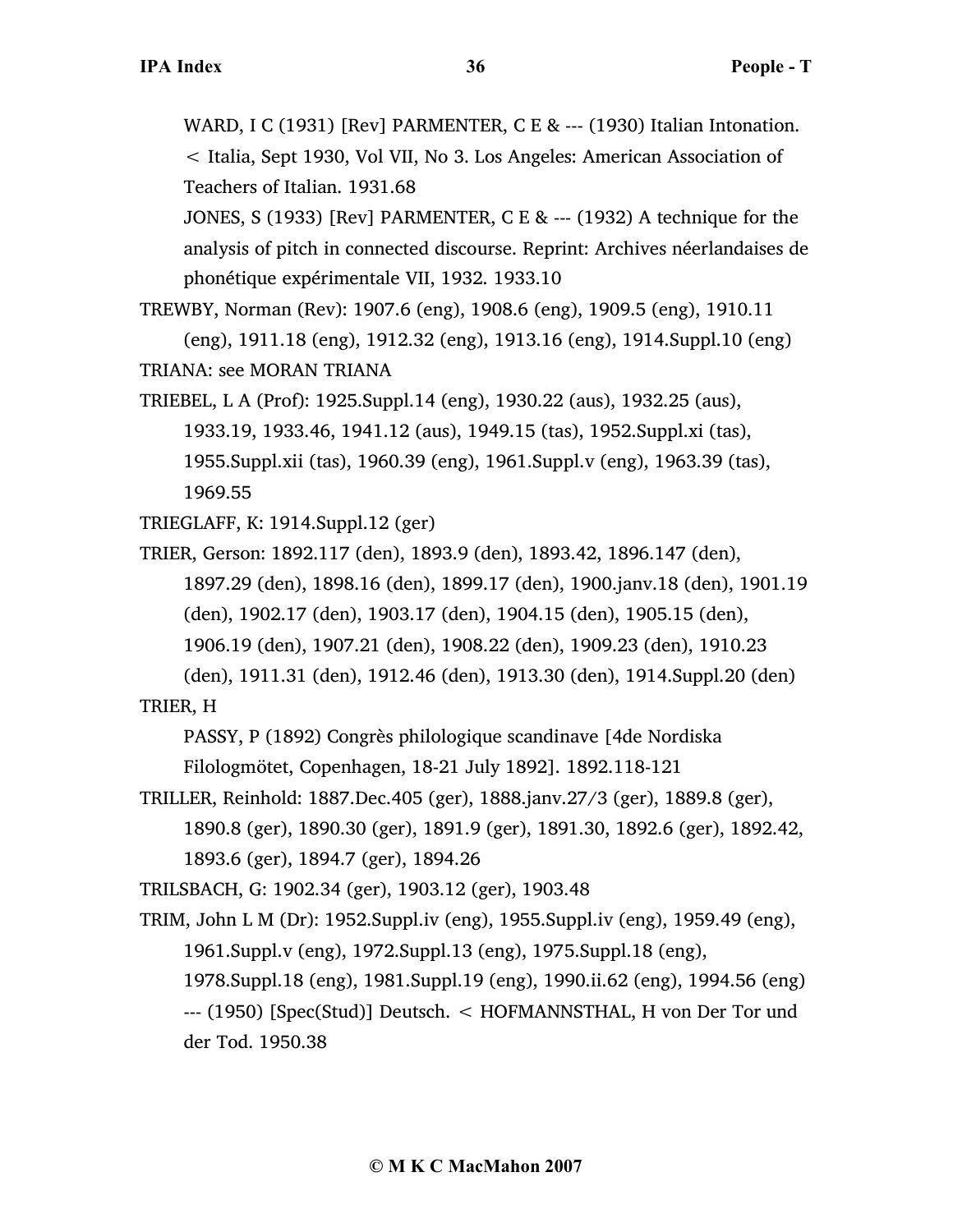--- (1951) [Rev] DIETH, E (1950) Vademecum der Phonetik. Phonetische Grundlagen für das wissenschaftliche und praktische Studium der Sprachen. Bern: A Francke. 1951.18-19

--- (1951) [Spec(Stud)] Deutsch. An einen jungen Dichter. Aus einem Briefe Rainer Maria Rilkes. 1951.23-24

--- (1951) German h, ç and x 1951.41-42

--- (1951) [Spec(Stud)] Deutsch. < SCHÄFER, W Rechenschaft. 1951.46-47

--- (1952) [Rev] DIETRICH, G (1951) Die ersten sieben Wochen Englisch. Ein Hilfsbuch für den Lehrer zur Einführung in die Phonetik des Englischen und in die Methodik des Anfangsunterrichts. Braunschweig: Georg

Westermann Verlag. 1952.13-14

--- (1952) [Rev] JAKOBSON, R, FANT, C G M & HALLE, M (1952) Preliminaries to Speech Analysis. The Distinctive Features and their Correlates. Cambridge, Mass: Massassachusetts Institute of Technology, Technical Report No 13. 2nd printing with additions and corrections. 1952.37-40

--- (1952) [Rev] BITHELL, J (1952) German Pronunciation and Phonology. London: Methuen & Co. 1952.40-42

--- (1953) Ernst Alfred Meyer [=obituary]. 1953.28-29

--- (1953) [Spec(Stud)] Deutsch. Aus dem Chinesischen (übertragen von Franz Kuhn). 1953.43

--- (1956) [Spec(Stud)] Deutsch. < GRIESBACH, H & SCHULZ, D Deutsche Sprachlehre für Ausländer. 1956.52-53

--- (1957) [Rev] MARTINET, A (1955) Économie des changements phonétiques: traite de phonologie diachronique. Bern: Francke. 1957.14-17

--- (1958) [Spec(Stud)] Deutsch. < BORCHERT, W Der Kaffee ist undefinierbar. 1958.22

--- (1959) [Spec(Stud)] Deutsch. < BORCHERT, W Der Kaffee ist undefinierbar [Fortsetzung]. 1959.21

--- (1959) Major and minor tone-groups in English 1959.26-29

--- (1959) [Spec(Stud)] Deutsch. < BORCHERT, W Der Kaffee ist undefinierbar [Fortsetzung]. 1959.46-47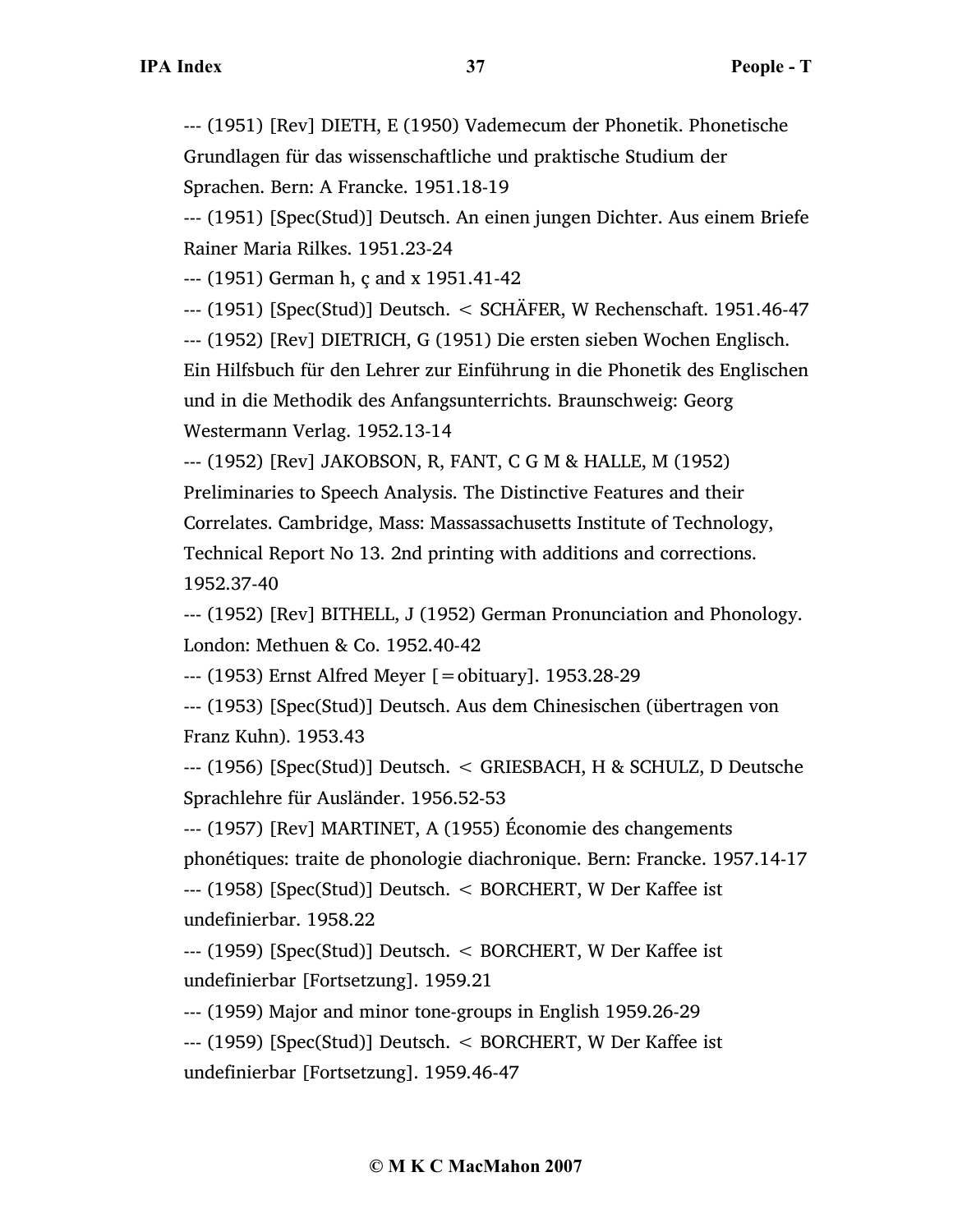--- (1962) [Rev] MARTENS, C & MARTENS, P (1961) Phonetik der deutschen Sprache: praktische Aussprachelehre. München: Max Hueber Verlag. 1962.31-33

--- (1962) [Rev] MARTENS, C & MARTENS, P (1962) Übungstexte zur deutschen Aussprache. Schülerheft zur Phonetik der deutschen Sprache: praktische Aussprachelehre. München: Max Hueber Verlag. 1962.31-33 CRYSTAL, D (1964) [Rev] ABERCROMBIE, D, FRY, D B, MacCARTHY, P A D, SCOTT, N C & --- [eds] (1964) In Honour of Daniel Jones. Papers Contributed on the Occasion of His Eightieth Birthday. London: Longmans, Green & Co Ltd. 1964.26-27

TRISCA, Petre C: IPA exam result (German). 1913.6

- TRISTAN, J Fid: 1897.142 (chl), 1898.22 (chl), 1899.22 (chl), 1900.janv.22 (cem), 1900.janv.23 (chl), 1900.févr-mars.20, 1900.86
- TRNKA, Bohumil (Prof): 1949.11 (cze), 1952.Suppl.i (cze), 1955.Suppl.i (cze), 1961.Suppl.i (cze), 1972.Suppl.3 (cze), 1975.Suppl.4 (cze), 1978.Suppl.4 (cze), 1981.Suppl.4 (cze)

[Result of election to fill vacancies on the Council]. 1949.6-7

[Council proposals and decisions]. 1951.48-50

TROCMÉ, H L (Mme): 1972.Suppl.4 (fra)

TRODERMANN, [ ]: 1905.11 (ger)

TRÖBES, O: 1897.125 (ger), 1898.11 (ger), 1899.12 (ger), 1899.35

TRÖSKEN, Anna (Frl): 1911.25 (ger), 1912.39 (ger), 1912.79 (ger), 1913.24

(ger), 1914.Suppl.15 (ger), 1914.83 (eng)

TROFIMOV, M V

```
--- (1924) Russian. The Fable of the North Wind and the Sun. 1924.6-7
```
Décisions officielles [... New symbols adopted]. 1928.52

TROIL, M de ~ von (Nti): 1894.145 (fra), 1894.170 (fra), 1895.3 (fra), 1895.31 (fra), 1895.54 (fra), 1895.114 (fin), 1896.16 (fin), 1897.32 (fin), 1898.20 (fin)

TROIL, M von: see TROIL, M de  $\sim$  von

TROJEL, [ ] (Dr): 1898.65 (den), 1899.17 (den), 1900.janv.18 (den), 1901.19 (den), 1902.17 (den), 1903.17 (den), 1904.15 (den), 1905.15 (den),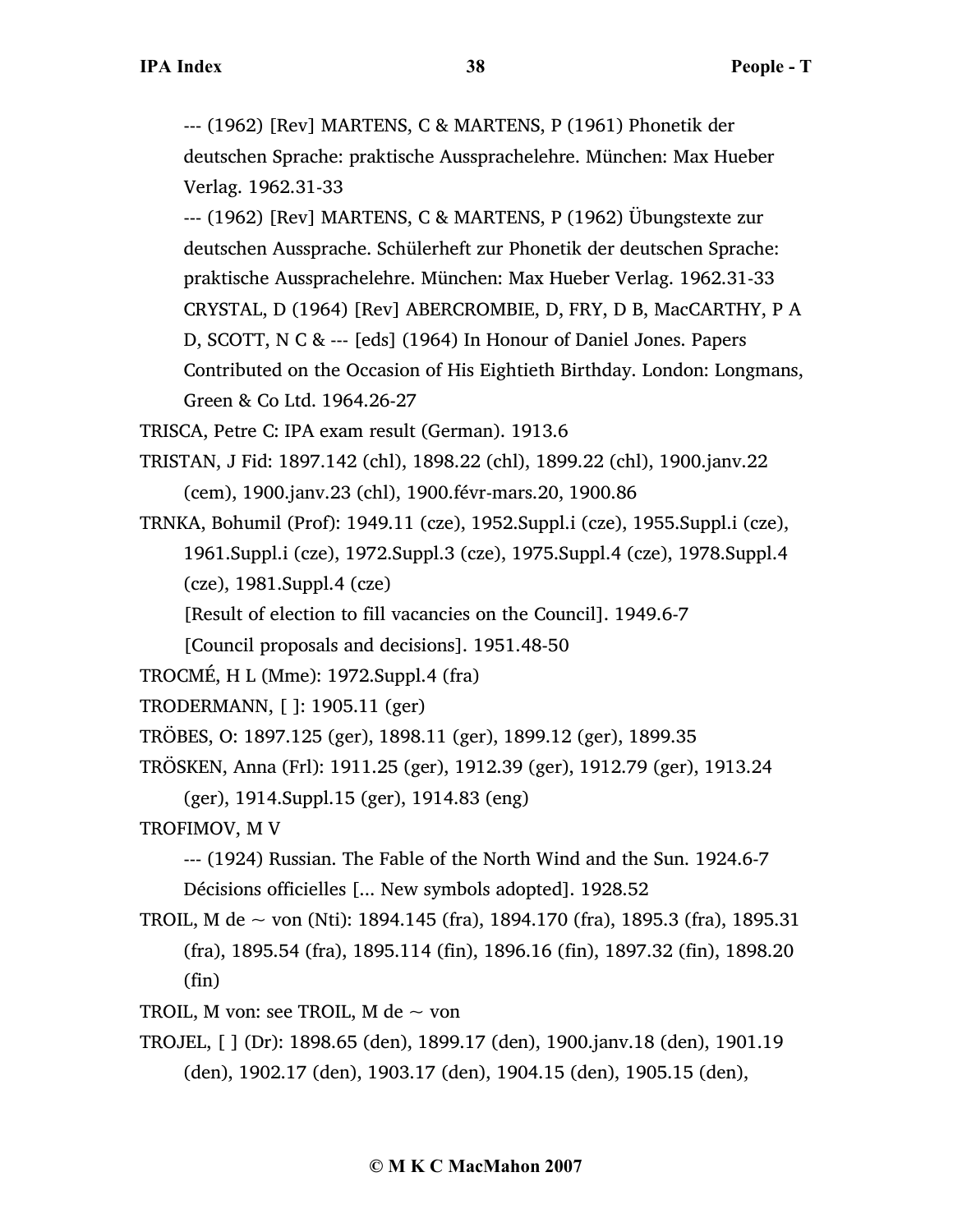1906.19 (den), 1907.21 (den), 1908.22 (den), 1909.23 (den), 1910.23

(den), 1911.31 (den), 1912.46 (den), 1913.30 (den), 1914.Suppl.20 (den)

TROJEL, Julie (Frk): 1898.114 (den), 1899.17 (den), 1899.35

TROMBLY, Thelma (Dr): 1964.37 (usa)

TROST, W: 1895.31 (ger), 1896.9 (ger), 1896.35, 1897.24 (ger), 1898.11 (ger), 1898.36

TROUVAIN, Jürgen (Dr): 1998.139 (ger), 2000.124 (ger), 2005.126 (ger)

TRUAN, S (Mlle): 1913.149 (swi), 1914.Suppl.17 (swi)

TRUBETZKOY, Nikolai Sergejevič (Prof Prince): 1935.71 (aur), 1936.34 (aur), 1938.30 (aur), [death] 1938.57

[death]. 1938.48

COUSTENOBLE, H N (1951) [Rev] TROUBETZKOY, N S (1949) Principes

de phonologie, traduits de l'allemand par J Cantineau. Paris: C Klincksieck. 1951.44

TRUBY, Henry M (Dr): 1952.18 (usa), 1952.Suppl.viii (usa), 1955.24 (brd), 1955.Suppl.v (brd)

TRUDGIAN, Helen Mildred (Miss): IPA exam result (French). 1912.131

TRUDGIAN, Margaret (Miss): 1912.133 (eng), 1913.16 (eng), 1914.Suppl.10 (eng)

TRUDGILL, Peter J (Prof): 1974.59 (eng), 1975.Suppl.18 (eng), 1978.Suppl.18 (eng), 1981.Suppl.19 (eng)

--- (1985/1989) The sociophonetics of /l/ in the Greek of Sphakiá.

1985/1989.18-22

TRUE, E Th

[Publications Received.] 1891.145, 1891.46

TRUEBA, [ ]

[Spec(Stud)] Español. Los higos < --- Aventuras de Periquillo. 1890.58-59, 1890.69-70

TRUFFERT, H: see TRUFFERT, Margaret  $W \sim H$  (Mme)

TRUFFERT, Margaret W  $\sim$  H (Mme): 1954.43 (fra), 1955. Suppl. ii (fra),

1961.Suppl.ii (fra), 1972.Suppl.4 (fra), 1975.Suppl.5 (fra), 1978.Suppl.6 (fra), 1981.Suppl.6 (fra), 1990.ii.62 (fra), 1994.56 (fra)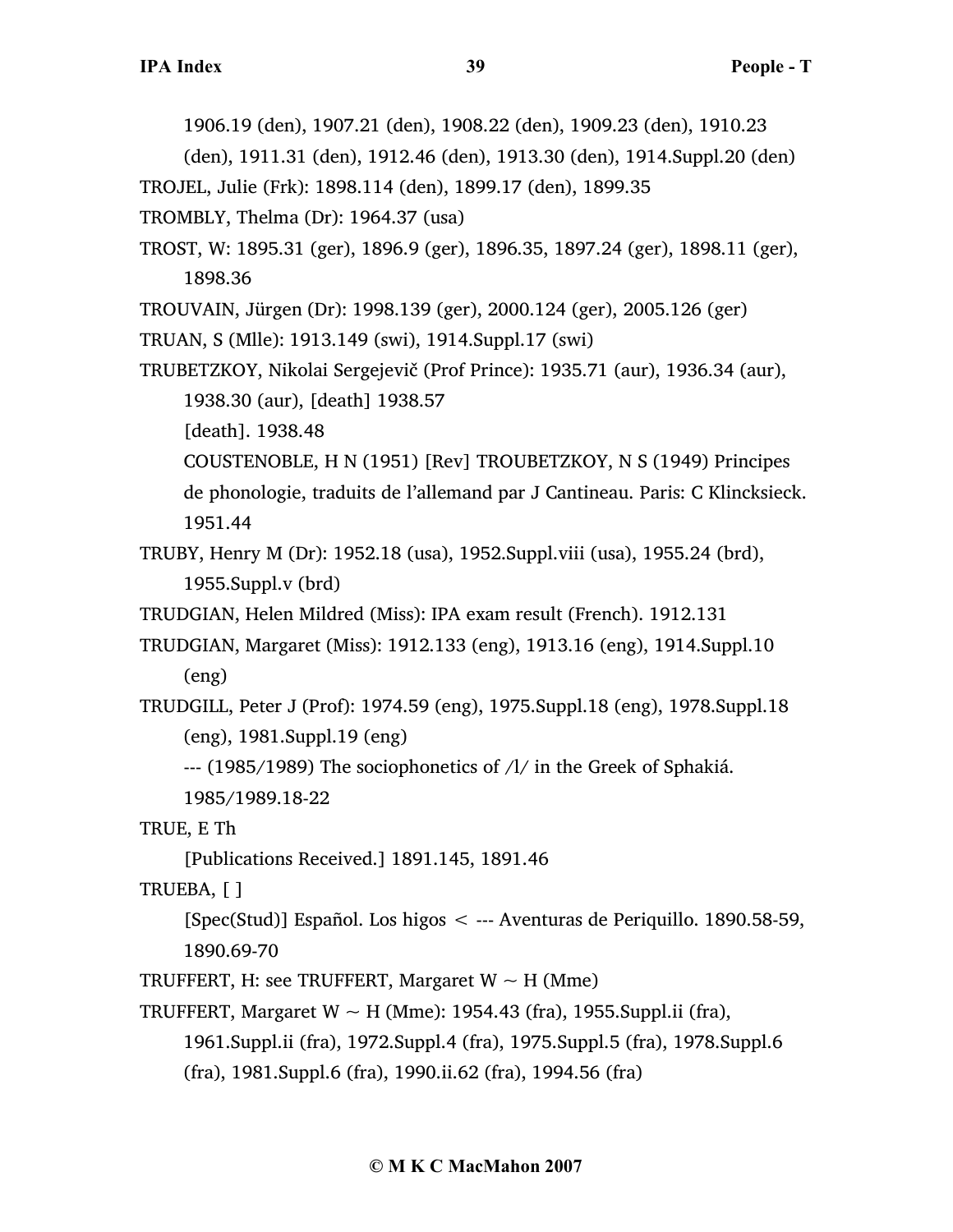TRUHELKA ~ TRUJELKA, J (Mlle): 1893.7 (auh), 1894.8 (auh), 1894.27, 1895.8 (auh), 1895.33, 1896.10 (auh), 1897.26 (auh), 1898.12 (auh), 1898.130, 1899.13 (auh)

TRUJELKA: see TRUHELKA ~ TRUJELKA

- TRUJILLO, Luis: 1893.74 (chl), 1894.14 (chl), 1894.27, 1894.114 (chl), 1895.15 (chl)
- TRUMAN, B M (Miss): 1912.154 (usa), 1913.36 (usa), 1914.Suppl.26 (usa)
- TRUSCHEL, L: 1911.64 (fra), 1911.95 (ger), 1912.24 (fra), 1913.9 (fra)
- TRUSTON & HANSON, London (eng): 1901.7, 1901.47
- TRUTENAU, Helmut: 1963.20 (eng), 1963.39 (gha), 1972.Suppl.5 (gha),

1975.Suppl.7 (gha), 1978.Suppl.8 (gha), 1981.Suppl.8 (gha), 1990.ii.62 (gha), 1994.56 (gha)

- TSAO, S C: 1925.Suppl.14 (chn)
- TSCHICH, [ ] (Mlle): 1900.37 (fra), 1901.5 (fra)
- TSENG, Chiu-yu (Dr): 1990.ii.62 (tai), 1994.56 (tai), 1998.139 (tai), 2000.124 (tai), 2005.125 (chn)
- TSENG, Shu-Chuan: 1994.56 (ger), 1998.139 (ger)
- TSUKADA, Kimiko (Dr): 1998.139 (aus), 2000.124 (aus), 2005.125 (aus)
- TUAYCHAROEN, Pintip: 1998.139 (tha), 2000.124 (tha)

TUCKER, Archibald Norman (Dr): 1930.20 (egy), 1932.23 (egy), 1934.31 (eng),

1936.37 (eng), 1938.33 (eng), 1943.16

--- (1928) [Rev] LE ROUX, T H & PIENAAR, P de V (1928) Afrikaanse

Fonetiek. Kaapstad & Johannesburg: Juta & Ko. 1928.70-71

--- (1929) [Spec(Stud)] English. 1929.22

[---: appointment, Anglo-Egyptian Sudan]. 1929.32

--- (1930) Tongue twisters in primitive languages [Nuer, Shilluk, Dinka]. 1930.28-29

[--- : marriage to Miss Betty Hills]. 1931.28

--- (1932) [Rev] DOKE, C M (1931) A Comparative Study in Shona Phonetics. Johannesburg: The University of the Witwatersrand Press. 1932.37-38

[--- : study of languages of the Upper Nile in the Sudan]. 1932.42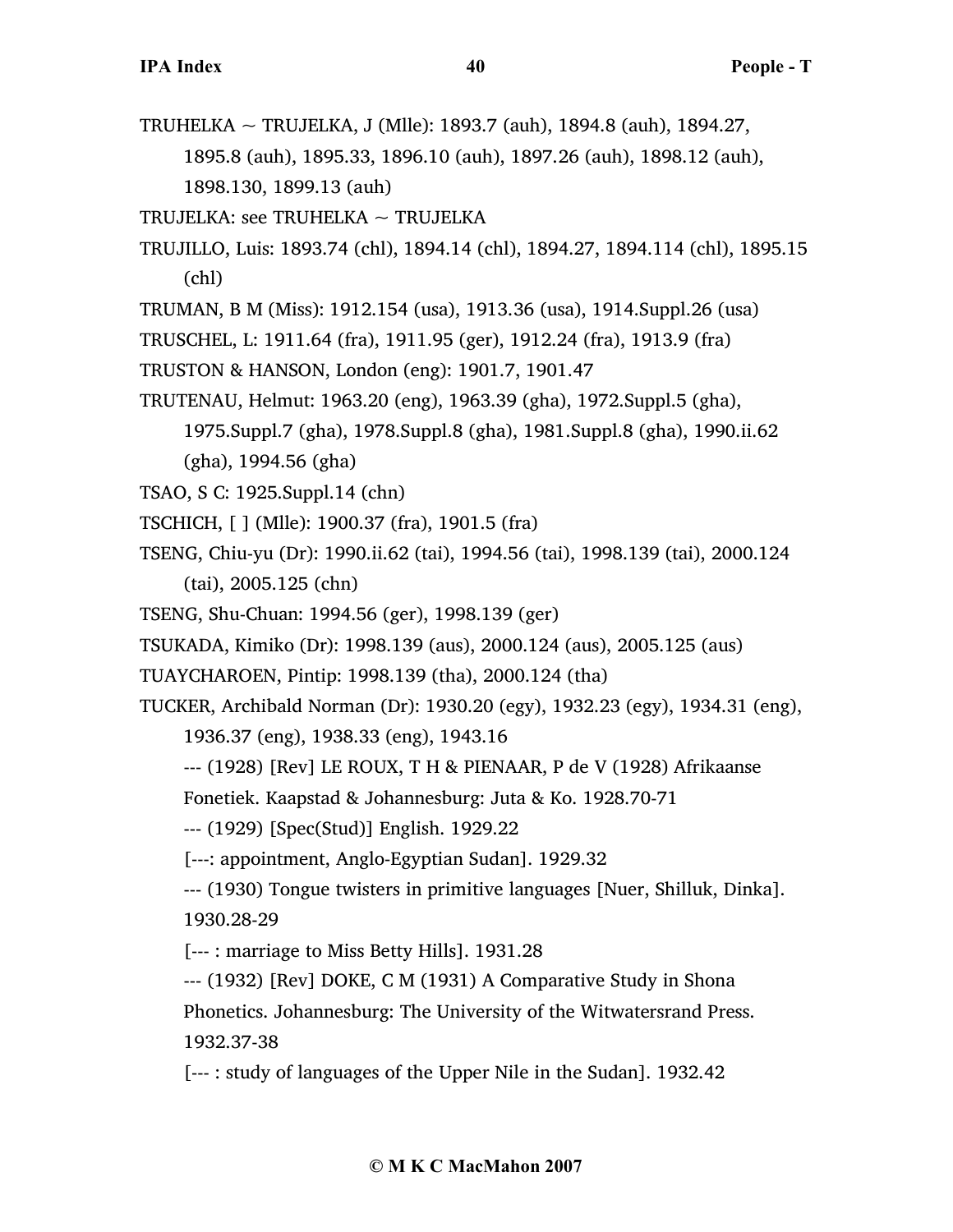[School of Oriental Studies, London: establishment of a Department of African Linguistics; appointments: I C Ward, ---, H Melzian, B Honikman.] 1932.63

[---: appointment, London]. 1932.63

--- (1937) [Rev] WARD, I C (1936) An Introduction to the Ibo Language.

Cambridge: W Heffer & Sons Ltd. 1937.janv-mars.75-76

JONES, D (1956) [Rev] --- & TOMPO OLE MPAAYEI, J (1955) A Maasai

Grammar, with vocabulary. London: Longmans Green. 1956.48-50

TUCKER, C (Mrs): 1953.25 (fra), 1955.Suppl.ii (fra)

TUCKER, H G: 1954.43 (fra), 1955.Suppl.ii (fra)

TUDOR, I: 1946.41 (eng), 1948.16 (eng), 1949.9 (eng), 1952.Suppl.iv (eng)

TÜNGLER, [ ]: 1903.5 (fra), 1903.30 (fra), 1904.4 (fra), 1904.59

TÜRCKE, Paul: 1894.86 (ger)

TÜRCKHEIM, L: 1897.142 (ger), 1898.11 (ger)

TUISSUZIAN, Durtad

PASSY, P (1897) [Spec] Patois arménien de Tokat, Anatolie. StJ [inf= --- ]. 1897.176

TUKERKES, [ ]: 1911.18 (eng), 1912.32 (eng), 1912.119

TULLIN-PETERSEN, [ ] (Dr): 1913.30 (den), 1914.Suppl.20 (den)

TUMTAVITIKUL, Apiluck: 1998.139 (tha)

TUMUN, Thomas

LADEFOGED, P, COCHRAN, A & DISNER, S (1977) Laterals and trills [data from Melpa, Mid-Waghi (inf= --- ), Kaititj, Malayalam, Kele, Titan]. 1977.46-54

TUN: see THEIN-TUN

TUNE, Newell W: 1975.48 (usa), 1975.Suppl.21 (usa), 1978.Suppl.21 (usa), 1981.Suppl.22 (usa)

- TUNELD, Ebbe: 1896.212 (swe), 1897.31 (swe), 1898.18 (swe), 1899.19 (swe), 1900.janv.20 (swe), 1901.20 (swe), 1901.48
- TUPSCHEWSKA, M (Frl): 1893.97 (fra), 1893.146 (ger), 1894.7 (ger), 1894.26, 1895.7 (ger), 1896.9 (ger), 1897.24 (ger), 1898.11 (ger), 1899.12 (ger), 1900.janv.13 (ger), 1901.14 (ger), 1902.12 (ger), 1903.12 (ger), 1904.11 (ger), 1905.11 (ger), 1906.14 (ger), 1907.15 (ger), 1908.16 (ger), 1909.17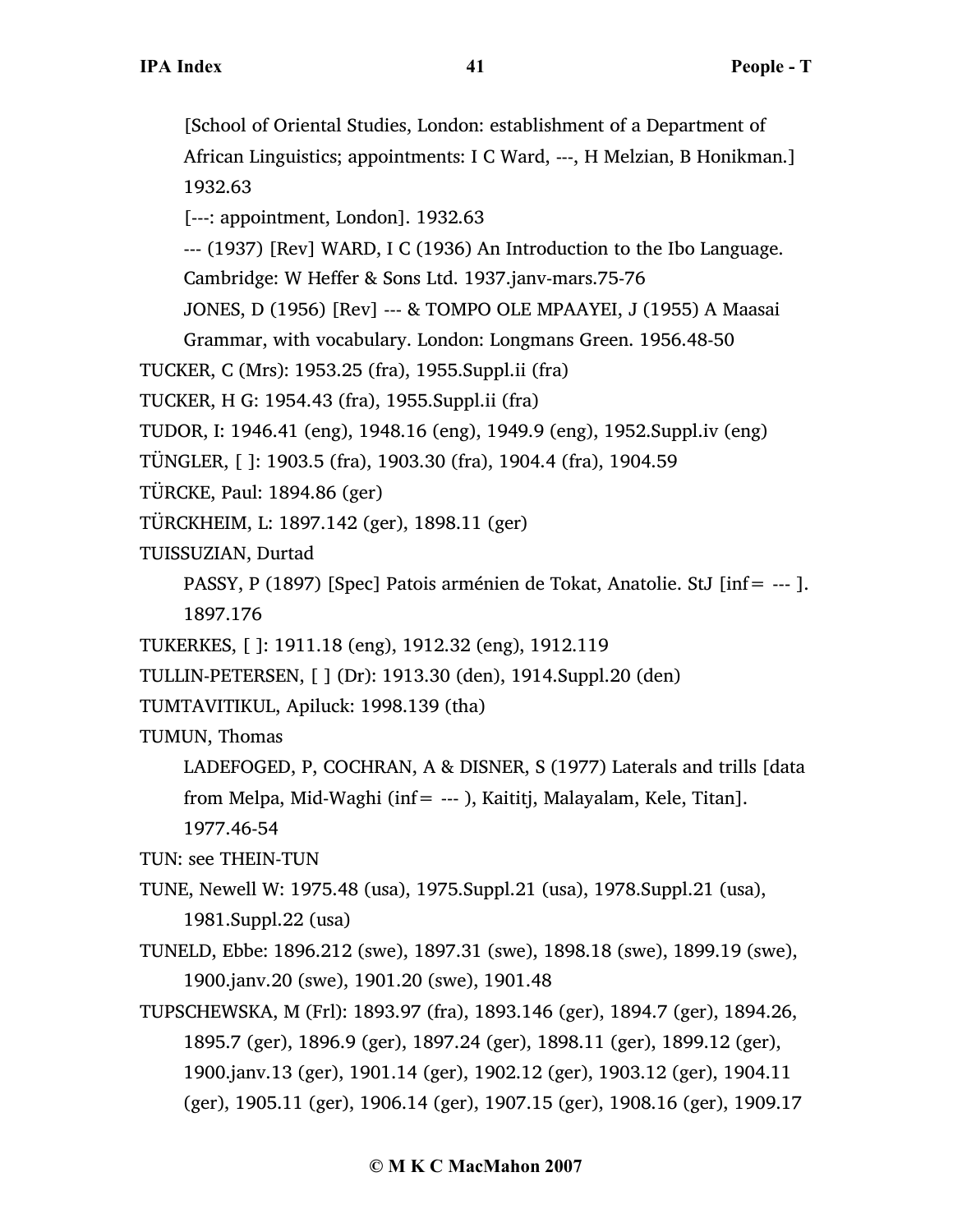(ger), 1910.17 (ger), 1911.25 (ger), 1912.39 (ger), 1913.24 (ger),

1914.Suppl.15 (ger)

TURK, Alice E (Dr): 1998.139 (sco), 2006 [IPA-Rec]

LADEFOGED, Peter, LADEFOGED, Jenny, --- , HIND, Kevin, SKILTON, St John (1998) Phonetic structures of Scottish Gaelic [infs=11,

neighbourhood of Greater Bernera, Lewis; also data from Frederick Macaulay, South Uist, 1955]. 1998.1-41. Corr: 1999.front matter

TURKA, M (Mlle): 1897.178 (auh)

- TURKALJ, L (Mlle): 1898.12 (auh), 1899.13 (auh), 1900.janv.15 (auh), 1901.16 (auh), 1901.48
- TURNBULL, H L: 1909.114 (sco), 1910.11 (sco), 1911.18 (sco), 1912.32 (sco)

TURNER, E E (Miss): 1930.73 (eng), 1932.16 (eng), 1934.31 (eng)

- TURNER, Emily (Mlle): IPA exam result (French). 1911.128
- TURNER, H E: 1905.46 (eng), 1906.5 (eng), 1907.6 (eng), 1908.6 (eng), 1909.5 (eng)
- TURNER, J Clifford: 1936.37 (eng), 1938.33 (eng), 1940.21
- TURNER, K P: 1980.82 (eng), 1981.Suppl.19 (eng)
- TURNER, L D (Dr): 1932.48 (usa), 1934.37 (usa), 1936.42 (usa), 1938.38 (usa), 1942.11

TUSOO, Pundit Servanand

FIRTH, J R (1939) [Spec] Kashmiri [inf=---, of Srinagar; tentative analysis made in 1927]. NWS. 1939.67-68

TUTTLE, Edwin Hotchkiss (Prof): 1899.53 (usa), 1899.83 (usa), 1900.janv.21 (usa), 1901.22 (usa), 1902.20 (usa), 1903.20 (usa), 1903.114 (fra), 1904.2 (fra), 1904.86 (usa), 1904.158 (spa), 1905.13 (spa), 1905.18 (usa), 1905.47 (usa), 1906.21 (usa), 1907.24 (usa), 1908.25 (usa), 1909.26 (usa), 1910.26 (usa), 1911.34 (usa), 1912.49 (usa), 1913.34 (usa), 1914.Suppl.24 (usa), 1925.Suppl.14 (usa), 1929.54 (usa), 1930.18 (usa), 1930.46 (usa), 1930.73 (usa), 1932.20 (usa), 1934.35 (usa), 1936.40 (usa), 1937.32 (usa), 1938.36 (usa), [death] 1939.37

--- (1899) [Decision by the University of Chicago not to adopt a reformed phonetic spelling]. 1899.139-140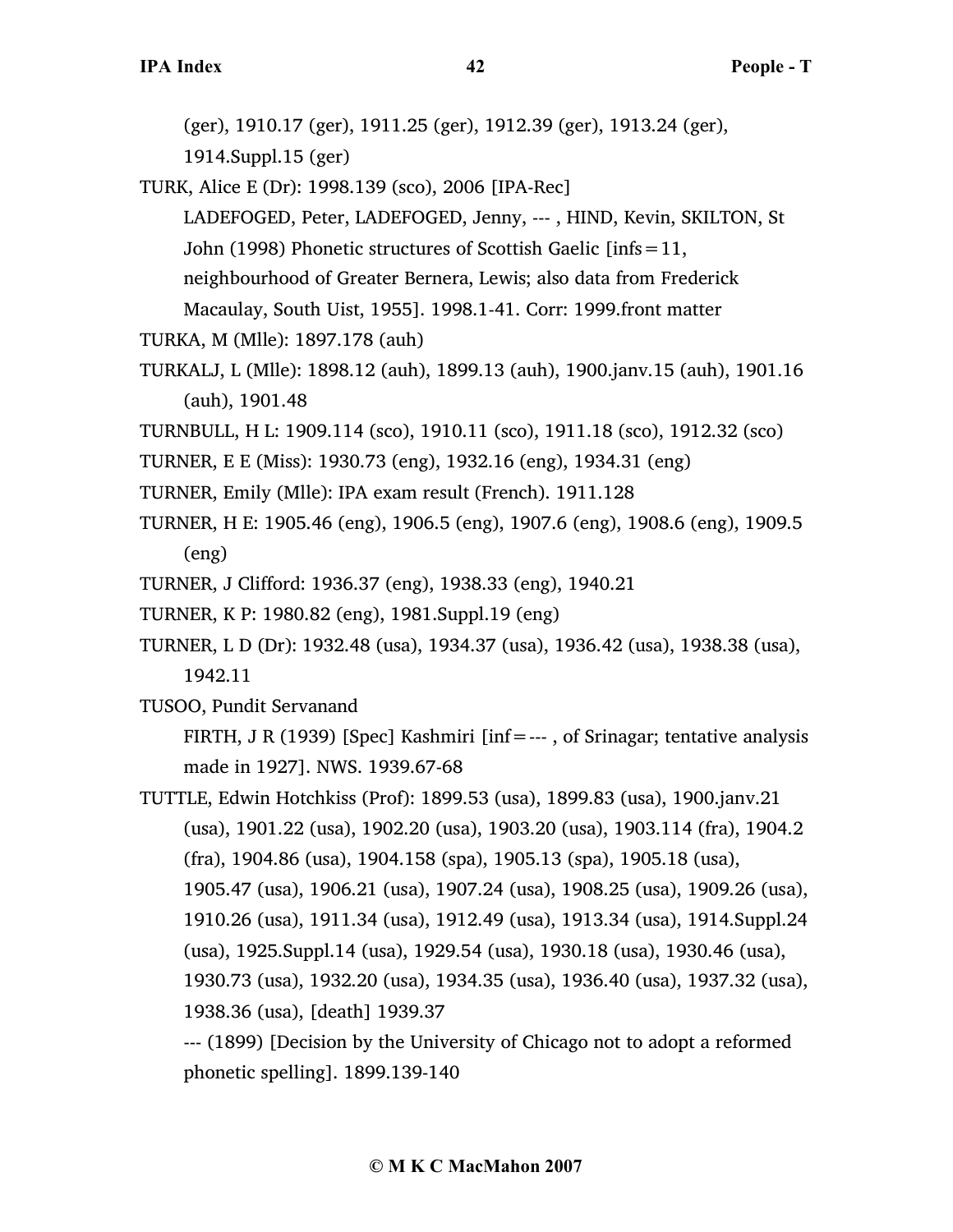--- (1900) [Rev] PASSY, P [nd] Éléments d'Anglais parlé. 1900.108-109.

Corr: 1902.123. See also WHITE, L 1900, 128-129

WHITE, Leonard (1900) Éléments d'anglais parlé [=review of PASSY, P

(1900) by E H TUTTLE, 1900.108-109; see also 1902.123]. 1900.128-129

--- (1900) [Rev] MEYER, E A (1900) Stimmhaftes H. Marburg. 1900.131. Corr: 1902.123. Comm: P Passy

--- (1900) [Rev] PASSY, P (1899) Les Sons du français. 5<sup>e</sup> éd. Paris: Firmin-Didot. 1900.27-29. Corr: 1902.123

 $-(-1900)$  Our alphabet [use of  $\hat{w}$  as well as  $M$ ,  $\hat{v}$  for  $\hat{\alpha}$ ,  $\theta$  for  $\hat{\phi}$ ]. Comm: P Passy. 1900.73-74. Corr: 1902.123

--- (1900) [Q&A: French - (A) book on accent in French]. 1900.79

--- (1901) [Rev] SPIERS, V J T (1901) First French Book for Children. London: Simpkin, Marshall & Co. 1901.107-108

 $-$  (1901) Elements d'anglais parlé  $[$  = reply to WHITE, L 1900, 128-129. Comm: P Passy]. 1901.38-39

MEYER, E A (1901) Zum stimmhaften h und anderes  $[$  = reaction to review of Stimmhaftes h (1900.131 (Corr: 1902.123), by E H Tuttle, with comment by P Passy) 1901.87-90

BAKER, A T & --- (1902) [Rev] SPIERS, V J T (1902) Senior French Reciter, with phonetic transcript and practice in conversation and free composition. Extracts from the classicalauthors of the XVIIth century. London: Simpkin, Marshall, Hamilton, Kent & Co Ltd 1902.116. Corr: 1903.25-26

--- (1902) [Q&A: English (A) - pronunciation of RHODES, Cecil,

RHODESIA, METHUEN]. 1902.124

--- (1902) [Rev] FRASER, W H J & SQUAIR, J (1902) Heath's Practical French Grammar. Boston: D C Heath & Co. 1902.134-136. Corr: 1903.26 --- (1902) [Rev] RODHE, E (1902) Engelsk Elementarbok. Stockholm. 1902.136-138

MEYER, E A (1903) [Rev] --- (1902) Phonetic notation (Stud Yale Psychol Lab X, New Haven). 1903.37-39

--- (1903) English (æ) and (ç) [with special reference to American English]. 1903.87. Corr: 1903.124-125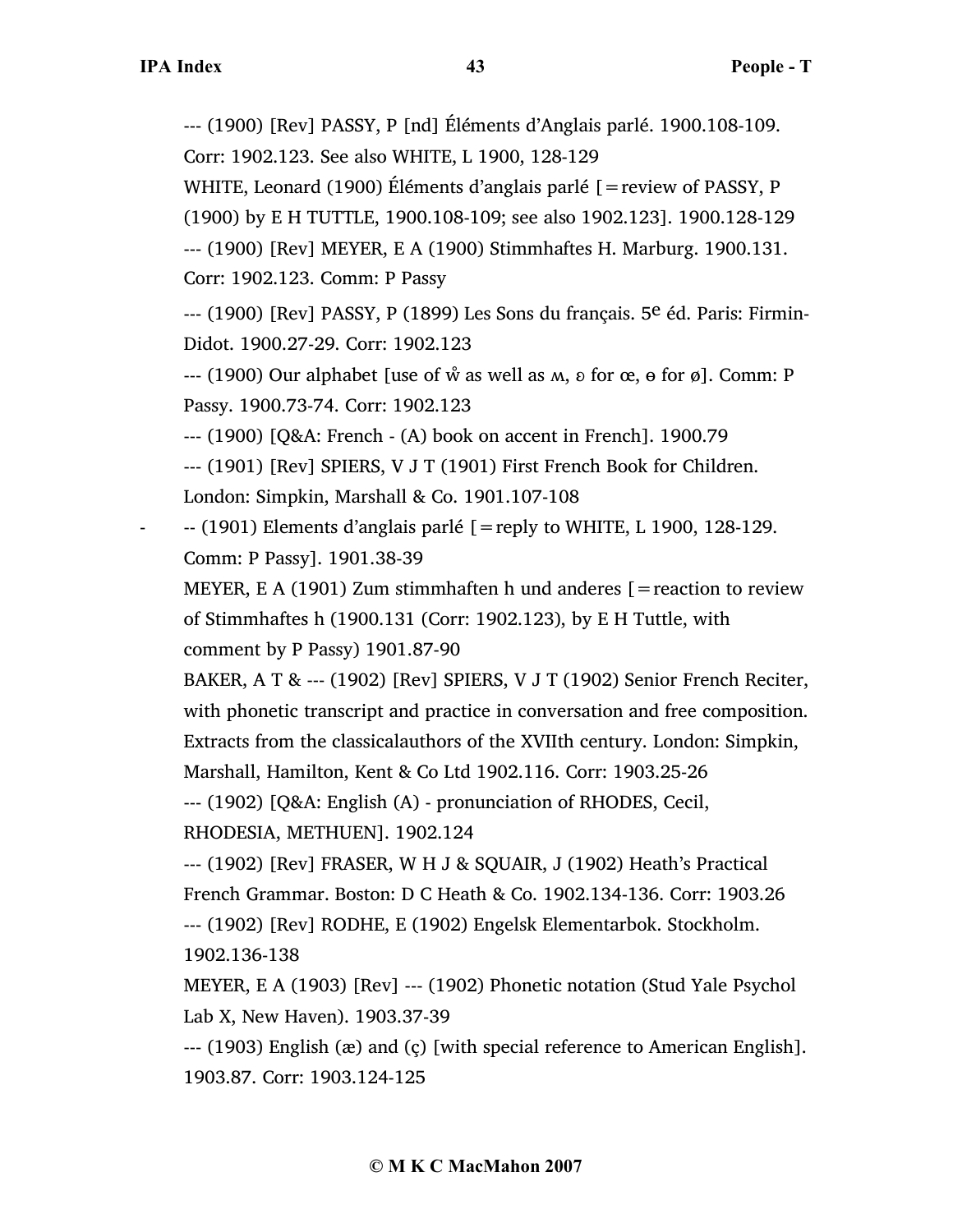$-$ --- (1903) Alphabet  $\lceil$  = alternative symbols for i]. 1903.87-88. Corr:

1903.125

ESCRICHE Y MIEG, T (1904) Observaciones  $[=$ reply to ---]. 1904.109-111 --- (1904) [Rev] CANDY, [ ] (1903) The First Book in Phonetic Reading; The Second Book in Phonetic Reading. Bath & London: Pitman. 1904.23- 24. Corr: 1904.154. Comm: P Passy

PASSY, P, BARING, C, LA GRAVIERE, A, ---, VIANNA, A R G, ABREU, G de Vasconcellos, LEITE DE VASCONCELLOS, J & REYER, C Comité d'initiative pour le choix d'une langue internationale vivante 1904.42-44

PASSY, P et al Comité d'initiative.... 1904.42-44

--- (1904) [Rev] ESCRICHE Y MIEG, T (1903) Arte de Lectura. Barcelona: P Ortega. 1904.91-92. Corr: 1904.154

--- (1904) [Rev] BOCHER, L (1901) The Rational Method of Learning French. 3rd ed. London: Farmer and Sons. 1904.92-93

--- (1904) [Rev] MICHAELIS, H (1903) August Müllers Allgemeines Wörterbuch der Aussprache ausländischer Eigennamen. Ein Handbuch für Gebildete aller Stände und eine notwendige Ergänzung aller

Fremdwörterbücher. Ergänzungen zur 7te Auflage. Leipzig: E Haberland. 1904.93-97. Corr: 1904.154.

MICHAELIS, Hermann (1904) Erwiderung  $[$  = review of MICHAELIS, H (1903) by ---, 1904.93-97]. 1904.97-98

--- (1904) [Rev] WESTERN, A (1902) Englische Lautlehre für Studierende und Lehrer.2te Aufl. Leipzig: Reisland. 1904.137-145. Corr: 1905.75

--- (1904) [Rev] PANCONCELLI-CALZIA, G (1904) De la nasalité en Italien. Thèse présentée pour le doctorat de l'Université de Paris. Paris: Institut de Laryngologie et Orthophonie. 1904.162-165. Corr: 1905.75

 $-$ --- (1904) Alphabet  $[$  = discussion of p o ao å]. 1904.168

--- (1909) English ç [incl discussion of degrees of vowel height]. Comm: D Jones]. 1909.151-152. Corr: 1910.116

FUHRKEN, G E (1910) Wanted: a symbol  $[=$ ambiguity of  $\sigma$  in English transcriptions]. 1910.107-108

--- (1910) [Rev] NICHOLSON, G G (1909) A Practical Introduction to French Phonetics for the Use of English-Speaking Students and Teachers.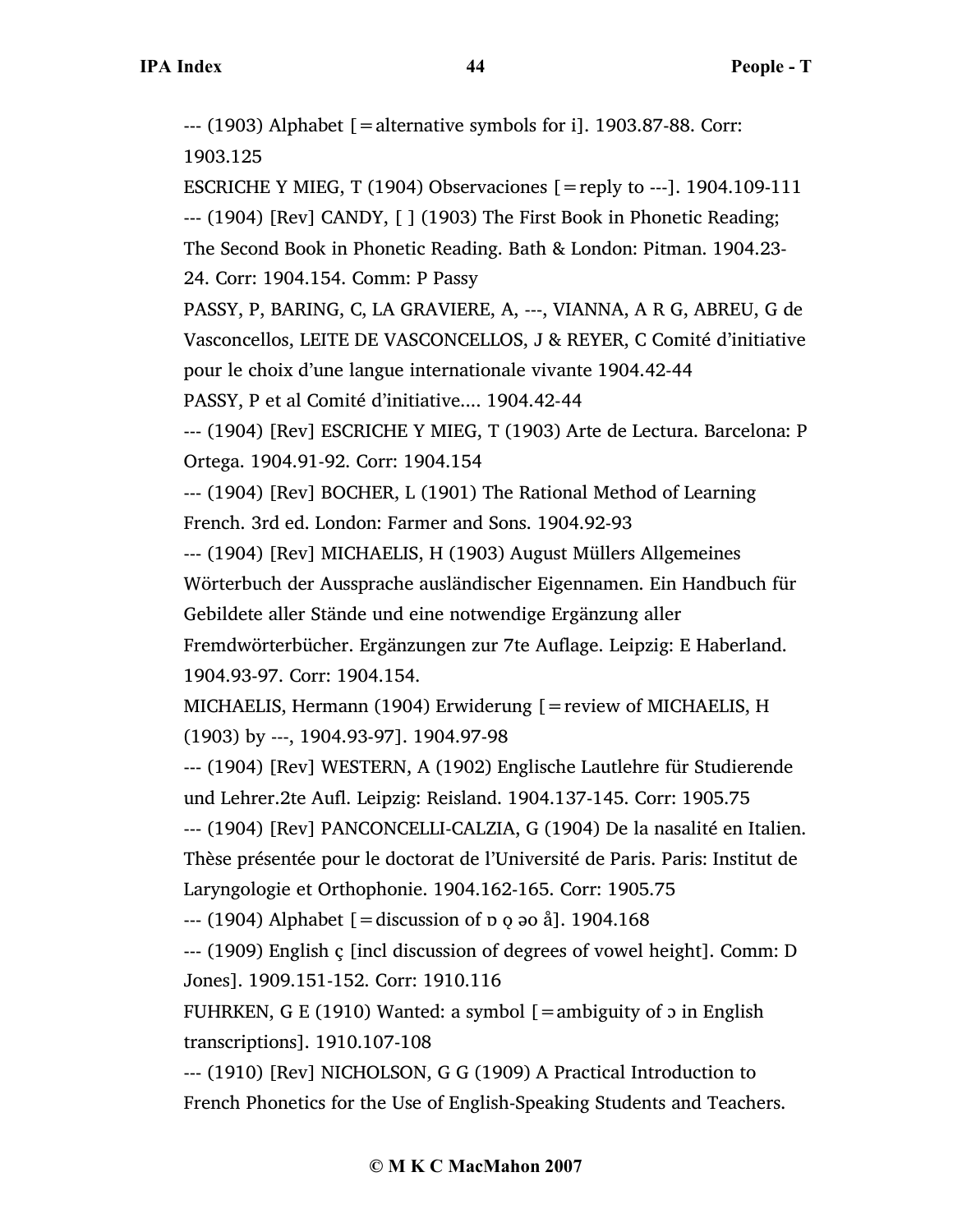London: Macmillan & Co Ltd. 1910.50-51. Comm: D Jones on the use of 065

--- (1910) [Rev] OTTO, E (1909) Elementary German Grammar, Combined with Exercises, Readings and Conversations. Heidelberg: J Groos. 1910.51- 52. Corr: 1910.116

--- (1910) [Rev] WALTER, E T (1909) Schwedische

Konversationsgrammatik zum Schul- und Privatunterricht. Heidelberg: J Groos. 1910.83-84. Corr: 1910.116

--- (1910) [Rev] MASSOUL, H (1909) Neue Deutsche Grammatik. Paris: Vuibert & Nony. 1910.84-85

PASSY, P (1910) La durée des nasales françaises 1910.85

--- (1910) [Rev] SAILLENS, E & HOLME, E R (1909) First Principles of French Pronunciation. With an introduction on the organs of speech by Professor T P Anderson Stuart. London: Blackie & Son Ltd. 1910.132-134. Comm: P Passy. Corr: 1911.5

--- (1911) [Spec] American English [Baltimore, Maryland]. NWS. 1911.152

--- (1911) [Spec] American English [Southern New England colloquial style]. NWS. 1911.152

--- (1912) A question on the alphabet [use of the apostrophe in phonetic transcription]. 1912.64-65. Comm: P Passy

--- (1925) Hausa sounds [=ejectives and implosives; reaction to LLOYD-JAMES, A 1924.21-23. Comm: A LLoyd-James]. 1925.13-14

--- (1926) Sounds and symbols [=glottalized affricates in Amer-Indian languages < HERRINGTON, J, Smithsonian Institution, Washington; symbol for raising of the glottis]. 1926.28

--- (1926) Exactitude de transcription [[ŋ] in Italian. Comm: P Passy]. 1926.39

--- (1936) The vowel system of New York English 1936.9-10

--- (1938) The transcription of Spanish [=use of [j]; incl pronunciation of ACCIÓN, SANGRIENTA, HACIA, HACÍA]. 1938.47-48

SPRAGUE DE CAMP, L (1945) When is a diphthong?  $[=$ use of the term 'diphthong' in American phonetics: ---, TRAGER, G L, BLOOMFIELD, L, KANTNER, C E, WEST, R W]. 1945.2-5. Corr: 1946.4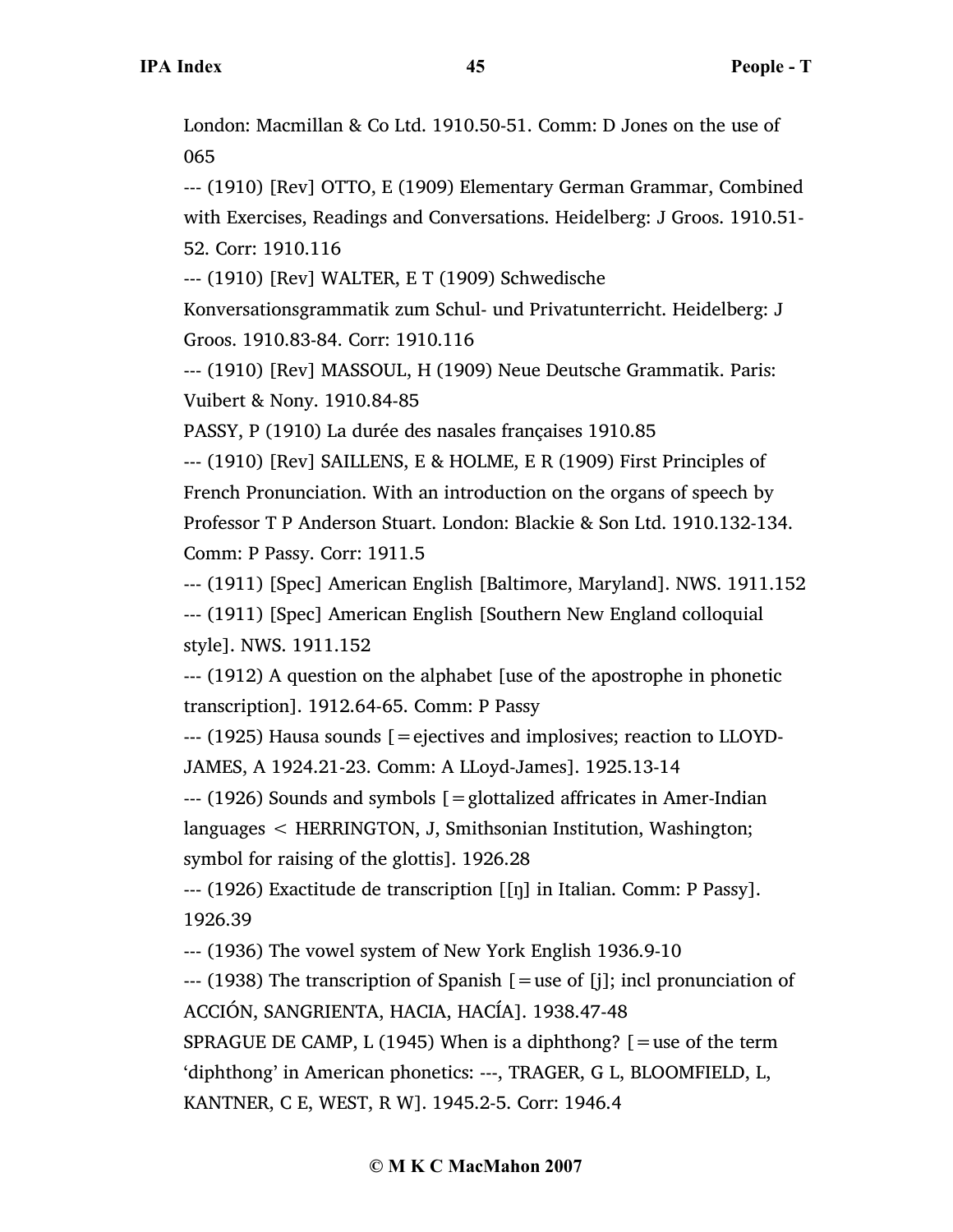TUTTLE, Ella (Miss): 1912.154 (usa), 1913.36 (usa), 1914.Suppl.26 (usa) TUTTLE, Siri G: 2000.124 (usa)

--- & SANDOVAL, Merton (2002) Jicarilla Apache. NWS [inf=Merton Sandoval, from Dulce, New Mexico]. 2002.105-112

TVEDE, Anna (Frk): 1893.9 (den), 1894.10 (den), 1894.27, 1895.10 (den), 1895.33

TVEDE, A M (Frk): 1892.141 (den), 1893.74 (den), 1893.146 (den), 1894.10 (den), 1894.27, 1895.10 (den), 1896.12 (den), 1896.34 (den), 1897.29 (den), 1898.16 (den), 1899.17 (den), 1900.janv.18 (den), 1901.19 (den), 1902.18 (den), 1903.17 (den), 1904.15 (den), 1904.126, 1905.15 (den), 1906.19 (den), 1907.21 (den), 1908.22 (den), 1909.23 (den), 1910.23 (den), 1911.31 (den), 1912.46 (den), 1913.30 (den), 1914.Suppl.20 (den) PASSY, P (1892) Réponse aux propositions concernant le déficit. 1892.158- 159

TVEDE, Ingeborg (Frk): 1896.12 (den), 1897.29 (den), 1897.51 (den), 1897.143, 1898.16 (den), 1898.35 (den), 1899.17 (den), 1899.35, 1901.121 (den), 1902.18 (den), 1903.17 (den), 1904.15 (den), 1905.15 (den), 1906.19 (den), 1907.21 (den), 1908.22 (den), 1909.23 (den), 1910.23 (den)

TWADDELL, W F (Dr): 1931.18 (usa), 1932.22 (usa), 1934.37 (usa), 1936.42 (usa), 1938.38 (usa), 1949.13 (usa)

TWIETMEYER, A: 1891.57 (ger), 1892.3 (ger), 1893.6 (ger), 1893.42, 1894.7 (ger), 1894.26, 1898.129 (ger), 1899.12 (ger), 1899.66, 1900.janv.13 (ger), 1900.févr-mars.19, 1901.14 (ger), 1901.47, 1904.62 (ger), 1905.7 (ger), 1906.29 (ger), 1907.15 (ger), 1907.106, 1911.191 (ger), 1912.39 (ger), 1912.94, 1912.118 (ger), 1913.24 (ger), 1913.126 (ger), 1914.Suppl.15 (ger)

TWIETMEYER, A (Buchhandlung): 1909.17 (ger), 1910.17 (ger), 1911.19 (ger), 1912.34 (ger), 1913.18 (ger), 1914.Suppl.12 (ger), 1930.14 (ger), 1932.17 (ger), 1933.46

TWIGG, Alice (Miss): 1914.81 (usa)

--- : IPA exam result (French). 1914.79

TWIGHT, Alice (Mlle): 1894.3 (fra), 1895.3 (fra), 1895.32

TYDELL, Per: 1891.133 (swe), 1892.10 (swe), 1893.11 (swe), 1893.42